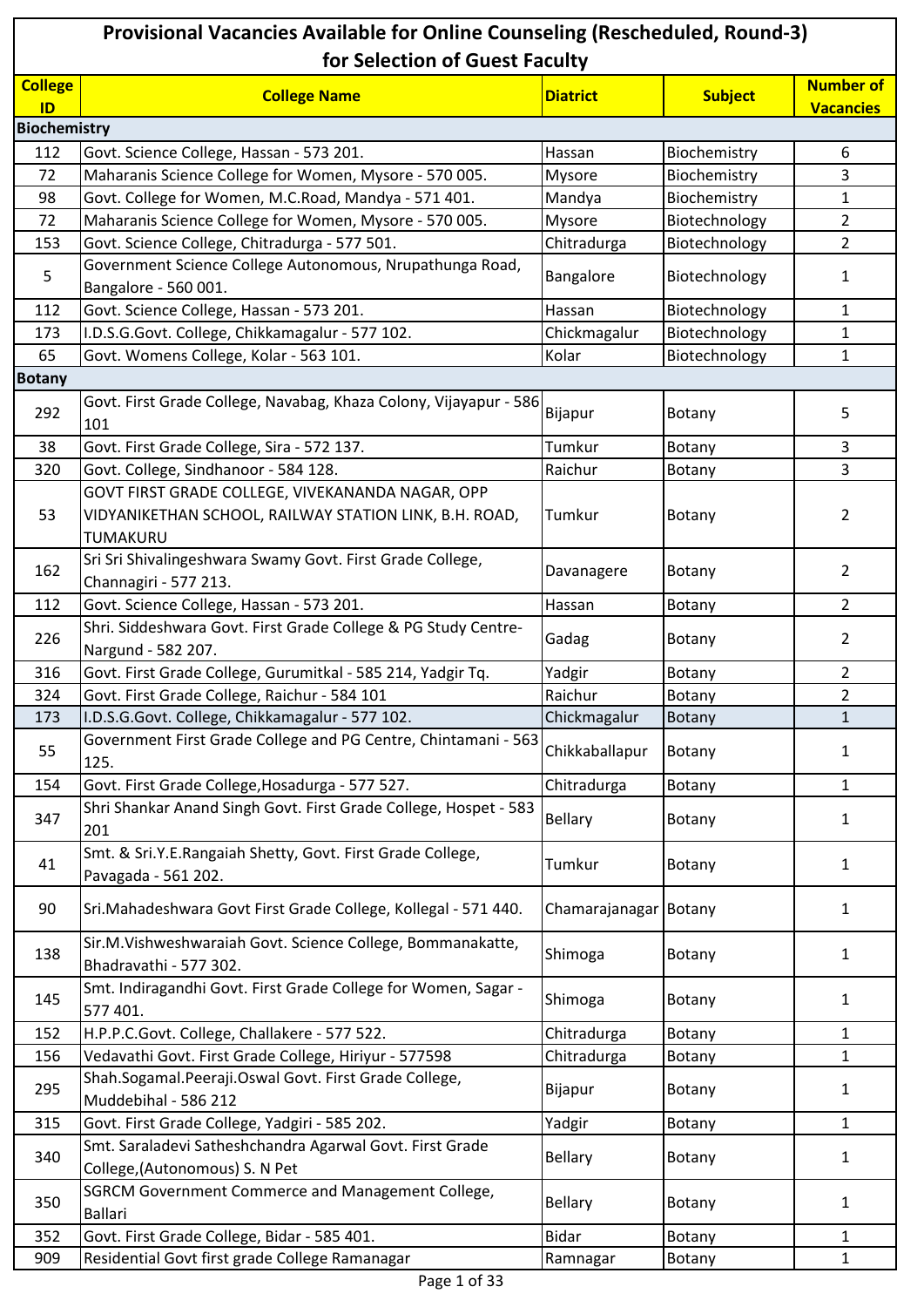| <b>College</b> | <b>College Name</b>                                                | <b>Diatrict</b>        | <b>Subject</b>                | <b>Number of</b> |
|----------------|--------------------------------------------------------------------|------------------------|-------------------------------|------------------|
| ID             |                                                                    |                        |                               | <b>Vacancies</b> |
|                | <b>Business Management</b>                                         |                        |                               |                  |
| 191            | Govt. First Grade College, Vamadapadavu - 574 324, (Bantwala       | Dakshina               | <b>Business</b>               | 5                |
|                | Tq.)                                                               | Kannada                | Management                    |                  |
| 196            | Govt. First Grade College, Sullia - 574 239                        | Dakshina<br>Kannada    | <b>Business</b>               | 4                |
|                |                                                                    |                        | Management<br><b>Business</b> |                  |
| 19             | Govt. First Grade College, Varthur - 560 087, Bangalore East       | Bangalore              | Management                    | 4                |
|                |                                                                    |                        | <b>Business</b>               |                  |
| 204            | Govt. First Grade College, Karkala - 574 104.                      | Udupi                  | Management                    | 4                |
|                |                                                                    |                        | <b>Business</b>               |                  |
| 154            | Govt. First Grade College, Hosadurga - 577 527.                    | Chitradurga            | Management                    | 3                |
|                | GOVERNMENT FIRST GRADE COLLEGE, SAKLESHPUR-573134                  |                        | <b>Business</b>               |                  |
| 119            | <b>HASSAN DIST</b>                                                 | Hassan                 | Management                    | 3                |
| 20             | Govt. First Grade College, Kadugodi - 560 067, Bangalore East      | Bangalore              | <b>Business</b>               | 3                |
|                |                                                                    |                        | Management                    |                  |
| 73             | Govt. First Grade College, K.R.Nagar - 571 602.                    | Mysore                 | <b>Business</b>               | 3                |
|                |                                                                    |                        | Management                    |                  |
| 81             | Govt. First Grade College, Saligrama - 571 604, K.R.Nagar Tq.      | Mysore                 | <b>Business</b>               | 3                |
|                |                                                                    |                        | Management                    |                  |
| 148            | Govt. First Grade College and PG Centre, Thirthahalli - 577 432    | Shimoga                | <b>Business</b>               | 3                |
|                |                                                                    |                        | Management                    |                  |
| 203            | Govt. First Grade College, Byndoor - 576 214, (Kundapur Tq.)       | Udupi                  | <b>Business</b>               | 3                |
|                |                                                                    |                        | Management<br><b>Business</b> |                  |
| 91             | Govt. First Grade College, Hanur - 571 439, (Kollegal Tq.)         | Chamarajanagai         | Management                    | $\overline{2}$   |
|                |                                                                    |                        | <b>Business</b>               |                  |
| 16             | Govt. First Grade College, Yelahanka, Bangalore.- 560 064          | Bangalore              | Management                    | 2                |
|                |                                                                    |                        | <b>Business</b>               |                  |
| 64             | Govt. College, Mulbagal - 563 131.                                 | Kolar                  | Management                    | 2                |
|                |                                                                    |                        | <b>Business</b>               |                  |
| 130            | Govt. First Grade College, Udaypura, Chennarayapatna Tq.           | Hassan                 | Management                    | 2                |
| 186            | Govt. First Grade College, Uppinangadi -574 241, (Puttur Tq.)      | Dakshina               | <b>Business</b>               | 2                |
|                |                                                                    | Kannada                | Management                    |                  |
| 24             | Govt. First Grade College, Hoskote - 562 110.                      | <b>Bangalore Rural</b> | <b>Business</b>               | $\overline{2}$   |
|                |                                                                    |                        | Management                    |                  |
| 48             | Govt. First Grade College, Tiptur - 572 201                        | Tumkur                 | <b>Business</b>               | $\overline{2}$   |
|                |                                                                    |                        | Management                    |                  |
| 176            | Govt. First Grade College, Narasimharajapura - 577 134.            | Chickmagalur           | <b>Business</b>               | 2                |
|                |                                                                    | Dakshina               | Management<br><b>Business</b> |                  |
| 187            | Govt. First Grade College, Belthangadi - 574 214.                  | Kannada                | Management                    | $\overline{2}$   |
|                |                                                                    | Dakshina               | <b>Business</b>               |                  |
| 199            | Govt. First Grade College, Punjalakatte - 574 233, Belthangadi Tq. | Kannada                | Management                    | 2                |
|                |                                                                    |                        | <b>Business</b>               |                  |
| 257            | Govt. First Grade College, Siddapura - 581 355                     | Uttara Kannada         | Management                    | 2                |
|                |                                                                    |                        | <b>Business</b>               |                  |
| 362            | Govt. First Grade College, Sagar                                   | Shimoga                | Management                    | $\overline{2}$   |
| 161            | VANI SAKKARE GOVERNMENT FIRST GRADE COLLEGE, HIRIYUR               | Chitradurga            | <b>Business</b>               | 1                |
|                |                                                                    |                        | Management                    |                  |
| 76             | Govt. First Grade College, Heggadadevanakote - 571 114.            | Mysore                 | <b>Business</b>               | $\mathbf{1}$     |
|                |                                                                    |                        | Management                    |                  |
| 90             | Sri.Mahadeshwara Govt First Grade College, Kollegal - 571 440.     | Chamarajanagar         | <b>Business</b>               | $\mathbf{1}$     |
|                |                                                                    |                        | Management                    |                  |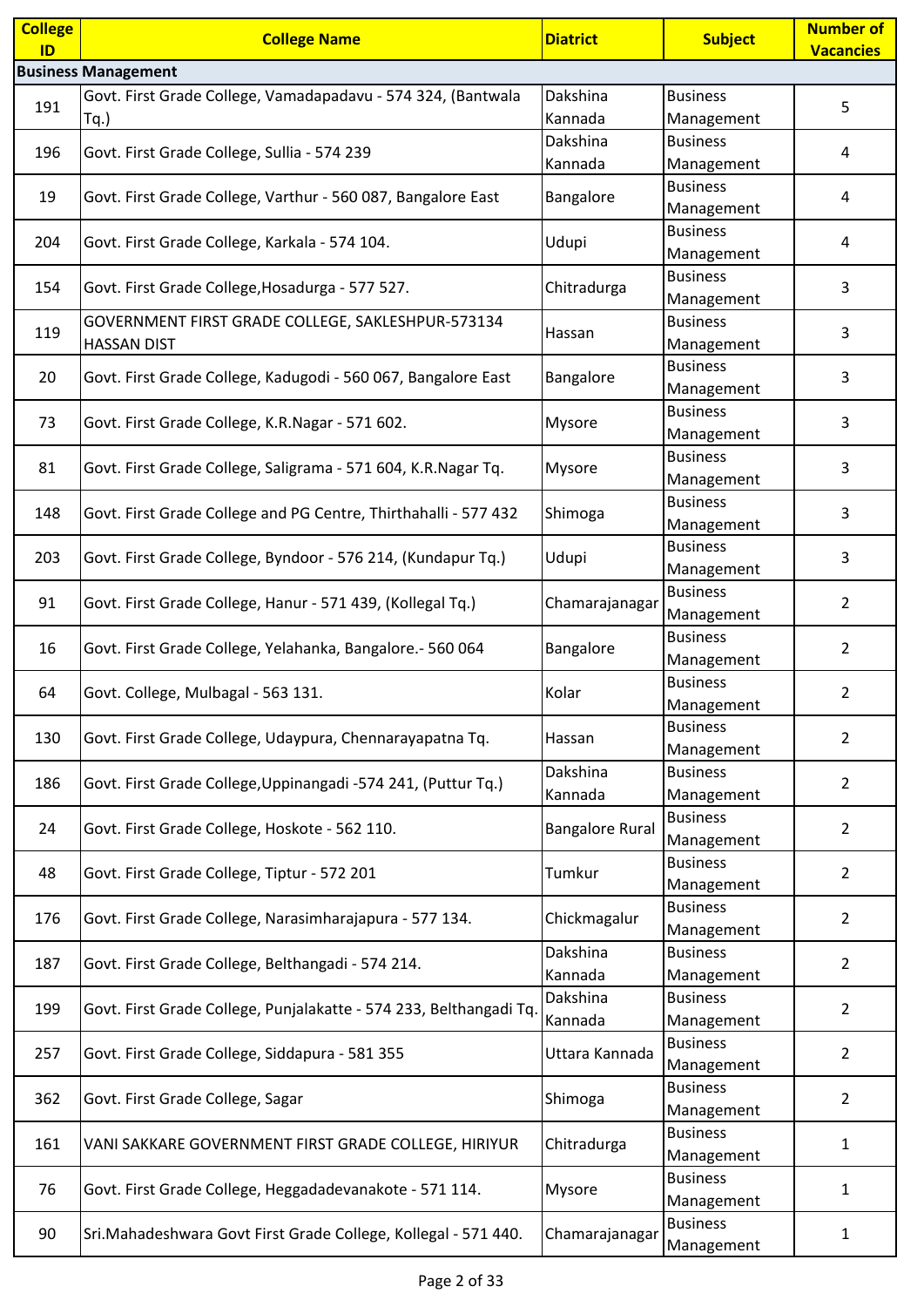| <b>Business</b><br>Sri H D Devegowda Govt. First Grade College, paduvalahippe<br>118<br>$\mathbf{1}$<br>Hassan<br>Management<br><b>Business</b><br>9<br>Govt. First Grade College, K.R.Puram, Bangalore - 560 036.<br>Bangalore<br>$\mathbf{1}$<br>Management<br><b>Business</b><br><b>Bangalore Rural</b><br>23<br>Govt. First Grade College, Vijaypura Road, Devanahalli - 562 110.<br>1<br>Management<br><b>Business</b><br>34<br>Govt. First Grade College, Kanakapura - 562 117<br>Ramnagar<br>1<br>Management<br><b>Business</b><br>Govt. First Grade College, Kunigal - 572 130.<br>39<br>Tumkur<br>1<br>Management<br>GOVT FIRST GRADE COLLEGE, VIVEKANANDA NAGAR, OPP<br><b>Business</b><br>VIDYANIKETHAN SCHOOL, RAILWAY STATION LINK, B.H. ROAD,<br>Tumkur<br>53<br>$\mathbf{1}$<br>Management<br>TUMAKURU<br><b>Business</b><br>Chikkaballapur<br>59<br>Govt. First Grade College, Gauribidanur - 561 208<br>$\mathbf{1}$<br>Management<br>Govt. First Grade College, Rajeev Gandhi Layout (KUDA),<br><b>Business</b><br>Kolar<br>69<br>$\mathbf{1}$<br>Robersonpet, K.G.F - 563 122<br>Management<br><b>Business</b><br>Govt. First Grade College, Periyapatna - 571 107.<br>77<br><b>Mysore</b><br>1<br>Management<br><b>Business</b><br>88<br>Govt. First Grade College, Hullahalli - 571 314, Nanjangud Tq<br>Mysore<br>$\mathbf{1}$<br>Management<br><b>Business</b><br>Chitradurga<br>156<br>Vedavathi Govt. First Grade College, Hiriyur - 577598<br>$\mathbf{1}$<br>Management<br>Sri Sri Shivalingeshwara Swamy Govt. First Grade College,<br><b>Business</b><br>162<br>Davanagere<br>1<br>Channagiri - 577 213.<br>Management<br><b>Business</b><br>172<br>Janatha Government First Grade College, Basavapatna.<br>1<br>Davanagere<br>Management<br>GOVERNMENT FIRST GRADE COLLEGE, AJJAMPURA-577547<br><b>Business</b><br>Chickmagalur<br>177<br>1<br>(TARIKERE TQ.)<br>Management<br>Dakshina<br><b>Business</b><br>Govt. First Grade College, Haleangadi - 574 146(Mangalore Tq.)<br>189<br>1<br>Kannada<br>Management<br><b>Business</b><br>215<br>Govt. First Grade College, Madikere - 571 201<br>Madikeri<br>$\mathbf{1}$<br>Management<br>Govt. First Grade College for Women, Byrapura, T.Narasipura Tq,<br><b>Business</b><br>360<br>Mysore<br>1<br>Mysore-571124<br>Management<br><b>Business</b><br>Govt. First Grade College, Hosur Road - 560 030, Sarjapur<br>Bangalore<br>17<br>$\mathbf{1}$<br>Management<br><b>Business</b><br>Govt. First Grade College, Nelamangala - 562 123<br><b>Bangalore Rural</b><br>26<br>1<br>Management<br>GOVT. FIRST GRADE COLLEGE, SULIKUNTE ROAD, BANGARPET,<br><b>Business</b><br>Kolar<br>66<br>1<br><b>KOLAR DIST</b><br>Management<br><b>Business</b><br>Sri. D Devaraj urs Govt. First Grade College, Hunsur - 571 105.<br>Mysore<br>1<br>74<br>Management<br><b>Business</b><br>Govt. First Grade College, T.Narasipura - 571 124<br>84<br>Mysore<br>1<br>Management<br><b>Business</b><br>111<br>Govt. First Grade College for Women, K.R.Pet - 571 426<br>Mandya<br>$\mathbf{1}$<br>Management<br><b>Business</b><br>116<br>Govt. First Grade College, Holenarasepura - 573 211.<br>$\mathbf{1}$<br>Hassan<br>Management<br><b>Business</b><br>Govt. First Grade College for Women, Holenarasipura - 573 211<br>117<br>Hassan<br>1<br>Management<br><b>Business</b><br>Govt. First Grade College, Channarayapatna - 573 116.<br>124<br>Hassan<br>1<br>Management | <b>College</b><br>ID | <b>College Name</b> | <b>Diatrict</b> | <b>Subject</b> | <b>Number of</b><br><b>Vacancies</b> |
|-------------------------------------------------------------------------------------------------------------------------------------------------------------------------------------------------------------------------------------------------------------------------------------------------------------------------------------------------------------------------------------------------------------------------------------------------------------------------------------------------------------------------------------------------------------------------------------------------------------------------------------------------------------------------------------------------------------------------------------------------------------------------------------------------------------------------------------------------------------------------------------------------------------------------------------------------------------------------------------------------------------------------------------------------------------------------------------------------------------------------------------------------------------------------------------------------------------------------------------------------------------------------------------------------------------------------------------------------------------------------------------------------------------------------------------------------------------------------------------------------------------------------------------------------------------------------------------------------------------------------------------------------------------------------------------------------------------------------------------------------------------------------------------------------------------------------------------------------------------------------------------------------------------------------------------------------------------------------------------------------------------------------------------------------------------------------------------------------------------------------------------------------------------------------------------------------------------------------------------------------------------------------------------------------------------------------------------------------------------------------------------------------------------------------------------------------------------------------------------------------------------------------------------------------------------------------------------------------------------------------------------------------------------------------------------------------------------------------------------------------------------------------------------------------------------------------------------------------------------------------------------------------------------------------------------------------------------------------------------------------------------------------------------------------------------------------------------------------------------------------------------------------------------------------------------------------------------------------------------------------------------------------------------------------------------------------------------------------------------------------------------------------------------------------------------------------|----------------------|---------------------|-----------------|----------------|--------------------------------------|
|                                                                                                                                                                                                                                                                                                                                                                                                                                                                                                                                                                                                                                                                                                                                                                                                                                                                                                                                                                                                                                                                                                                                                                                                                                                                                                                                                                                                                                                                                                                                                                                                                                                                                                                                                                                                                                                                                                                                                                                                                                                                                                                                                                                                                                                                                                                                                                                                                                                                                                                                                                                                                                                                                                                                                                                                                                                                                                                                                                                                                                                                                                                                                                                                                                                                                                                                                                                                                                                 |                      |                     |                 |                |                                      |
|                                                                                                                                                                                                                                                                                                                                                                                                                                                                                                                                                                                                                                                                                                                                                                                                                                                                                                                                                                                                                                                                                                                                                                                                                                                                                                                                                                                                                                                                                                                                                                                                                                                                                                                                                                                                                                                                                                                                                                                                                                                                                                                                                                                                                                                                                                                                                                                                                                                                                                                                                                                                                                                                                                                                                                                                                                                                                                                                                                                                                                                                                                                                                                                                                                                                                                                                                                                                                                                 |                      |                     |                 |                |                                      |
|                                                                                                                                                                                                                                                                                                                                                                                                                                                                                                                                                                                                                                                                                                                                                                                                                                                                                                                                                                                                                                                                                                                                                                                                                                                                                                                                                                                                                                                                                                                                                                                                                                                                                                                                                                                                                                                                                                                                                                                                                                                                                                                                                                                                                                                                                                                                                                                                                                                                                                                                                                                                                                                                                                                                                                                                                                                                                                                                                                                                                                                                                                                                                                                                                                                                                                                                                                                                                                                 |                      |                     |                 |                |                                      |
|                                                                                                                                                                                                                                                                                                                                                                                                                                                                                                                                                                                                                                                                                                                                                                                                                                                                                                                                                                                                                                                                                                                                                                                                                                                                                                                                                                                                                                                                                                                                                                                                                                                                                                                                                                                                                                                                                                                                                                                                                                                                                                                                                                                                                                                                                                                                                                                                                                                                                                                                                                                                                                                                                                                                                                                                                                                                                                                                                                                                                                                                                                                                                                                                                                                                                                                                                                                                                                                 |                      |                     |                 |                |                                      |
|                                                                                                                                                                                                                                                                                                                                                                                                                                                                                                                                                                                                                                                                                                                                                                                                                                                                                                                                                                                                                                                                                                                                                                                                                                                                                                                                                                                                                                                                                                                                                                                                                                                                                                                                                                                                                                                                                                                                                                                                                                                                                                                                                                                                                                                                                                                                                                                                                                                                                                                                                                                                                                                                                                                                                                                                                                                                                                                                                                                                                                                                                                                                                                                                                                                                                                                                                                                                                                                 |                      |                     |                 |                |                                      |
|                                                                                                                                                                                                                                                                                                                                                                                                                                                                                                                                                                                                                                                                                                                                                                                                                                                                                                                                                                                                                                                                                                                                                                                                                                                                                                                                                                                                                                                                                                                                                                                                                                                                                                                                                                                                                                                                                                                                                                                                                                                                                                                                                                                                                                                                                                                                                                                                                                                                                                                                                                                                                                                                                                                                                                                                                                                                                                                                                                                                                                                                                                                                                                                                                                                                                                                                                                                                                                                 |                      |                     |                 |                |                                      |
|                                                                                                                                                                                                                                                                                                                                                                                                                                                                                                                                                                                                                                                                                                                                                                                                                                                                                                                                                                                                                                                                                                                                                                                                                                                                                                                                                                                                                                                                                                                                                                                                                                                                                                                                                                                                                                                                                                                                                                                                                                                                                                                                                                                                                                                                                                                                                                                                                                                                                                                                                                                                                                                                                                                                                                                                                                                                                                                                                                                                                                                                                                                                                                                                                                                                                                                                                                                                                                                 |                      |                     |                 |                |                                      |
|                                                                                                                                                                                                                                                                                                                                                                                                                                                                                                                                                                                                                                                                                                                                                                                                                                                                                                                                                                                                                                                                                                                                                                                                                                                                                                                                                                                                                                                                                                                                                                                                                                                                                                                                                                                                                                                                                                                                                                                                                                                                                                                                                                                                                                                                                                                                                                                                                                                                                                                                                                                                                                                                                                                                                                                                                                                                                                                                                                                                                                                                                                                                                                                                                                                                                                                                                                                                                                                 |                      |                     |                 |                |                                      |
|                                                                                                                                                                                                                                                                                                                                                                                                                                                                                                                                                                                                                                                                                                                                                                                                                                                                                                                                                                                                                                                                                                                                                                                                                                                                                                                                                                                                                                                                                                                                                                                                                                                                                                                                                                                                                                                                                                                                                                                                                                                                                                                                                                                                                                                                                                                                                                                                                                                                                                                                                                                                                                                                                                                                                                                                                                                                                                                                                                                                                                                                                                                                                                                                                                                                                                                                                                                                                                                 |                      |                     |                 |                |                                      |
|                                                                                                                                                                                                                                                                                                                                                                                                                                                                                                                                                                                                                                                                                                                                                                                                                                                                                                                                                                                                                                                                                                                                                                                                                                                                                                                                                                                                                                                                                                                                                                                                                                                                                                                                                                                                                                                                                                                                                                                                                                                                                                                                                                                                                                                                                                                                                                                                                                                                                                                                                                                                                                                                                                                                                                                                                                                                                                                                                                                                                                                                                                                                                                                                                                                                                                                                                                                                                                                 |                      |                     |                 |                |                                      |
|                                                                                                                                                                                                                                                                                                                                                                                                                                                                                                                                                                                                                                                                                                                                                                                                                                                                                                                                                                                                                                                                                                                                                                                                                                                                                                                                                                                                                                                                                                                                                                                                                                                                                                                                                                                                                                                                                                                                                                                                                                                                                                                                                                                                                                                                                                                                                                                                                                                                                                                                                                                                                                                                                                                                                                                                                                                                                                                                                                                                                                                                                                                                                                                                                                                                                                                                                                                                                                                 |                      |                     |                 |                |                                      |
|                                                                                                                                                                                                                                                                                                                                                                                                                                                                                                                                                                                                                                                                                                                                                                                                                                                                                                                                                                                                                                                                                                                                                                                                                                                                                                                                                                                                                                                                                                                                                                                                                                                                                                                                                                                                                                                                                                                                                                                                                                                                                                                                                                                                                                                                                                                                                                                                                                                                                                                                                                                                                                                                                                                                                                                                                                                                                                                                                                                                                                                                                                                                                                                                                                                                                                                                                                                                                                                 |                      |                     |                 |                |                                      |
|                                                                                                                                                                                                                                                                                                                                                                                                                                                                                                                                                                                                                                                                                                                                                                                                                                                                                                                                                                                                                                                                                                                                                                                                                                                                                                                                                                                                                                                                                                                                                                                                                                                                                                                                                                                                                                                                                                                                                                                                                                                                                                                                                                                                                                                                                                                                                                                                                                                                                                                                                                                                                                                                                                                                                                                                                                                                                                                                                                                                                                                                                                                                                                                                                                                                                                                                                                                                                                                 |                      |                     |                 |                |                                      |
|                                                                                                                                                                                                                                                                                                                                                                                                                                                                                                                                                                                                                                                                                                                                                                                                                                                                                                                                                                                                                                                                                                                                                                                                                                                                                                                                                                                                                                                                                                                                                                                                                                                                                                                                                                                                                                                                                                                                                                                                                                                                                                                                                                                                                                                                                                                                                                                                                                                                                                                                                                                                                                                                                                                                                                                                                                                                                                                                                                                                                                                                                                                                                                                                                                                                                                                                                                                                                                                 |                      |                     |                 |                |                                      |
|                                                                                                                                                                                                                                                                                                                                                                                                                                                                                                                                                                                                                                                                                                                                                                                                                                                                                                                                                                                                                                                                                                                                                                                                                                                                                                                                                                                                                                                                                                                                                                                                                                                                                                                                                                                                                                                                                                                                                                                                                                                                                                                                                                                                                                                                                                                                                                                                                                                                                                                                                                                                                                                                                                                                                                                                                                                                                                                                                                                                                                                                                                                                                                                                                                                                                                                                                                                                                                                 |                      |                     |                 |                |                                      |
|                                                                                                                                                                                                                                                                                                                                                                                                                                                                                                                                                                                                                                                                                                                                                                                                                                                                                                                                                                                                                                                                                                                                                                                                                                                                                                                                                                                                                                                                                                                                                                                                                                                                                                                                                                                                                                                                                                                                                                                                                                                                                                                                                                                                                                                                                                                                                                                                                                                                                                                                                                                                                                                                                                                                                                                                                                                                                                                                                                                                                                                                                                                                                                                                                                                                                                                                                                                                                                                 |                      |                     |                 |                |                                      |
|                                                                                                                                                                                                                                                                                                                                                                                                                                                                                                                                                                                                                                                                                                                                                                                                                                                                                                                                                                                                                                                                                                                                                                                                                                                                                                                                                                                                                                                                                                                                                                                                                                                                                                                                                                                                                                                                                                                                                                                                                                                                                                                                                                                                                                                                                                                                                                                                                                                                                                                                                                                                                                                                                                                                                                                                                                                                                                                                                                                                                                                                                                                                                                                                                                                                                                                                                                                                                                                 |                      |                     |                 |                |                                      |
|                                                                                                                                                                                                                                                                                                                                                                                                                                                                                                                                                                                                                                                                                                                                                                                                                                                                                                                                                                                                                                                                                                                                                                                                                                                                                                                                                                                                                                                                                                                                                                                                                                                                                                                                                                                                                                                                                                                                                                                                                                                                                                                                                                                                                                                                                                                                                                                                                                                                                                                                                                                                                                                                                                                                                                                                                                                                                                                                                                                                                                                                                                                                                                                                                                                                                                                                                                                                                                                 |                      |                     |                 |                |                                      |
|                                                                                                                                                                                                                                                                                                                                                                                                                                                                                                                                                                                                                                                                                                                                                                                                                                                                                                                                                                                                                                                                                                                                                                                                                                                                                                                                                                                                                                                                                                                                                                                                                                                                                                                                                                                                                                                                                                                                                                                                                                                                                                                                                                                                                                                                                                                                                                                                                                                                                                                                                                                                                                                                                                                                                                                                                                                                                                                                                                                                                                                                                                                                                                                                                                                                                                                                                                                                                                                 |                      |                     |                 |                |                                      |
|                                                                                                                                                                                                                                                                                                                                                                                                                                                                                                                                                                                                                                                                                                                                                                                                                                                                                                                                                                                                                                                                                                                                                                                                                                                                                                                                                                                                                                                                                                                                                                                                                                                                                                                                                                                                                                                                                                                                                                                                                                                                                                                                                                                                                                                                                                                                                                                                                                                                                                                                                                                                                                                                                                                                                                                                                                                                                                                                                                                                                                                                                                                                                                                                                                                                                                                                                                                                                                                 |                      |                     |                 |                |                                      |
|                                                                                                                                                                                                                                                                                                                                                                                                                                                                                                                                                                                                                                                                                                                                                                                                                                                                                                                                                                                                                                                                                                                                                                                                                                                                                                                                                                                                                                                                                                                                                                                                                                                                                                                                                                                                                                                                                                                                                                                                                                                                                                                                                                                                                                                                                                                                                                                                                                                                                                                                                                                                                                                                                                                                                                                                                                                                                                                                                                                                                                                                                                                                                                                                                                                                                                                                                                                                                                                 |                      |                     |                 |                |                                      |
|                                                                                                                                                                                                                                                                                                                                                                                                                                                                                                                                                                                                                                                                                                                                                                                                                                                                                                                                                                                                                                                                                                                                                                                                                                                                                                                                                                                                                                                                                                                                                                                                                                                                                                                                                                                                                                                                                                                                                                                                                                                                                                                                                                                                                                                                                                                                                                                                                                                                                                                                                                                                                                                                                                                                                                                                                                                                                                                                                                                                                                                                                                                                                                                                                                                                                                                                                                                                                                                 |                      |                     |                 |                |                                      |
|                                                                                                                                                                                                                                                                                                                                                                                                                                                                                                                                                                                                                                                                                                                                                                                                                                                                                                                                                                                                                                                                                                                                                                                                                                                                                                                                                                                                                                                                                                                                                                                                                                                                                                                                                                                                                                                                                                                                                                                                                                                                                                                                                                                                                                                                                                                                                                                                                                                                                                                                                                                                                                                                                                                                                                                                                                                                                                                                                                                                                                                                                                                                                                                                                                                                                                                                                                                                                                                 |                      |                     |                 |                |                                      |
|                                                                                                                                                                                                                                                                                                                                                                                                                                                                                                                                                                                                                                                                                                                                                                                                                                                                                                                                                                                                                                                                                                                                                                                                                                                                                                                                                                                                                                                                                                                                                                                                                                                                                                                                                                                                                                                                                                                                                                                                                                                                                                                                                                                                                                                                                                                                                                                                                                                                                                                                                                                                                                                                                                                                                                                                                                                                                                                                                                                                                                                                                                                                                                                                                                                                                                                                                                                                                                                 |                      |                     |                 |                |                                      |
|                                                                                                                                                                                                                                                                                                                                                                                                                                                                                                                                                                                                                                                                                                                                                                                                                                                                                                                                                                                                                                                                                                                                                                                                                                                                                                                                                                                                                                                                                                                                                                                                                                                                                                                                                                                                                                                                                                                                                                                                                                                                                                                                                                                                                                                                                                                                                                                                                                                                                                                                                                                                                                                                                                                                                                                                                                                                                                                                                                                                                                                                                                                                                                                                                                                                                                                                                                                                                                                 |                      |                     |                 |                |                                      |
|                                                                                                                                                                                                                                                                                                                                                                                                                                                                                                                                                                                                                                                                                                                                                                                                                                                                                                                                                                                                                                                                                                                                                                                                                                                                                                                                                                                                                                                                                                                                                                                                                                                                                                                                                                                                                                                                                                                                                                                                                                                                                                                                                                                                                                                                                                                                                                                                                                                                                                                                                                                                                                                                                                                                                                                                                                                                                                                                                                                                                                                                                                                                                                                                                                                                                                                                                                                                                                                 |                      |                     |                 |                |                                      |
|                                                                                                                                                                                                                                                                                                                                                                                                                                                                                                                                                                                                                                                                                                                                                                                                                                                                                                                                                                                                                                                                                                                                                                                                                                                                                                                                                                                                                                                                                                                                                                                                                                                                                                                                                                                                                                                                                                                                                                                                                                                                                                                                                                                                                                                                                                                                                                                                                                                                                                                                                                                                                                                                                                                                                                                                                                                                                                                                                                                                                                                                                                                                                                                                                                                                                                                                                                                                                                                 |                      |                     |                 |                |                                      |
|                                                                                                                                                                                                                                                                                                                                                                                                                                                                                                                                                                                                                                                                                                                                                                                                                                                                                                                                                                                                                                                                                                                                                                                                                                                                                                                                                                                                                                                                                                                                                                                                                                                                                                                                                                                                                                                                                                                                                                                                                                                                                                                                                                                                                                                                                                                                                                                                                                                                                                                                                                                                                                                                                                                                                                                                                                                                                                                                                                                                                                                                                                                                                                                                                                                                                                                                                                                                                                                 |                      |                     |                 |                |                                      |
|                                                                                                                                                                                                                                                                                                                                                                                                                                                                                                                                                                                                                                                                                                                                                                                                                                                                                                                                                                                                                                                                                                                                                                                                                                                                                                                                                                                                                                                                                                                                                                                                                                                                                                                                                                                                                                                                                                                                                                                                                                                                                                                                                                                                                                                                                                                                                                                                                                                                                                                                                                                                                                                                                                                                                                                                                                                                                                                                                                                                                                                                                                                                                                                                                                                                                                                                                                                                                                                 |                      |                     |                 |                |                                      |
|                                                                                                                                                                                                                                                                                                                                                                                                                                                                                                                                                                                                                                                                                                                                                                                                                                                                                                                                                                                                                                                                                                                                                                                                                                                                                                                                                                                                                                                                                                                                                                                                                                                                                                                                                                                                                                                                                                                                                                                                                                                                                                                                                                                                                                                                                                                                                                                                                                                                                                                                                                                                                                                                                                                                                                                                                                                                                                                                                                                                                                                                                                                                                                                                                                                                                                                                                                                                                                                 |                      |                     |                 |                |                                      |
|                                                                                                                                                                                                                                                                                                                                                                                                                                                                                                                                                                                                                                                                                                                                                                                                                                                                                                                                                                                                                                                                                                                                                                                                                                                                                                                                                                                                                                                                                                                                                                                                                                                                                                                                                                                                                                                                                                                                                                                                                                                                                                                                                                                                                                                                                                                                                                                                                                                                                                                                                                                                                                                                                                                                                                                                                                                                                                                                                                                                                                                                                                                                                                                                                                                                                                                                                                                                                                                 |                      |                     |                 |                |                                      |
|                                                                                                                                                                                                                                                                                                                                                                                                                                                                                                                                                                                                                                                                                                                                                                                                                                                                                                                                                                                                                                                                                                                                                                                                                                                                                                                                                                                                                                                                                                                                                                                                                                                                                                                                                                                                                                                                                                                                                                                                                                                                                                                                                                                                                                                                                                                                                                                                                                                                                                                                                                                                                                                                                                                                                                                                                                                                                                                                                                                                                                                                                                                                                                                                                                                                                                                                                                                                                                                 |                      |                     |                 |                |                                      |
|                                                                                                                                                                                                                                                                                                                                                                                                                                                                                                                                                                                                                                                                                                                                                                                                                                                                                                                                                                                                                                                                                                                                                                                                                                                                                                                                                                                                                                                                                                                                                                                                                                                                                                                                                                                                                                                                                                                                                                                                                                                                                                                                                                                                                                                                                                                                                                                                                                                                                                                                                                                                                                                                                                                                                                                                                                                                                                                                                                                                                                                                                                                                                                                                                                                                                                                                                                                                                                                 |                      |                     |                 |                |                                      |
|                                                                                                                                                                                                                                                                                                                                                                                                                                                                                                                                                                                                                                                                                                                                                                                                                                                                                                                                                                                                                                                                                                                                                                                                                                                                                                                                                                                                                                                                                                                                                                                                                                                                                                                                                                                                                                                                                                                                                                                                                                                                                                                                                                                                                                                                                                                                                                                                                                                                                                                                                                                                                                                                                                                                                                                                                                                                                                                                                                                                                                                                                                                                                                                                                                                                                                                                                                                                                                                 |                      |                     |                 |                |                                      |
|                                                                                                                                                                                                                                                                                                                                                                                                                                                                                                                                                                                                                                                                                                                                                                                                                                                                                                                                                                                                                                                                                                                                                                                                                                                                                                                                                                                                                                                                                                                                                                                                                                                                                                                                                                                                                                                                                                                                                                                                                                                                                                                                                                                                                                                                                                                                                                                                                                                                                                                                                                                                                                                                                                                                                                                                                                                                                                                                                                                                                                                                                                                                                                                                                                                                                                                                                                                                                                                 |                      |                     |                 |                |                                      |
|                                                                                                                                                                                                                                                                                                                                                                                                                                                                                                                                                                                                                                                                                                                                                                                                                                                                                                                                                                                                                                                                                                                                                                                                                                                                                                                                                                                                                                                                                                                                                                                                                                                                                                                                                                                                                                                                                                                                                                                                                                                                                                                                                                                                                                                                                                                                                                                                                                                                                                                                                                                                                                                                                                                                                                                                                                                                                                                                                                                                                                                                                                                                                                                                                                                                                                                                                                                                                                                 |                      |                     |                 |                |                                      |
|                                                                                                                                                                                                                                                                                                                                                                                                                                                                                                                                                                                                                                                                                                                                                                                                                                                                                                                                                                                                                                                                                                                                                                                                                                                                                                                                                                                                                                                                                                                                                                                                                                                                                                                                                                                                                                                                                                                                                                                                                                                                                                                                                                                                                                                                                                                                                                                                                                                                                                                                                                                                                                                                                                                                                                                                                                                                                                                                                                                                                                                                                                                                                                                                                                                                                                                                                                                                                                                 |                      |                     |                 |                |                                      |
|                                                                                                                                                                                                                                                                                                                                                                                                                                                                                                                                                                                                                                                                                                                                                                                                                                                                                                                                                                                                                                                                                                                                                                                                                                                                                                                                                                                                                                                                                                                                                                                                                                                                                                                                                                                                                                                                                                                                                                                                                                                                                                                                                                                                                                                                                                                                                                                                                                                                                                                                                                                                                                                                                                                                                                                                                                                                                                                                                                                                                                                                                                                                                                                                                                                                                                                                                                                                                                                 |                      |                     |                 |                |                                      |
|                                                                                                                                                                                                                                                                                                                                                                                                                                                                                                                                                                                                                                                                                                                                                                                                                                                                                                                                                                                                                                                                                                                                                                                                                                                                                                                                                                                                                                                                                                                                                                                                                                                                                                                                                                                                                                                                                                                                                                                                                                                                                                                                                                                                                                                                                                                                                                                                                                                                                                                                                                                                                                                                                                                                                                                                                                                                                                                                                                                                                                                                                                                                                                                                                                                                                                                                                                                                                                                 |                      |                     |                 |                |                                      |
|                                                                                                                                                                                                                                                                                                                                                                                                                                                                                                                                                                                                                                                                                                                                                                                                                                                                                                                                                                                                                                                                                                                                                                                                                                                                                                                                                                                                                                                                                                                                                                                                                                                                                                                                                                                                                                                                                                                                                                                                                                                                                                                                                                                                                                                                                                                                                                                                                                                                                                                                                                                                                                                                                                                                                                                                                                                                                                                                                                                                                                                                                                                                                                                                                                                                                                                                                                                                                                                 |                      |                     |                 |                |                                      |
|                                                                                                                                                                                                                                                                                                                                                                                                                                                                                                                                                                                                                                                                                                                                                                                                                                                                                                                                                                                                                                                                                                                                                                                                                                                                                                                                                                                                                                                                                                                                                                                                                                                                                                                                                                                                                                                                                                                                                                                                                                                                                                                                                                                                                                                                                                                                                                                                                                                                                                                                                                                                                                                                                                                                                                                                                                                                                                                                                                                                                                                                                                                                                                                                                                                                                                                                                                                                                                                 |                      |                     |                 |                |                                      |
|                                                                                                                                                                                                                                                                                                                                                                                                                                                                                                                                                                                                                                                                                                                                                                                                                                                                                                                                                                                                                                                                                                                                                                                                                                                                                                                                                                                                                                                                                                                                                                                                                                                                                                                                                                                                                                                                                                                                                                                                                                                                                                                                                                                                                                                                                                                                                                                                                                                                                                                                                                                                                                                                                                                                                                                                                                                                                                                                                                                                                                                                                                                                                                                                                                                                                                                                                                                                                                                 |                      |                     |                 |                |                                      |
|                                                                                                                                                                                                                                                                                                                                                                                                                                                                                                                                                                                                                                                                                                                                                                                                                                                                                                                                                                                                                                                                                                                                                                                                                                                                                                                                                                                                                                                                                                                                                                                                                                                                                                                                                                                                                                                                                                                                                                                                                                                                                                                                                                                                                                                                                                                                                                                                                                                                                                                                                                                                                                                                                                                                                                                                                                                                                                                                                                                                                                                                                                                                                                                                                                                                                                                                                                                                                                                 |                      |                     |                 |                |                                      |
|                                                                                                                                                                                                                                                                                                                                                                                                                                                                                                                                                                                                                                                                                                                                                                                                                                                                                                                                                                                                                                                                                                                                                                                                                                                                                                                                                                                                                                                                                                                                                                                                                                                                                                                                                                                                                                                                                                                                                                                                                                                                                                                                                                                                                                                                                                                                                                                                                                                                                                                                                                                                                                                                                                                                                                                                                                                                                                                                                                                                                                                                                                                                                                                                                                                                                                                                                                                                                                                 |                      |                     |                 |                |                                      |
|                                                                                                                                                                                                                                                                                                                                                                                                                                                                                                                                                                                                                                                                                                                                                                                                                                                                                                                                                                                                                                                                                                                                                                                                                                                                                                                                                                                                                                                                                                                                                                                                                                                                                                                                                                                                                                                                                                                                                                                                                                                                                                                                                                                                                                                                                                                                                                                                                                                                                                                                                                                                                                                                                                                                                                                                                                                                                                                                                                                                                                                                                                                                                                                                                                                                                                                                                                                                                                                 |                      |                     |                 |                |                                      |
|                                                                                                                                                                                                                                                                                                                                                                                                                                                                                                                                                                                                                                                                                                                                                                                                                                                                                                                                                                                                                                                                                                                                                                                                                                                                                                                                                                                                                                                                                                                                                                                                                                                                                                                                                                                                                                                                                                                                                                                                                                                                                                                                                                                                                                                                                                                                                                                                                                                                                                                                                                                                                                                                                                                                                                                                                                                                                                                                                                                                                                                                                                                                                                                                                                                                                                                                                                                                                                                 |                      |                     |                 |                |                                      |
|                                                                                                                                                                                                                                                                                                                                                                                                                                                                                                                                                                                                                                                                                                                                                                                                                                                                                                                                                                                                                                                                                                                                                                                                                                                                                                                                                                                                                                                                                                                                                                                                                                                                                                                                                                                                                                                                                                                                                                                                                                                                                                                                                                                                                                                                                                                                                                                                                                                                                                                                                                                                                                                                                                                                                                                                                                                                                                                                                                                                                                                                                                                                                                                                                                                                                                                                                                                                                                                 |                      |                     |                 |                |                                      |
|                                                                                                                                                                                                                                                                                                                                                                                                                                                                                                                                                                                                                                                                                                                                                                                                                                                                                                                                                                                                                                                                                                                                                                                                                                                                                                                                                                                                                                                                                                                                                                                                                                                                                                                                                                                                                                                                                                                                                                                                                                                                                                                                                                                                                                                                                                                                                                                                                                                                                                                                                                                                                                                                                                                                                                                                                                                                                                                                                                                                                                                                                                                                                                                                                                                                                                                                                                                                                                                 |                      |                     |                 |                |                                      |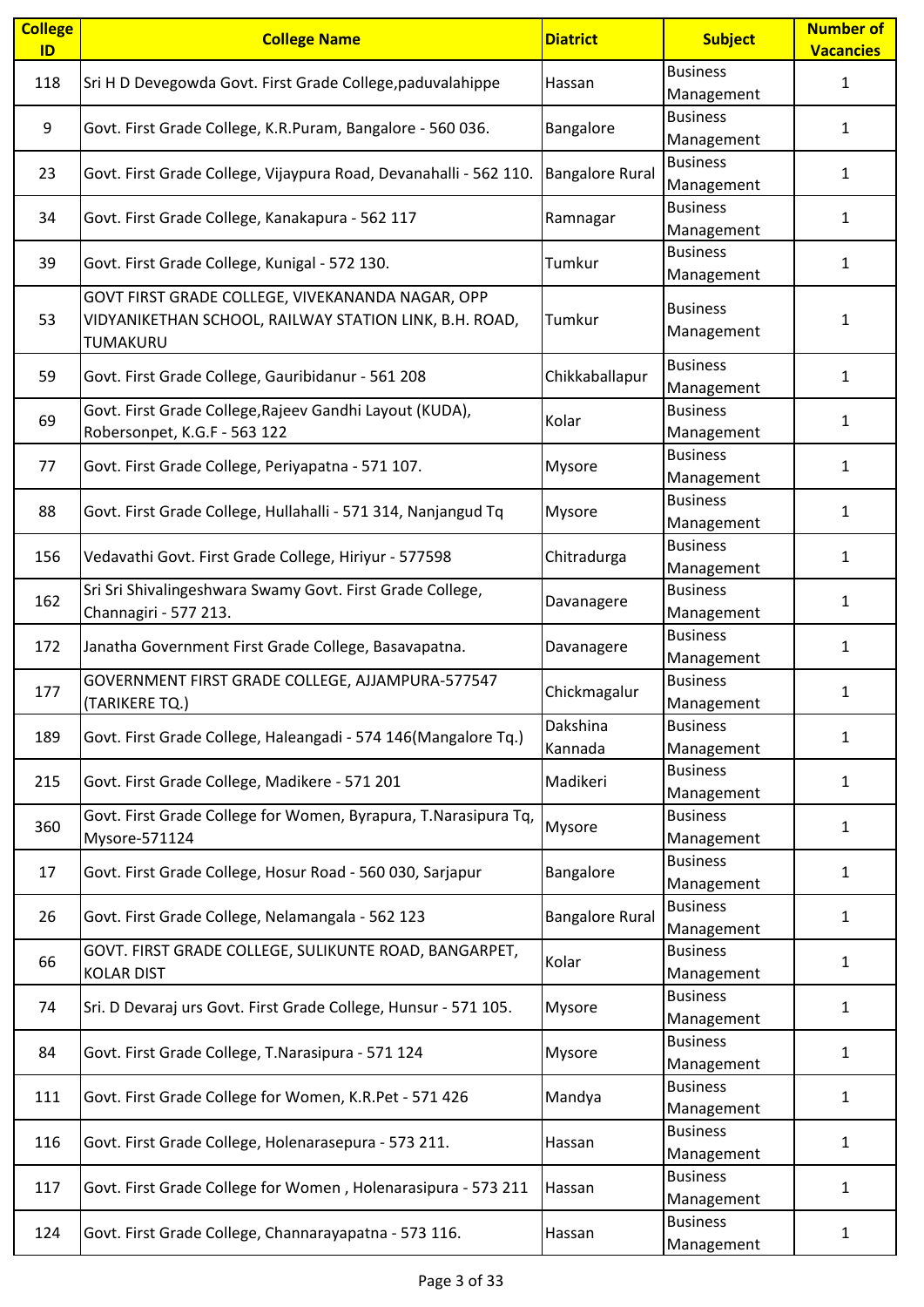| <b>College</b><br>ID | <b>College Name</b>                                                      | <b>Diatrict</b>        | <b>Subject</b>  | <b>Number of</b><br><b>Vacancies</b> |
|----------------------|--------------------------------------------------------------------------|------------------------|-----------------|--------------------------------------|
|                      |                                                                          |                        | <b>Business</b> |                                      |
| 140                  | Govt. First Grade College, Hosanagara - 577 418.                         | Shimoga                | Management      | $\mathbf{1}$                         |
|                      |                                                                          |                        | <b>Business</b> |                                      |
| 174                  | Govt. First Grade College, Koppa - 577 126.                              | Chickmagalur           | Management      | $\mathbf{1}$                         |
|                      |                                                                          | Dakshina               | <b>Business</b> |                                      |
| 188                  | Govt. First Grade College, Bettampadi - 574 259, (Puttur Tq.)            | Kannada                | Management      | 1                                    |
|                      | DR. P. DAYANANDA PAI- P. SATHISHA PAI GOVERNMENT FIRST                   | Dakshina               | <b>Business</b> |                                      |
| 197                  | <b>GRADE COLLEGE MANGALORE</b>                                           |                        |                 | 1                                    |
|                      |                                                                          | Kannada                | Management      |                                      |
| 205                  | Govt. First Grade College & Post Graduation Centre                       | Udupi                  | <b>Business</b> | 1                                    |
|                      | Shankarnarayan - 576 227, (Kundapur Tq.)                                 |                        | Management      |                                      |
| 206                  | Govt. First Grade College, Kaapu - 574 106, (Udupi Tq.)                  | Udupi                  | <b>Business</b> | 1                                    |
|                      |                                                                          |                        | Management      |                                      |
| 207                  | Govt. First Grade College, Thenkanidiyur, Udupi - 576 106                | Udupi                  | <b>Business</b> | 1                                    |
|                      |                                                                          |                        | Management      |                                      |
| 209                  | Dr. G. Shankar Govt. Women's First Grade College & PG Study              | Udupi                  | <b>Business</b> | $\mathbf{1}$                         |
|                      | Centre, Ajjarkad, Udupi - 576 101 (Udupi Dist.)                          |                        | Management      |                                      |
| 211                  | Govt First Grade College Koteshwara, Kundapura                           | Udupi                  | <b>Business</b> | 1                                    |
|                      |                                                                          |                        | Management      |                                      |
| 213                  | Govt. First Grade College, Kushalanagar - 571 234, Somwarpet Tq Madikeri |                        | <b>Business</b> | 1                                    |
|                      |                                                                          |                        | Management      |                                      |
| 247                  | Govt Arts & Science College, Karwar - 581 301.                           | Uttara Kannada         | <b>Business</b> | 1                                    |
|                      |                                                                          |                        | Management      |                                      |
| Chemistry            |                                                                          |                        |                 |                                      |
| 54                   | Govt. First Grade College, M.G.Road, Chikkaballapur - 562 101.           | Chikkaballapur         | Chemistry       | 8                                    |
|                      |                                                                          |                        |                 |                                      |
| 292                  | Govt. First Grade College, Navabag, Khaza Colony, Vijayapur - 586        | Bijapur                | Chemistry       | 6                                    |
|                      | 101                                                                      |                        |                 |                                      |
| 65                   | Govt. Womens College, Kolar - 563 101.                                   | Kolar                  | Chemistry       | 5                                    |
| 324                  | Govt. First Grade College, Raichur - 584 101                             | Raichur                | Chemistry       | 5                                    |
| 270                  | Govt. First Grade College, Raibag - 591 317                              | Belgaum                | Chemistry       | $\overline{4}$                       |
| 295                  | Shah.Sogamal.Peeraji.Oswal Govt. First Grade College,                    | Bijapur                | Chemistry       | 4                                    |
|                      | Muddebihal - 586 212                                                     |                        |                 |                                      |
| 331                  | Govt. First Grade College, Koppal - 583 231                              | Koppal                 | Chemistry       | 3                                    |
|                      | GOVT FIRST GRADE COLLEGE, VIVEKANANDA NAGAR, OPP                         |                        |                 |                                      |
| 53                   | VIDYANIKETHAN SCHOOL, RAILWAY STATION LINK, B.H. ROAD,                   | Tumkur                 | Chemistry       | 3                                    |
|                      | TUMAKURU                                                                 |                        |                 |                                      |
| 343                  | Govt. First Grade College, Siraguppa - 583 121.                          | <b>Bellary</b>         | Chemistry       | 3                                    |
| 209                  | Dr. G. Shankar Govt. Women's First Grade College & PG Study              | Udupi                  | Chemistry       | $\overline{2}$                       |
|                      | Centre, Ajjarkad, Udupi - 576 101 (Udupi Dist.)                          |                        |                 |                                      |
| 320                  | Govt. College, Sindhanoor - 584 128.                                     | Raichur                | Chemistry       | $\overline{2}$                       |
| 24                   | Govt. First Grade College, Hoskote - 562 110.                            | <b>Bangalore Rural</b> | Chemistry       | $\overline{2}$                       |
| 68                   | Government First Grade College, Malur - 563 160.                         | Kolar                  | Chemistry       | $\overline{2}$                       |
|                      | DR. P. DAYANANDA PAI- P. SATHISHA PAI GOVERNMENT FIRST                   | Dakshina               |                 |                                      |
| 197                  | <b>GRADE COLLEGE MANGALORE</b>                                           | Kannada                | Chemistry       | $\overline{2}$                       |
| 267                  | Govt. First Grade College, Gokak - 591 307                               | Belgaum                | Chemistry       | $\overline{2}$                       |
| 392                  | Govt. First Grade College for Women'S, Koppal                            | Koppal                 | Chemistry       | $\overline{2}$                       |
|                      | Shri Shankar Anand Singh Govt. First Grade College, Hospet - 583         |                        |                 |                                      |
| 347                  | 201                                                                      | Bellary                | Chemistry       | 1                                    |
| 256                  | Govt. First Grade College, Sirsi - 581 401                               | Uttara Kannada         | Chemistry       | $\mathbf{1}$                         |
| 283                  | Govt. First Grade College, Sector No.43 Navangar, Bagalkot-587<br>103    | Bagalkote              | Chemistry       | $\mathbf{1}$                         |
| 300                  | Govt. First Grade College, Jewargi- 585 310.                             | Kalaburgi              | Chemistry       | $\mathbf{1}$                         |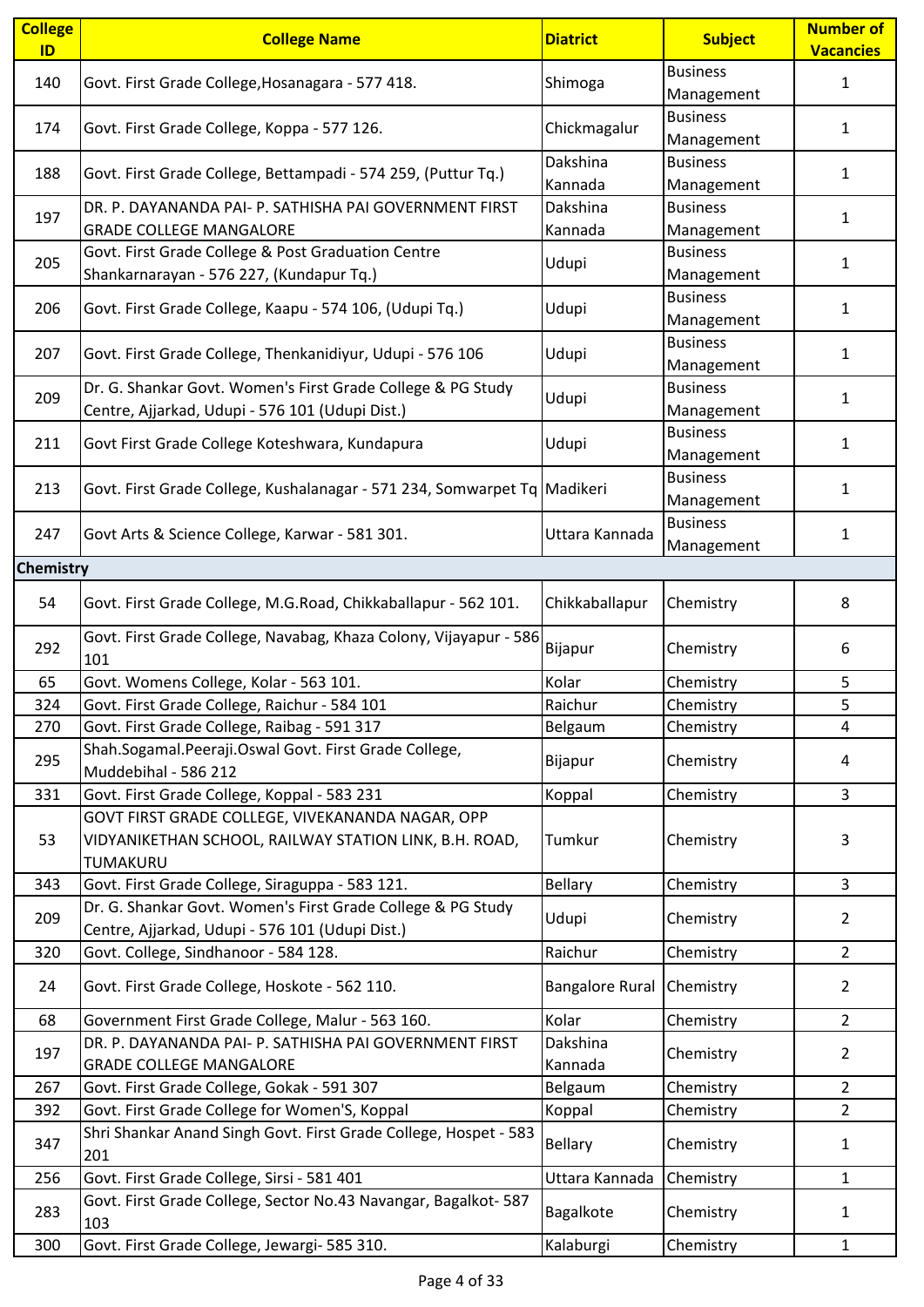| <b>College</b> | <b>College Name</b>                                                                                       | <b>Diatrict</b>        | <b>Subject</b> | <b>Number of</b> |
|----------------|-----------------------------------------------------------------------------------------------------------|------------------------|----------------|------------------|
| ID             |                                                                                                           |                        |                | <b>Vacancies</b> |
| 346            | Govt. First Grade College, Sandur - 583 119                                                               | <b>Bellary</b>         | Chemistry      | $\mathbf{1}$     |
| 23             | Govt. First Grade College, Vijaypura Road, Devanahalli - 562 110.                                         | <b>Bangalore Rural</b> | Chemistry      | 1                |
| 31             | Govt. First Grade College, Channapatna- 571 501.                                                          | Ramnagar               | Chemistry      | $\mathbf{1}$     |
| 42             | Govt. First Grade College, Koratagere - 572 129.                                                          | Tumkur                 | Chemistry      | 1                |
| 56             | Government College for Women, Chintamani - 563 125.                                                       | Chikkaballapur         | Chemistry      | 1                |
| 63             | Govt. Boys College, Kolar - 563 101.                                                                      | Kolar                  | Chemistry      | $\mathbf{1}$     |
| 64             | Govt. College, Mulbagal - 563 131.                                                                        | Kolar                  | Chemistry      | $\mathbf{1}$     |
| 100            | Govt. First Grade College, K.R.Pet - 571 426.                                                             | Mandya                 | Chemistry      | $\mathbf{1}$     |
| 116            | Govt. First Grade College, Holenarasepura - 573 211.                                                      | Hassan                 | Chemistry      | $\mathbf{1}$     |
| 148            | Govt. First Grade College and PG Centre, Thirthahalli - 577 432                                           | Shimoga                | Chemistry      | 1                |
| 207            | Govt. First Grade College, Thenkanidiyur, Udupi - 576 106                                                 | Udupi                  | Chemistry      | $\mathbf{1}$     |
| 268            | Smt. I S Yadawad Govt. First Grade College, Ramdurg - 591 123                                             | Belgaum                | Chemistry      | 1                |
| 269            | Govt. First Grade College, Chikkodi - 591 201                                                             | Belgaum                | Chemistry      | $\mathbf{1}$     |
|                | SGRCM Government Commerce and Management College,                                                         |                        |                |                  |
| 350            | <b>Ballari</b>                                                                                            | <b>Bellary</b>         | Chemistry      | 1                |
| 393            | Govt. First Grade College for Women, Raichur                                                              | Raichur                | Chemistry      | 1                |
| 32             | Govt. First Grade College, Magadi - 562 120.                                                              | Ramnagar               | Chemistry      | $\mathbf{1}$     |
| 44             | Govt. First Grade College, Chikkanaikanahalli - 572 214.                                                  | Tumkur                 | Chemistry      | $\mathbf{1}$     |
| 57             | Govt. First Grade College, Shidlaghatta - 562 106.                                                        | Chikkaballapur         | Chemistry      | 1                |
| 59             | Govt. First Grade College, Gauribidanur - 561 208                                                         | Chikkaballapur         | Chemistry      | $\mathbf{1}$     |
| 102            | Govt. College for Women, Maddur.                                                                          | Mandya                 | Chemistry      | $\mathbf{1}$     |
| 139            | Govt. First Grade College, Shikaripura - 577 427.                                                         | Shimoga                | Chemistry      | $\mathbf{1}$     |
| 141            | Govt. First Grade College, Soraba - 577 429.                                                              | Shimoga                | Chemistry      | $\mathbf{1}$     |
| 149            | Govt. First Grade College, Rippanpet - 577 426, Hosanagara Tq.                                            | Shimoga                | Chemistry      | 1                |
| 208            | Smt. Rukmini Shedthi Memorial National Govt. First Grade<br>College, Barkur - 576 210 (Udupi Tq.)         | Udupi                  | Chemistry      | 1                |
| 211            | Govt First Grade College Koteshwara, Kundapura                                                            | Udupi                  | Chemistry      | $\mathbf{1}$     |
|                | Shri. Siddeshwara Govt. First Grade College & PG Study Centre-                                            |                        |                |                  |
| 226            | Nargund - 582 207.                                                                                        | Gadag                  | Chemistry      | 1                |
| 227            | Shree Benakappa Shankrappa Simhasanad Government First<br>Grade College, Gajendragad-582114 Gadag Dist.   | Gadag                  | Chemistry      | 1                |
| 247            | Govt Arts & Science College, Karwar - 581 301.                                                            | Uttara Kannada         | Chemistry      | 1                |
| 294            | Govt. First Grade College, Basavanabagewadi - 586 203                                                     | Bijapur                | Chemistry      | $\mathbf{1}$     |
| 302            | GOVT. FIRST GRADE COLLEGE, SEDAM                                                                          | Kalaburgi              | Chemistry      | 1                |
| 303            | Govt First Grade College Afzalpur                                                                         | Kalaburgi              | Chemistry      | $\mathbf{1}$     |
| 315            | Govt. First Grade College, Yadgiri - 585 202.                                                             | Yadgir                 | Chemistry      | $\mathbf{1}$     |
| 316            | Govt. First Grade College, Gurumitkal - 585 214, Yadgir Tq.                                               | Yadgir                 | Chemistry      | $\mathbf{1}$     |
| 317            | Govt. First Grade College, Shahapur - 585 223.                                                            | Yadgir                 | Chemistry      | $\mathbf{1}$     |
| 328            | Govt. First Grade College, Yelburga - 583 236.                                                            | Koppal                 | Chemistry      | $\mathbf{1}$     |
| 348            | Smt. Rudramba M P Prakash Govt. First Grade College,<br>Huvinahadagali - 583 219                          | <b>Bellary</b>         | Chemistry      | 1                |
| 357            | Govt. First Grade College, Behind Old Sugar Factry, Humnabad<br>Road, Chitaguppa - 585 412, Humnabaad Tq: | <b>Bidar</b>           | Chemistry      | 1                |
| 400            | Govt. First Grade College for Women, ELTC Building, Opposite to<br>R N Shetty Stadium Office, Dharwad     | Dharwad                | Chemistry      | $\mathbf{1}$     |
| 330            | Sri. Kolli Nageshwar Rao Govt. First Grade College, Gangavathi -<br>583 227.                              | Koppal                 | Chemistry      | 1                |
| 186            | Govt. First Grade College, Uppinangadi -574 241, (Puttur Tq.)                                             | Dakshina<br>Kannada    | Chemistry      | 1                |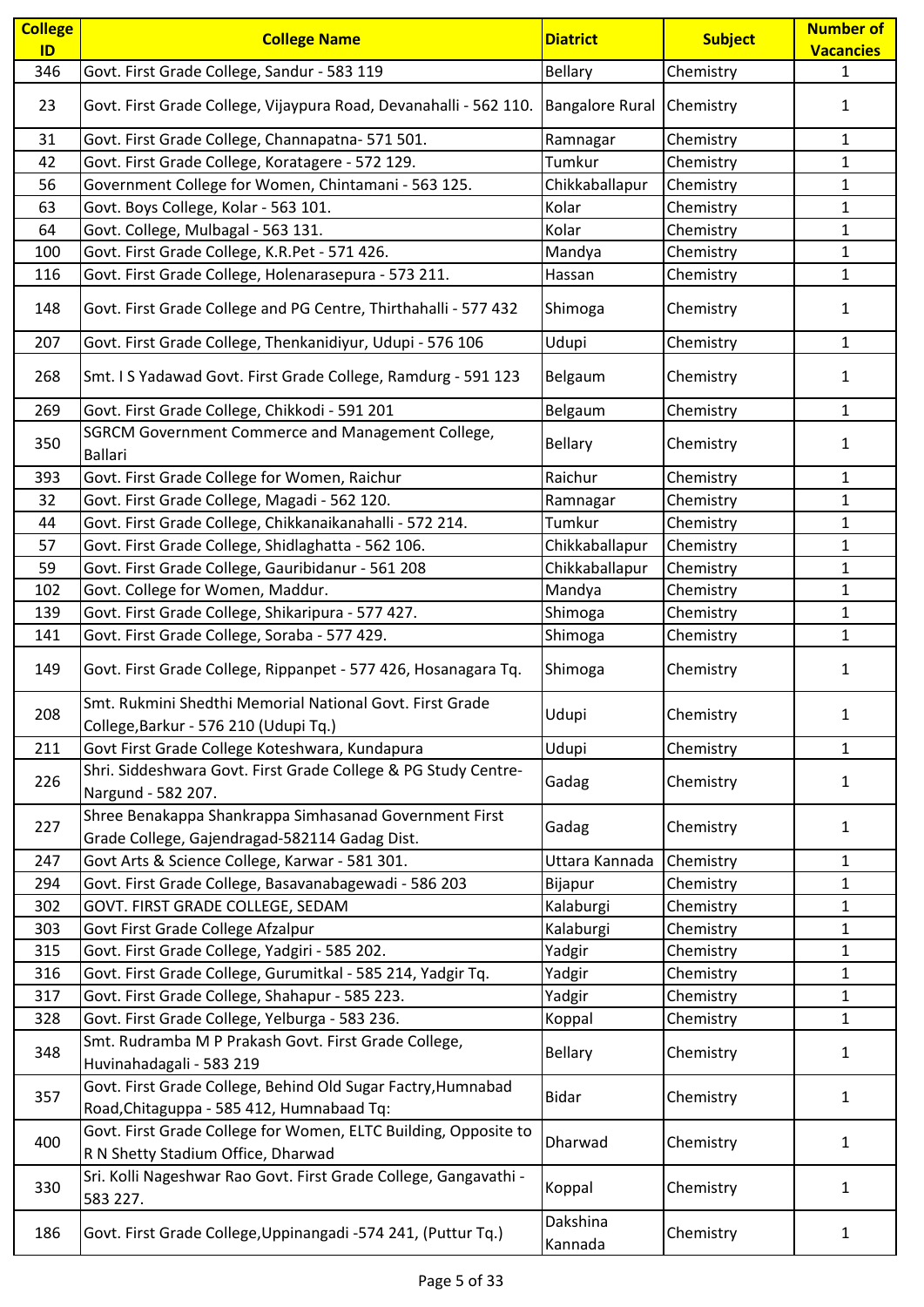| <b>College</b><br>ID | <b>College Name</b>                                                                                                               | <b>Diatrict</b> | <b>Subject</b> | Number of<br><b>Vacancies</b> |
|----------------------|-----------------------------------------------------------------------------------------------------------------------------------|-----------------|----------------|-------------------------------|
| 124                  | Govt. First Grade College, Channarayapatna - 573 116.                                                                             | Hassan          | Chemistry      | $\mathbf{1}$                  |
| 321                  | Govt. First Grade College, Manvi - 584 123.                                                                                       | Raichur         | Chemistry      | 0                             |
| <b>Commerce</b>      |                                                                                                                                   |                 |                |                               |
| 7                    | Dr.S.Gopalraju Govt. First Grade College, Anekal - 562106.                                                                        | Bangalore       | Commerce       | $\mathbf{1}$                  |
| 69                   | Govt. First Grade College, Rajeev Gandhi Layout (KUDA),                                                                           | Kolar           | Commerce       | 5                             |
|                      | Robersonpet, K.G.F - 563 122                                                                                                      |                 |                |                               |
| 145                  | Smt. Indiragandhi Govt. First Grade College for Women, Sagar -<br>577 401.                                                        | Shimoga         | Commerce       | $\mathbf{1}$                  |
| 268                  | Smt. I S Yadawad Govt. First Grade College, Ramdurg - 591 123                                                                     | Belgaum         | Commerce       | 4                             |
| 252                  | Govt. First Grade College, Joida - 581 186                                                                                        | Uttara Kannada  | Commerce       | 3                             |
| 279                  | Sri. Rudragowda Patil Govt. First Grade College, Bilagi - 587 116.                                                                | Bagalkote       | Commerce       | 3                             |
| 283                  | Govt. First Grade College, Sector No.43 Navangar, Bagalkot-587<br>103                                                             | Bagalkote       | Commerce       | 3                             |
| 318                  | Govt. First Grade College, Surapura - 585 224.                                                                                    | Yadgir          | Commerce       | 3                             |
| 344                  | Govt. First Grade College, Kurugod - 583 116                                                                                      | Bellary         | Commerce       | 3                             |
| 351                  | Govt. First Grade College, Moka - 583 117, Bellary                                                                                | Bellary         | Commerce       | $\overline{\mathbf{3}}$       |
| 214                  | Govt. First Grade College, Napoklu, Madikeri Tq                                                                                   | Madikeri        | Commerce       | $\overline{2}$                |
| 221                  | Govt. First Grade College, "Jnana Dhara" Campus, Near New<br>KSRTC Bus Stand, 1st Cross, Kumareshwar Nagar, P.B.<br>Road, Dharwad | Dharwad         | Commerce       | $\overline{2}$                |
| 226                  | Shri. Siddeshwara Govt. First Grade College & PG Study Centre-<br>Nargund - 582 207.                                              | Gadag           | Commerce       | $\overline{2}$                |
| 248                  | Govt. First Grade College, Haliyal - 581 329.                                                                                     | Uttara Kannada  | Commerce       | $\overline{2}$                |
| 319                  | Govt. First Grade College, Kembhavi - 585 216, Shorapur Tq.                                                                       | Yadgir          | Commerce       | 2                             |
| 331                  | Govt. First Grade College, Koppal - 583 231                                                                                       | Koppal          | Commerce       | $\overline{2}$                |
| 230                  | Sri Jagadguru Thontadarya Govt. First Grade College, Mundargi -<br>582 118                                                        | Gadag           | Commerce       | $\overline{2}$                |
| 267                  | Govt. First Grade College, Gokak - 591 307                                                                                        | Belgaum         | Commerce       | $\overline{2}$                |
| 316                  | Govt. First Grade College, Gurumitkal - 585 214, Yadgir Tq.                                                                       | Yadgir          | Commerce       | $\overline{2}$                |
| 317                  | Govt. First Grade College, Shahapur - 585 223.                                                                                    | Yadgir          | Commerce       | $\overline{2}$                |
| 322                  | Sri. Sharanappa Murigeppa Khened Govt. First Grade College,<br>Deodurga - 584 111.                                                | Raichur         | Commerce       | $\overline{2}$                |
| 327                  | Govt. First Grade College, Mudgal - 584 125, Lingasagur Tq.                                                                       | Raichur         | Commerce       | $\overline{2}$                |
| 335                  | Chilukuri Nageshwar rao Govt. First Grade College,<br>Sriramanagara - 584 130, Gangavathi Tq.                                     | Koppal          | Commerce       | $\overline{2}$                |
| 338                  | Govt. First Grade College, Kanakagiri - 583283, Gangavathi Tq.                                                                    | Koppal          | Commerce       | $\overline{2}$                |
| 340                  | Smt. Saraladevi Satheshchandra Agarwal Govt. First Grade<br>College, (Autonomous) S. N Pet                                        | <b>Bellary</b>  | Commerce       | $\overline{2}$                |
| 361                  | Govt. First Grade College, Dandeli                                                                                                | Uttara Kannada  | Commerce       | $\overline{2}$                |
| 408                  | Govt. First Grade College for Women, Sindhanur, Raichur                                                                           | Raichur         | Commerce       | $\overline{2}$                |
| 412                  | Govt. First Grade College, Turuvihal, Sindhanur Tq.                                                                               | Raichur         | Commerce       | $\overline{2}$                |
| 912                  | SC/ST Residential Govt. First Grade College, At, Mudnal, Tq <br>Dist     Yadgir                                                   | Yadgir          | Commerce       | $\overline{2}$                |
| 916                  | Residential Govt. First Grade College, Kavithala, Manvi Tq.<br><b>Raichur Dist</b>                                                | Raichur         | Commerce       | $\overline{2}$                |
| 16                   | Govt. First Grade College, Yelahanka, Bangalore.- 560 064                                                                         | Bangalore       | Commerce       | $\mathbf{1}$                  |
| 56                   | Government College for Women, Chintamani - 563 125.                                                                               | Chikkaballapur  | Commerce       | 1                             |
| 390                  | Govt. First Grade College for Women, Bellary                                                                                      | Bellary         | Commerce       | $\mathbf{1}$                  |
| 66                   | GOVT. FIRST GRADE COLLEGE, SULIKUNTE ROAD, BANGARPET,<br><b>KOLAR DIST</b>                                                        | Kolar           | Commerce       | $\mathbf{1}$                  |
| 249                  | Govt. First Grade College, Mundgod - 581 349.                                                                                     | Uttara Kannada  | Commerce       | $\mathbf{1}$                  |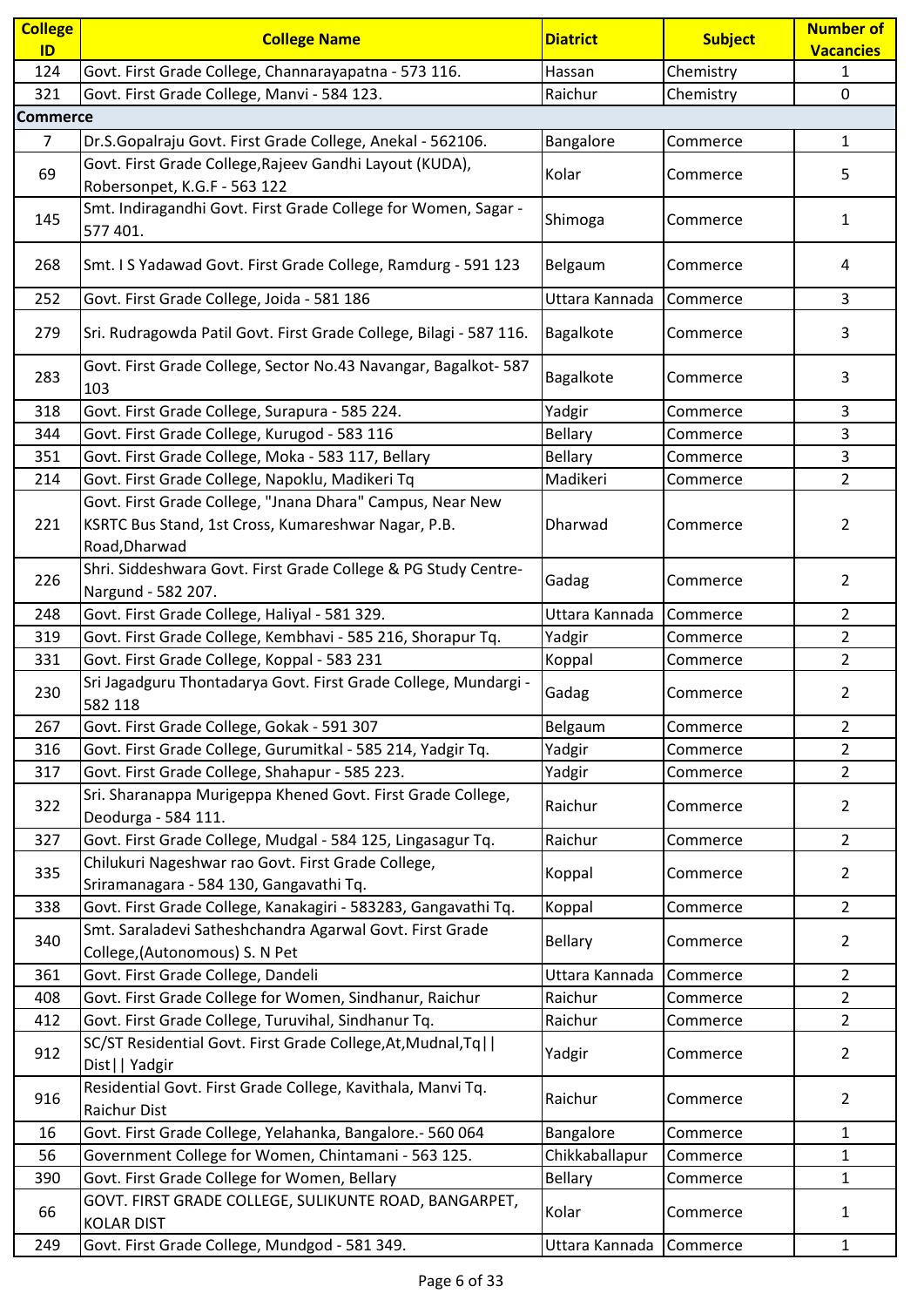| <b>College</b><br>ID | <b>College Name</b>                                                                                        | <b>Diatrict</b>        | <b>Subject</b> | <b>Number of</b><br><b>Vacancies</b> |
|----------------------|------------------------------------------------------------------------------------------------------------|------------------------|----------------|--------------------------------------|
| 323                  | Devanampriya Ashoka Govt. Frist Grade College, Maski - 584 124   Raichur                                   |                        | Commerce       | 1                                    |
| 411                  | Govt. First Grade College, Kanyana, Bantwala Tq.                                                           | Dakshina<br>Kannada    | Commerce       | $\mathbf{1}$                         |
| 19                   | Govt. First Grade College, Varthur - 560 087, Bangalore East                                               | Bangalore              | Commerce       | $\mathbf{1}$                         |
| 20                   | Govt. First Grade College, Kadugodi - 560 067, Bangalore East                                              | Bangalore              | Commerce       | $\mathbf{1}$                         |
| 67                   | Govt. First Grade College, Srinivasapura - 563 135.                                                        | Kolar                  | Commerce       | 1                                    |
| 70                   | Govt. First Grade College, Bangaru Tirupati - 563 116, Hulkur<br>Village, Bangarpet                        | Kolar                  | Commerce       | $\mathbf{1}$                         |
| 186                  | Govt. First Grade College, Uppinangadi -574 241, (Puttur Tq.)                                              | Dakshina<br>Kannada    | Commerce       | 1                                    |
| 231                  | Govt. First Grade College, and P G study center GADAG                                                      | Gadag                  | Commerce       | 1                                    |
| 284                  | Govt. First Grade College, Mudhol - 587 313                                                                | Bagalkote              | Commerce       | $\mathbf{1}$                         |
| 288                  | Shri. C.M. PANCHAKATTIMATH GOVERNMENT FIRST GRADE<br>COLLEGE, LOKAPUR                                      | Bagalkote              | Commerce       | 1                                    |
| 310                  | Govt. First Grade College for Women, Jewargi Colony- 585 102,<br>Gulbarga                                  | Kalaburgi              | Commerce       | 1                                    |
| 347                  | Shri Shankar Anand Singh Govt. First Grade College, Hospet - 583<br>201                                    | <b>Bellary</b>         | Commerce       | 1                                    |
| 355                  | Govt. First Grade College, Bhalki - 585 328                                                                | <b>Bidar</b>           | Commerce       | $\mathbf{1}$                         |
| 15                   | Govt. First Grade College, Frazer Town, Bangalore - 560 005                                                | Bangalore              | Commerce       | $\mathbf{1}$                         |
| 24                   | Govt. First Grade College, Hoskote - 562 110.                                                              | <b>Bangalore Rural</b> | Commerce       | $\mathbf{1}$                         |
| 55                   | Government First Grade College and PG Centre, Chintamani - 563<br>125.                                     | Chikkaballapur         | Commerce       | 1                                    |
| 68                   | Government First Grade College, Malur - 563 160.                                                           | Kolar                  | Commerce       | $\mathbf{1}$                         |
| 155                  | Govt. First Grade College, Molkalmuru - 577 535.                                                           | Chitradurga            | Commerce       | $\mathbf{1}$                         |
| 187                  | Govt. First Grade College, Belthangadi - 574 214.                                                          | Dakshina<br>Kannada    | Commerce       | 1                                    |
| 190                  | Dr. K Shivram Karanth Govt. First Grade College, Bellare - 574<br>212, (Sulya Tq.)                         | Dakshina<br>Kannada    | Commerce       | $\mathbf{1}$                         |
| 201                  | Govt. First Grade College, Belandoor, Kaimana Post Puttur T Q D<br>K574 202                                | Dakshina<br>Kannada    | Commerce       | 1                                    |
| 218                  | Govt. First Grade College, Vidyanagar, Alnavar - 581 103.<br>(Dharwad Tq.)                                 | Dharwad                | Commerce       | $\mathbf{1}$                         |
| 219                  | Govt. First Grade College, Gudageri - 581107, (Kundagol Tq.)                                               | Dharwad                | Commerce       | 1                                    |
| 223                  | Govt. First Grade College, Kalaghatagi -581204                                                             | Dharwad                | Commerce       | $\mathbf{1}$                         |
| 224                  | Shri.Shabrha Siddalinga Shivacharya Mahaswamigalu Panchgrha<br>Hiremth Govt. First Grade College, Kundagol | Dharwad                | Commerce       | $\mathbf{1}$                         |
| 225                  | Govt. First Grade College, Annigeri - 582 201, Navalgund Tq.                                               | Dharwad                | Commerce       | $\mathbf{1}$                         |
| 229                  | Sree Jagadguru Fakireshwara Govt. First Grade College, Shirahatti<br>- 582 120.                            | Gadag                  | Commerce       | 1                                    |
| 236                  | Lalithadevi Gurusiddappa Sindhur Govt. First Grade College,<br>Savanur - 581 118.                          | Haveri                 | Commerce       | $\mathbf{1}$                         |
| 246                  | Govt. First Grade College, Tilavalli, Hangal Tq                                                            | Haveri                 | Commerce       | 1                                    |
| 251                  | Govt. First Grade College Kumta(U.K) - 581 343                                                             | Uttara Kannada         | Commerce       | $\mathbf{1}$                         |
| 261                  | Govt. First Grade College, Ainapura - 591 303, (Athani Tq.)                                                | Belgaum                | Commerce       | $\mathbf 1$                          |
| 265                  | Govt. First Grade College, Khanapura - 591 302                                                             | Belgaum                | Commerce       | 1                                    |
| 269                  | Govt. First Grade College, Chikkodi - 591 201                                                              | Belgaum                | Commerce       | $\mathbf{1}$                         |
| 270                  | Govt. First Grade College, Raibag - 591 317                                                                | Belgaum                | Commerce       | 1                                    |
| 272                  | Somavva C Angadi Govt. First Grade College, K.K.Koppa - 591<br>109, Belgaum                                | Belgaum                | Commerce       | $\mathbf{1}$                         |
| 273                  | Govt. First Grade College, Kittur 591 115, Bylahongala Tq:                                                 | Belgaum                | Commerce       | $\mathbf{1}$                         |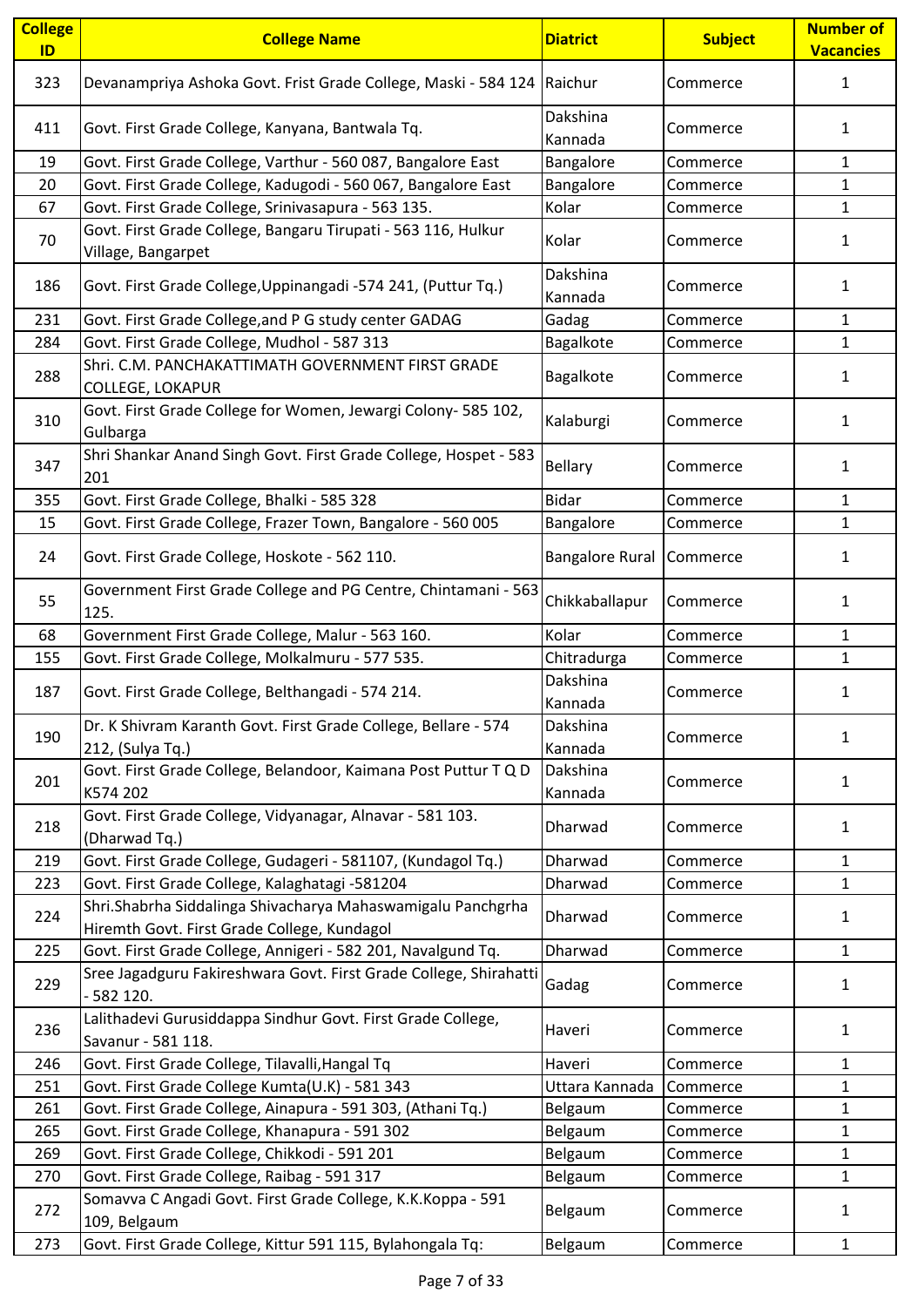| <b>College</b>          | <b>College Name</b>                                                                                   | <b>Diatrict</b>      | <b>Subject</b>      | <b>Number of</b> |
|-------------------------|-------------------------------------------------------------------------------------------------------|----------------------|---------------------|------------------|
| ID                      |                                                                                                       |                      |                     | <b>Vacancies</b> |
| 275                     | Govt. First Grade College, Pashchapura 591 122, Hukkeri Tq.                                           | Belgaum              | Commerce            | $\mathbf{1}$     |
|                         | SHRI SHRIPADBODH SWAMIJI GOVERNMENT FIRST GRADE                                                       |                      |                     |                  |
| 277                     | COLLEGE, MUDALAGI                                                                                     | Belgaum              | Commerce            | 1                |
| 285                     | Govt. First Grade College, Badami - 587 201                                                           | Bagalkote            | Commerce            | $\mathbf{1}$     |
| 287                     | Government First Grade College ILKAL- 587 125 Hungund Tq:                                             | Bagalkote            | Commerce            | $\mathbf{1}$     |
| 298                     | Govt. First Grade College, Mamadapura - 586113, Bijapura                                              | Bijapur              | Commerce            | $\mathbf{1}$     |
| 304                     | Govt. First Grade College, Kamalapur - 585 313.                                                       | Kalaburgi            | Commerce            | $\mathbf{1}$     |
| 305                     | AFZAL MASHAKBEE TAHER ANSARI GOVT.FIRST GRADE COLLEGE,<br>ALAND - 585 302                             | Kalaburgi            | Commerce            | $\mathbf{1}$     |
| 306                     | Government First Grade College, Chincholi - 585 307                                                   | Kalaburgi            | Commerce            | $\mathbf{1}$     |
| 307                     | Government First Grade College, Kalagi - 585 312, Chittapura Tq:                                      | Kalaburgi            | Commerce            | 1                |
| 324                     | Govt. First Grade College, Raichur - 584 101                                                          | Raichur              | Commerce            | $\mathbf{1}$     |
| 326                     | Govt. First Grade College, Jalahalli - 584 116 Devdurga Tq.                                           | Raichur              | Commerce            | $\mathbf{1}$     |
| 328                     | Govt. First Grade College, Yelburga - 583 236.                                                        | Koppal               | Commerce            | $\mathbf{1}$     |
| 330                     | Sri. Kolli Nageshwar Rao Govt. First Grade College, Gangavathi -<br>583 227.                          | Koppal               | Commerce            | 1                |
| 332                     | Govt. First Grade College, Hosabandihralapura, Koppal Tq:                                             | Koppal               | Commerce            | $\mathbf{1}$     |
| 337                     | Govt. First Grade College, Irakalgada - 583 237, Koppal Tq.                                           | Koppal               | Commerce            | $\mathbf{1}$     |
| 342                     | Govt. First Grade College, Kampli - 583 132, (Hospet Tq.)                                             | <b>Bellary</b>       | Commerce            | $\mathbf{1}$     |
| 343                     | Govt. First Grade College, Siraguppa - 583 121.                                                       | <b>Bellary</b>       | Commerce            | $\mathbf{1}$     |
| 345                     | H. S. M. S.Govt. First Grade College, Takkalakote - 583 122,                                          | <b>Bellary</b>       | Commerce            | $\mathbf{1}$     |
| 349                     | Govt. First Grade College, Mariyammanahalli - 583 222, Hospet<br>Tq.                                  | <b>Bellary</b>       | Commerce            | 1                |
| 352                     | Govt. First Grade College, Bidar - 585 401.                                                           | <b>Bidar</b>         | Commerce            | $\mathbf{1}$     |
|                         | Goverment First Grade College, Manahalli - 585 403, Tq and Dist:                                      |                      |                     |                  |
| 358                     | <b>Bidar</b>                                                                                          | <b>Bidar</b>         | Commerce            | 1                |
| 359                     | M K K P Govt. First Grade College, Hulsooru - 585 416,<br>Basavakalyana Tq.                           | <b>Bidar</b>         | Commerce            | 1                |
| 372                     | Govt. First Grade College, Harogeri, Raybag Tq, Belagavi                                              | Belgaum              | Commerce            | $\mathbf{1}$     |
| 378                     | Govt. First Grade College, Hunasagi, Surupura Tq.                                                     | Yadgir               | Commerce            | $\mathbf{1}$     |
| 379                     | Govt. First Grade College, TAVRAGERA, Tq:Kushtagi Dt: Koppal                                          | Koppal               | Commerce            | 1                |
| 382                     | Government First Grade College, Kerur, Badami Tq.                                                     | Bagalkote            | Commerce            | $\mathbf{1}$     |
| 384                     | GOVERNMENT FIRST GRADE COLLEGE ZALAKI                                                                 | Bijapur              | Commerce            | $\mathbf{1}$     |
| 386                     | Govt. First Grade College, Rampura, Bagalkote Tq.                                                     | Bagalkote            | Commerce            | $\mathbf{1}$     |
| 394                     | Govt. First Grade College for Women, Yadgir                                                           | Yadgir               | Commerce            | $\mathbf{1}$     |
| 400                     | Govt. First Grade College for Women, ELTC Building, Opposite to<br>R N Shetty Stadium Office, Dharwad | Dharwad              | Commerce            | $\mathbf{1}$     |
| 401                     | Govt. First Grade College for Women, Gadag                                                            | Gadag                | Commerce            | $\mathbf{1}$     |
| 409                     | Govt. First Grade College for Women, Puttur, Dakshina Kannada                                         | Dakshina             | Commerce            | $\mathbf{1}$     |
| 910                     | Govt First Grade College for Womens, Yadahalli, Tq:Mudhol Dist:                                       | Kannada<br>Bagalkote | Commerce            | 1                |
|                         | Bagalkote.                                                                                            |                      |                     |                  |
| 74                      | Sri. D Devaraj urs Govt. First Grade College, Hunsur - 571 105.                                       | Mysore               | Commerce            | $\mathbf{1}$     |
| 404                     | Govt. First Grade College for Women, Chickmagalur                                                     | Chickmagalur         | Commerce            | 0                |
| 194                     | Govt. First Grade College, Bantwala - 574 219                                                         | Dakshina<br>Kannada  | Commerce            | $\mathbf{1}$     |
| 321                     | Govt. First Grade College, Manvi - 584 123.                                                           | Raichur              | Commerce            | $\mathbf{1}$     |
| 99                      | Govt. First Grade College, Sreerangapatna - 571 438.                                                  | Mandya               | Commerce            | $\mathbf{1}$     |
| <b>Computer Science</b> |                                                                                                       |                      |                     |                  |
| 9                       | Govt. First Grade College, K.R.Puram, Bangalore - 560 036.                                            | Bangalore            | Computer<br>Science | 8                |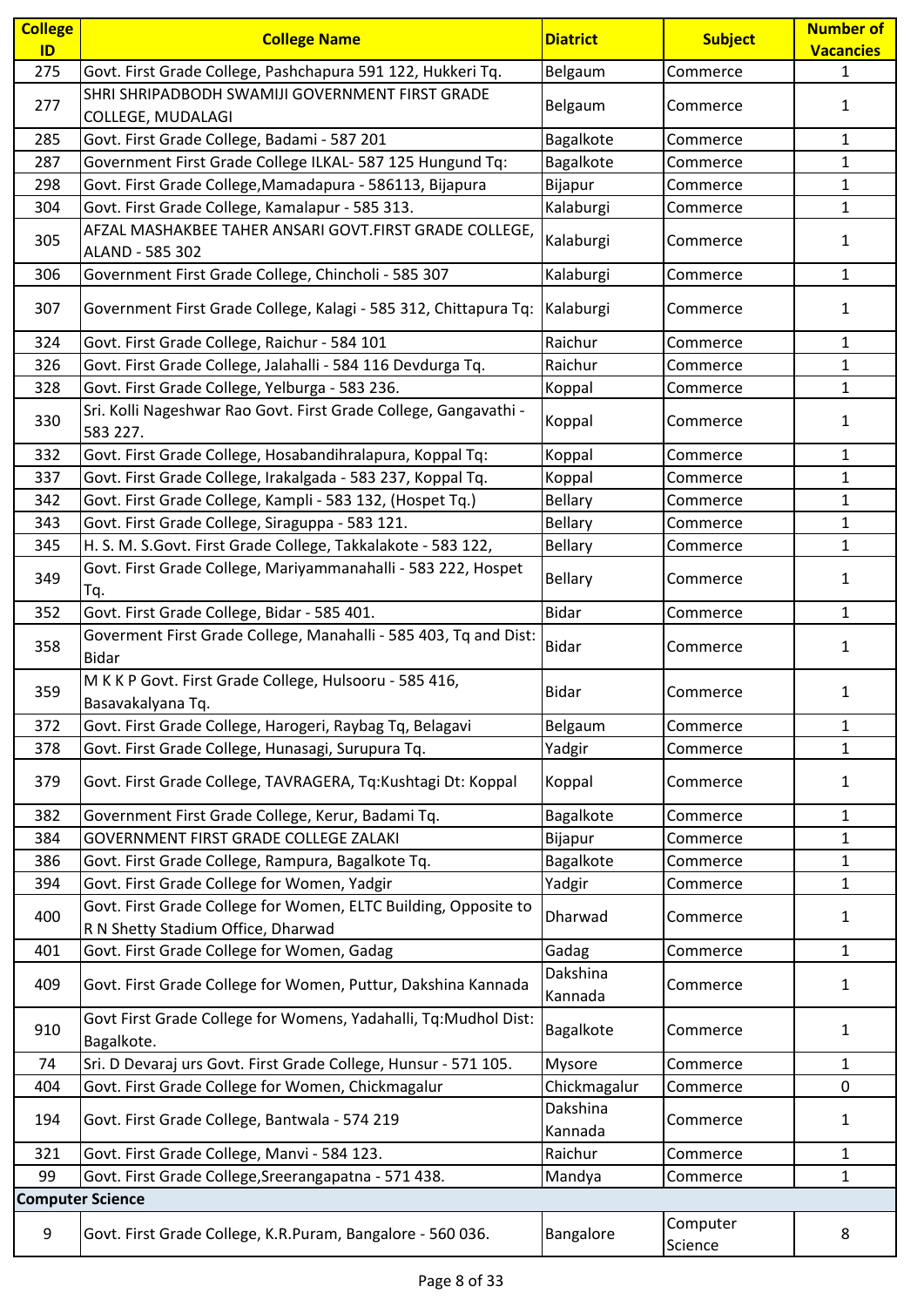| <b>College</b><br>ID | <b>College Name</b>                                             | <b>Diatrict</b> | <b>Subject</b> | <b>Number of</b><br><b>Vacancies</b> |
|----------------------|-----------------------------------------------------------------|-----------------|----------------|--------------------------------------|
|                      | DR. P. DAYANANDA PAI- P. SATHISHA PAI GOVERNMENT FIRST          | Dakshina        | Computer       |                                      |
| 197                  | <b>GRADE COLLEGE MANGALORE</b>                                  | Kannada         | Science        | 5                                    |
|                      |                                                                 |                 | Computer       |                                      |
| 4                    | SMT. VHD CENTRAL INSTITUTE OF HOME SCIENCE                      | Bangalore       | Science        | 5                                    |
|                      |                                                                 |                 | Computer       |                                      |
| 97                   | Govt. College, Mandya - 571 401.                                | Mandya          | Science        | 5                                    |
|                      | Dr. G. Shankar Govt. Women's First Grade College & PG Study     |                 | Computer       |                                      |
| 209                  | Centre, Ajjarkad, Udupi - 576 101 (Udupi Dist.)                 | Udupi           | Science        | 5                                    |
|                      |                                                                 |                 | Computer       |                                      |
| 65                   | Govt. Womens College, Kolar - 563 101.                          | Kolar           | Science        | 4                                    |
|                      |                                                                 |                 | Computer       |                                      |
| 148                  | Govt. First Grade College and PG Centre, Thirthahalli - 577 432 | Shimoga         | Science        | 4                                    |
|                      |                                                                 |                 | Computer       |                                      |
| 362                  | Govt. First Grade College, Sagar                                | Shimoga         | Science        | 4                                    |
|                      | Government Science College Autonomous, Nrupathunga Road,        |                 | Computer       |                                      |
| 5                    | Bangalore - 560 001.                                            | Bangalore       | Science        | 4                                    |
|                      |                                                                 |                 | Computer       |                                      |
| 147                  | Govt. First Grade College, Shimoga - 577 201                    | Shimoga         | Science        | 3                                    |
|                      |                                                                 |                 | Computer       |                                      |
| 56                   | Government College for Women, Chintamani - 563 125.             | Chikkaballapur  | Science        | 3                                    |
|                      |                                                                 |                 | Computer       |                                      |
| 63                   | Govt. Boys College, Kolar - 563 101.                            | Kolar           | Science        | 3                                    |
|                      |                                                                 |                 | Computer       |                                      |
| 59                   | Govt. First Grade College, Gauribidanur - 561 208               | Chikkaballapur  | Science        | 3                                    |
|                      | GOVT. FIRST GRADE COLLEGE, SULIKUNTE ROAD, BANGARPET,           |                 | Computer       |                                      |
| 66                   | <b>KOLAR DIST</b>                                               | Kolar           | Science        | 3                                    |
|                      | Smt. Indiragandhi Govt. First Grade College for Women, Sagar -  |                 | Computer       |                                      |
| 145                  | 577 401.                                                        | Shimoga         | Science        | 3                                    |
|                      |                                                                 |                 | Computer       |                                      |
| 6.                   | Maharanis Science College for Women, Bangalore - 560 001.       | Bangalore       | Science        | 2                                    |
|                      | Lalbahadur Sastry Govt. Arts, Science and Commerce College,     |                 | Computer       |                                      |
| 10                   | R.T.Nagar, Bangalore - 560 032.                                 | Bangalore       | Science        | 2                                    |
|                      |                                                                 |                 | Computer       |                                      |
| 64                   | Govt. College, Mulbagal - 563 131.                              | Kolar           | Science        | $\overline{2}$                       |
| 207                  | Govt. First Grade College, Thenkanidiyur, Udupi - 576 106       | Udupi           | Computer       | 2                                    |
|                      |                                                                 |                 | Science        |                                      |
| 367                  | Govt. First Grade College, Basavanagudi, Bangalore              | Bangalore       | Computer       | 2                                    |
|                      |                                                                 |                 | Science        |                                      |
| 3                    | Government Ramnarayan Chellaram College of Commerce &           | Bangalore       | Computer       | $\overline{2}$                       |
|                      | Management                                                      |                 | Science        |                                      |
| 19                   | Govt. First Grade College, Varthur - 560 087, Bangalore East    | Bangalore       | Computer       | 2                                    |
|                      |                                                                 |                 | Science        |                                      |
| 68                   | Government First Grade College, Malur - 563 160.                | Kolar           | Computer       | 2                                    |
|                      |                                                                 |                 | Science        |                                      |
| 132                  | Govt. First Grade College, Domlur, Bangalore                    | Bangalore       | Computer       | 2                                    |
|                      |                                                                 |                 | Science        |                                      |
| 139                  | Govt. First Grade College, Shikaripura - 577 427.               | Shimoga         | Computer       | 2                                    |
|                      |                                                                 |                 | Science        |                                      |
| 154                  | Govt. First Grade College, Hosadurga - 577 527.                 | Chitradurga     | Computer       | 2                                    |
|                      |                                                                 |                 | Science        |                                      |
| 371                  | Govt. First Grade College, T. Dasarahalli, Bangalore            | Bangalore       | Computer       | 2                                    |
|                      |                                                                 |                 | Science        |                                      |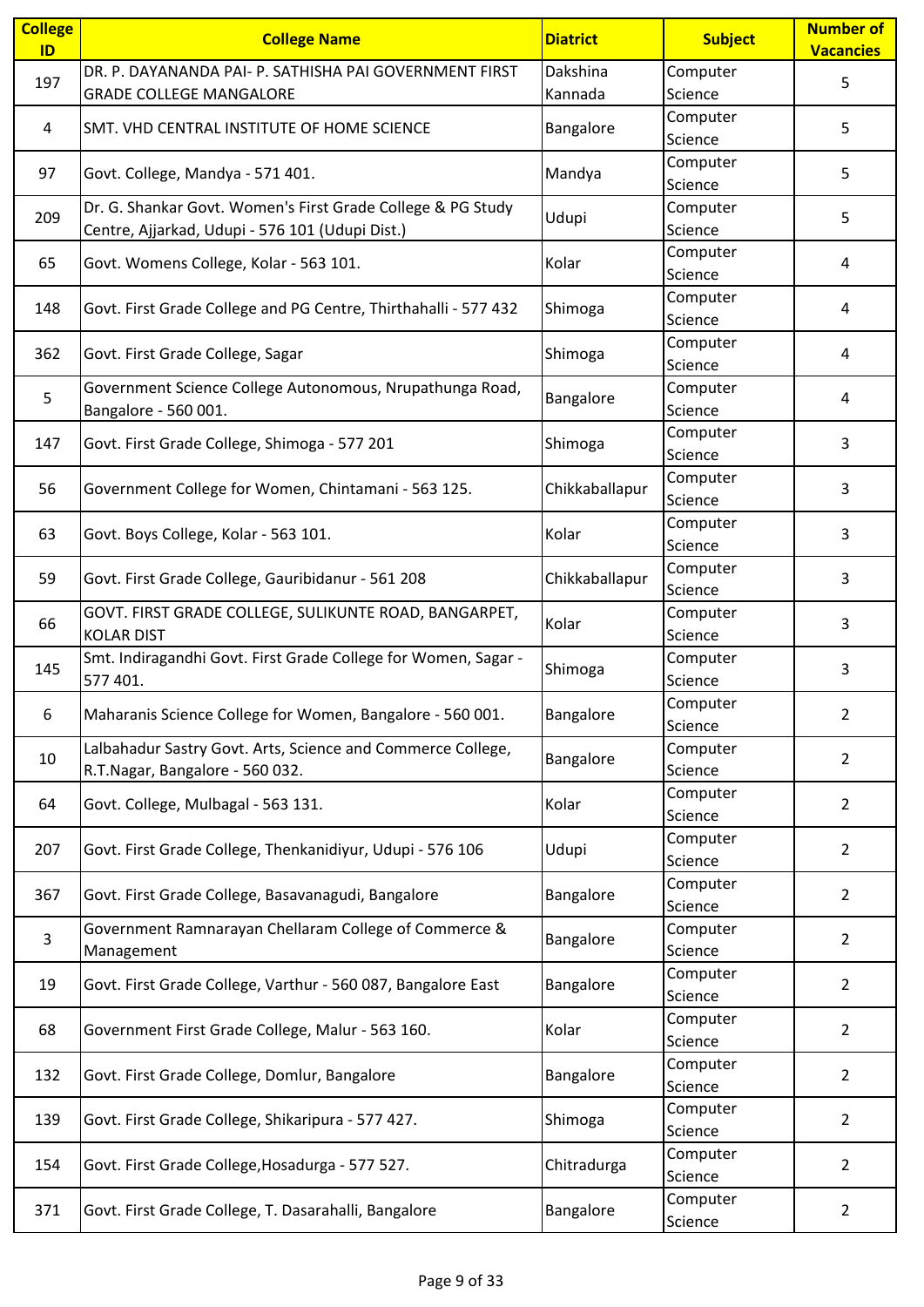| <b>College</b> | <b>College Name</b>                                                                                      | <b>Diatrict</b>        | <b>Subject</b>      | <b>Number of</b> |
|----------------|----------------------------------------------------------------------------------------------------------|------------------------|---------------------|------------------|
| ID             | GOVT FIRST GRADE COLLEGE, VIVEKANANDA NAGAR, OPP                                                         |                        |                     | <b>Vacancies</b> |
| 53             | VIDYANIKETHAN SCHOOL, RAILWAY STATION LINK, B.H. ROAD,<br>TUMAKURU                                       | Tumkur                 | Computer<br>Science | 1                |
| 8              | Govt. First Grade College, Vijayanagar, Bangalore - 560 104                                              | Bangalore              | Computer<br>Science | $\mathbf{1}$     |
| 48             | Govt. First Grade College, Tiptur - 572 201                                                              | Tumkur                 | Computer<br>Science | 1                |
| 117            | Govt. First Grade College for Women, Holenarasipura - 573 211                                            | Hassan                 | Computer<br>Science | $\mathbf{1}$     |
| 141            | Govt. First Grade College, Soraba - 577 429.                                                             | Shimoga                | Computer<br>Science | $\mathbf{1}$     |
| 17             | Govt. First Grade College, Hosur Road - 560 030, Sarjapur                                                | Bangalore              | Computer<br>Science | 1                |
| 22             | Govt. First Grade College, Doddaballapura- 561 203.                                                      | <b>Bangalore Rural</b> | Computer<br>Science | 1                |
| 78             | Govt. First Grade College, Kuvempu nagar, Mysore                                                         | Mysore                 | Computer<br>Science | 1                |
| 84             | Govt. First Grade College, T.Narasipura - 571 124                                                        | Mysore                 | Computer<br>Science | 1                |
| 179            | Govt. First Grade College, Kadur - 577 548.                                                              | Chickmagalur           | Computer<br>Science | $\mathbf{1}$     |
| $\overline{2}$ | Govt. Arts College, Dr. B R Ambedkar Veedhi, Bangalore - 560<br>001.                                     | Bangalore              | Computer<br>Science | $\mathbf{1}$     |
| 13             | Govt. First Grade College, Malleshwaram - 560 012, Bangalore.                                            | Bangalore              | Computer<br>Science | 1                |
| 15             | Govt. First Grade College, Frazer Town, Bangalore - 560 005                                              | Bangalore              | Computer<br>Science | 1                |
| 16             | Govt. First Grade College, Yelahanka, Bangalore.- 560 064                                                | Bangalore              | Computer<br>Science | 1                |
| 25             | Govt. First Grade College, Sulebele - 562 129, Hoskote Tq.                                               | <b>Bangalore Rural</b> | Computer<br>Science | $\mathbf{1}$     |
| 26             | Govt. First Grade College, Nelamangala - 562 123                                                         | <b>Bangalore Rural</b> | Computer<br>Science | $\mathbf{1}$     |
| 27             | Govt. First Grade College, Thyamagondglu - 562 132,<br>Nelamangala Tq.                                   | <b>Bangalore Rural</b> | Computer<br>Science | $\mathbf{1}$     |
| 29             | Govt. First Grade Womens College, Ramangara - 562159                                                     | Ramnagar               | Computer<br>Science | 1                |
| 32             | Govt. First Grade College, Magadi - 562 120.                                                             | Ramnagar               | Computer<br>Science | 1                |
| 33             | Smt. Neelamma Kudur K A Sathyanarayana Setty Govt. First<br>Grade College, Kudur - 561 101. (Magadi Tq.) | Ramnagar               | Computer<br>Science | 1                |
| 35             | Govt. First Grade College, Harohalli - 562 112, Kanakapura Tq.                                           | Ramnagar               | Computer<br>Science | 1                |
| 38             | Govt. First Grade College, Sira - 572 137.                                                               | Tumkur                 | Computer<br>Science | 1                |
| 41             | Smt. & Sri.Y.E.Rangaiah Shetty, Govt. First Grade College,<br>Pavagada - 561 202.                        | Tumkur                 | Computer<br>Science | $\mathbf{1}$     |
| 45             | B.M.S Govt. First Grade College, Huliyar - 572 218.<br>(Chikkanaikanahalli Tq.)                          | Tumkur                 | Computer<br>Science | 1                |
| 47             | GOVERNMENT FIRST GRADE COLLEGE, HEBBUR - 572 120,<br><b>TUMKUR TALUK &amp; DISTRICT</b>                  | Tumkur                 | Computer<br>Science | 1                |
| 49             | Sri Honnadevi Govt. First Grade College, Dandinashivara - 572<br>215, Turuvekere Tq.                     | Tumkur                 | Computer<br>Science | 1                |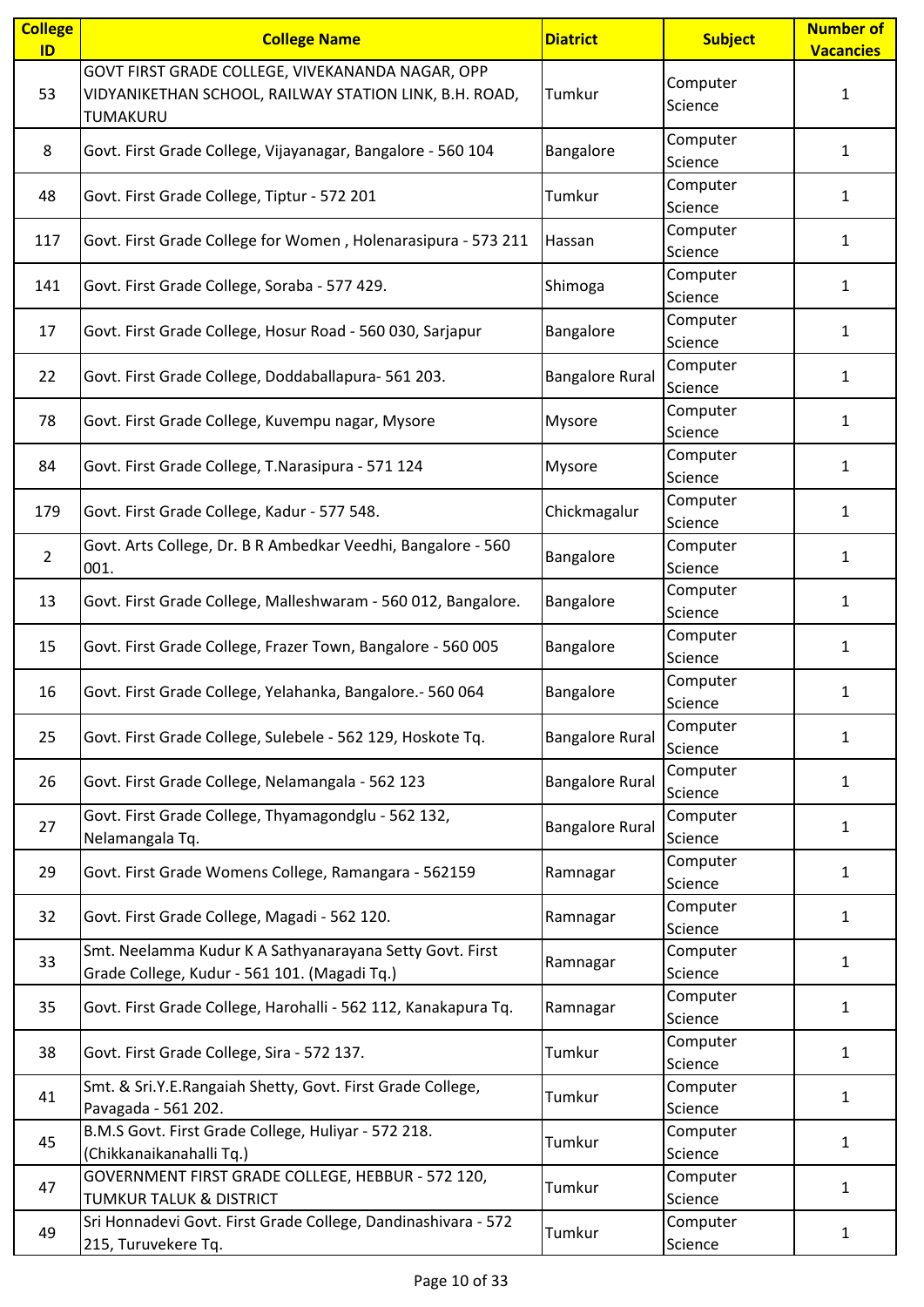| <b>College</b><br>ID | <b>College Name</b>                                                       | <b>Diatrict</b> | <b>Subject</b>      | <b>Number of</b><br><b>Vacancies</b> |
|----------------------|---------------------------------------------------------------------------|-----------------|---------------------|--------------------------------------|
| 50                   | Govt. First Grade College, Bukkapatna - 572 115, Sira Tq.                 | Tumkur          | Computer            | $\mathbf{1}$                         |
|                      |                                                                           |                 | Science             |                                      |
| 51                   | Government First Grade College, Bellavi 572107                            | Tumkur          | Computer            | $\mathbf{1}$                         |
|                      |                                                                           |                 | Science             |                                      |
| 52                   | Govt. First Grade College, Badavanahalli - 572 112, Madhugiri Tq.         | Tumkur          | Computer            | 1                                    |
|                      |                                                                           |                 | Science             |                                      |
| 55                   | Government First Grade College and PG Centre, Chintamani - 563            | Chikkaballapur  | Computer            | 1                                    |
|                      | 125.                                                                      |                 | Science             |                                      |
| 57                   | Govt. First Grade College, Shidlaghatta - 562 106.                        | Chikkaballapur  | Computer<br>Science | 1                                    |
|                      |                                                                           |                 | Computer            |                                      |
| 61                   | Govt. First Grade College, Vemagal - 563 157,                             | Kolar           | Science             | 1                                    |
|                      |                                                                           |                 | Computer            |                                      |
| 67                   | Govt. First Grade College, Srinivasapura - 563 135.                       | Kolar           | Science             | $\mathbf{1}$                         |
|                      | Govt. First Grade College, Bangaru Tirupati - 563 116, Hulkur             |                 | Computer            |                                      |
| 70                   | Village, Bangarpet                                                        | Kolar           | Science             | $\mathbf{1}$                         |
|                      |                                                                           |                 | Computer            |                                      |
| 76                   | Govt. First Grade College, Heggadadevanakote - 571 114.                   | Mysore          | Science             | $\mathbf{1}$                         |
|                      |                                                                           |                 | Computer            |                                      |
| 89                   | Govt. First Grade College for Women, K.R.Nagar - 571 602.                 | Mysore          | Science             | 1                                    |
| 90                   | Sri.Mahadeshwara Govt First Grade College, Kollegal - 571 440.            | Chamarajanagar  | Computer            | 1                                    |
|                      |                                                                           |                 | Science             |                                      |
| 92                   | Govt. First Grade College, Chamarajnagar - 571 313.                       | Chamarajanagar  | Computer            | $\mathbf{1}$                         |
|                      |                                                                           |                 | Science             |                                      |
| 93                   | Govt. First Grade College, Yelandur - 571 441                             | Chamarajanagar  | Computer            | $\mathbf{1}$                         |
|                      |                                                                           |                 | Science<br>Computer |                                      |
| 100                  | Govt. First Grade College, K.R.Pet - 571 426.                             | Mandya          | Science             | $\mathbf{1}$                         |
|                      |                                                                           |                 | Computer            |                                      |
| 108                  | Govt. First Grade College, K.R.Sagara - 571 607, Srirangapatna Tq. Mandya |                 | Science             |                                      |
|                      |                                                                           |                 | Computer            |                                      |
| 116                  | Govt. First Grade College, Holenarasepura - 573 211.                      | Hassan          | Science             | $\mathbf{1}$                         |
| 118                  | Sri H D Devegowda Govt. First Grade College, paduvalahippe                | Hassan          | Computer            | $\mathbf{1}$                         |
|                      |                                                                           |                 | Science             |                                      |
| 119                  | GOVERNMENT FIRST GRADE COLLEGE, SAKLESHPUR-573134                         | Hassan          | Computer            | 1                                    |
|                      | <b>HASSAN DIST</b>                                                        |                 | Science             |                                      |
| 121                  | Y.D.D Govt. First Grade College, Belur - 573 115.                         | Hassan          | Computer            | $\mathbf{1}$                         |
|                      |                                                                           |                 | Science<br>Computer |                                      |
| 123                  | Govt. First Grade College, Gandasi, (Arasikere Tq.)                       | Hassan          | Science             | $\mathbf{1}$                         |
|                      |                                                                           |                 | Computer            |                                      |
| 124                  | Govt. First Grade College, Channarayapatna - 573 116.                     | Hassan          | Science             | $\mathbf{1}$                         |
|                      |                                                                           |                 | Computer            |                                      |
| 130                  | Govt. First Grade College, Udaypura, Chennarayapatna Tq.                  | Hassan          | Science             | $\mathbf{1}$                         |
| 138                  | Sir.M.Vishweshwaraiah Govt. Science College, Bommanakatte,                | Shimoga         | Computer            | 1                                    |
|                      | Bhadravathi - 577 302.                                                    |                 | Science             |                                      |
| 140                  | Govt. First Grade College, Hosanagara - 577 418.                          | Shimoga         | Computer            | $\mathbf{1}$                         |
|                      |                                                                           |                 | Science             |                                      |
| 142                  | Sir.M.Vishweshwaraiah Govt. Arts & Commerce College, New                  | Shimoga         | Computer            | $\mathbf{1}$                         |
|                      | Town, Bhadravathi - 577 301.                                              |                 | Science             |                                      |
| 143                  | Govt. First Grade College, ANAVATTI - 577 413, SORAB (T)                  | Shimoga         | Computer<br>Science | 1                                    |
|                      |                                                                           |                 |                     |                                      |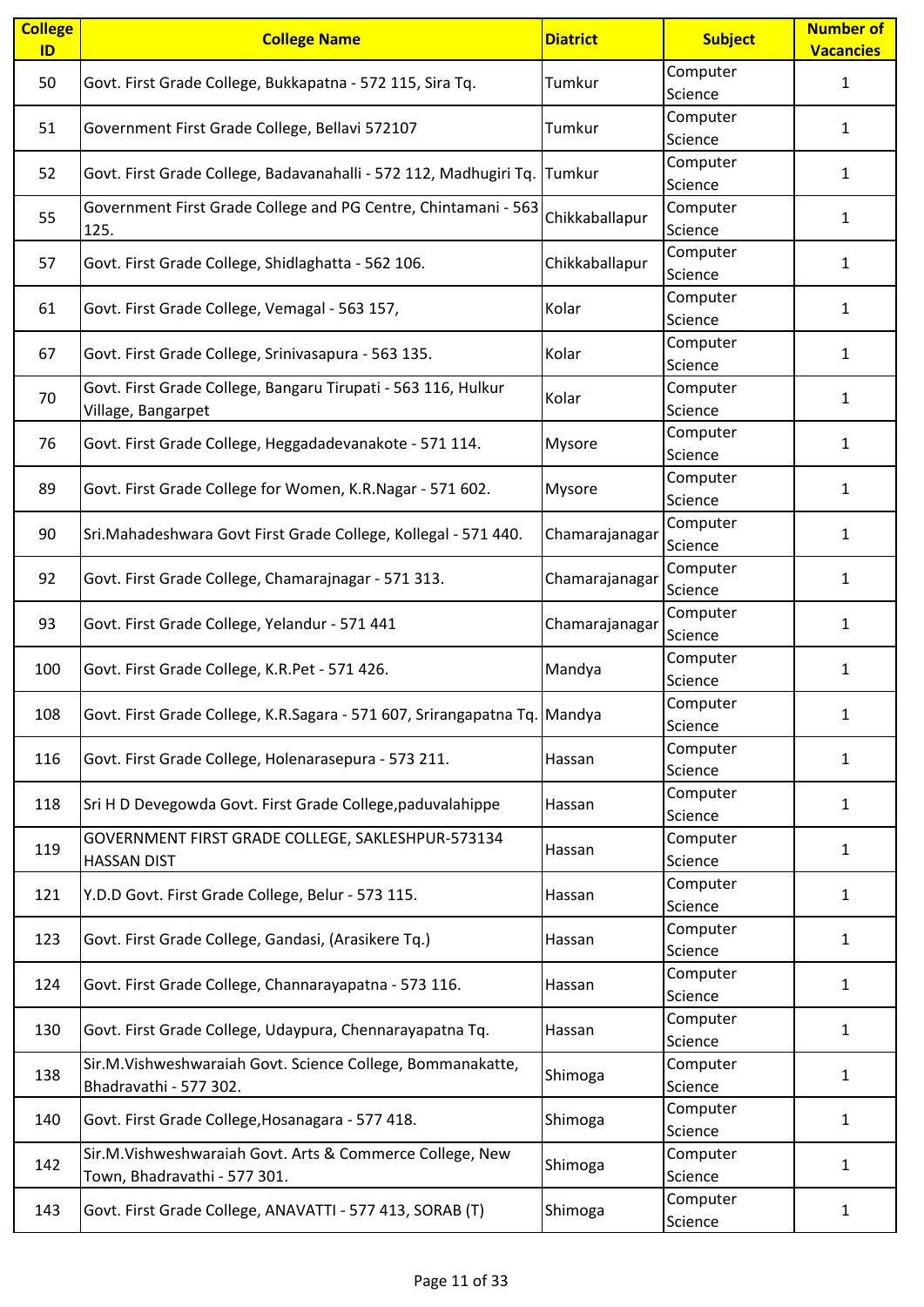| <b>College</b><br>ID | <b>College Name</b>                                                        | <b>Diatrict</b> | <b>Subject</b> | <b>Number of</b><br><b>Vacancies</b> |
|----------------------|----------------------------------------------------------------------------|-----------------|----------------|--------------------------------------|
|                      |                                                                            |                 | Computer       |                                      |
| 144                  | Govt. First Grade College, Holehonnur - 577 227, (Badravathi Tq.) Shimoga  |                 | Science        | $\mathbf{1}$                         |
|                      |                                                                            |                 | Computer       |                                      |
| 150                  | Govt. First Grade College, Shiralakoppa - 577 428, Shikaripura Tq: Shimoga |                 | Science        | 1                                    |
|                      |                                                                            |                 | Computer       |                                      |
| 159                  | Govt. First Grade College, Holalkere - 577 526                             | Chitradurga     | Science        | 1                                    |
|                      | Sri Sri Shivalingeshwara Swamy Govt. First Grade College,                  |                 | Computer       |                                      |
| 162                  | Channagiri - 577 213.                                                      | Davanagere      | Science        | $\mathbf{1}$                         |
|                      | Sri. Basaveshwara Govt. First Grade College, Mayakonda - 577               |                 | Computer       |                                      |
| 163                  | 534.                                                                       | Davanagere      | Science        | 1                                    |
|                      |                                                                            |                 | Computer       |                                      |
| 164                  | Govt. First Grade College, Nyamathi - 577 223, (Honnali Tq.)               | Davanagere      | Science        | $\mathbf{1}$                         |
|                      |                                                                            |                 | Computer       |                                      |
| 171                  | Govt. First Grade College, Sante Bennur - 577 552, Channagiri Tq.          | Davanagere      | Science        | $\mathbf{1}$                         |
|                      |                                                                            |                 | Computer       |                                      |
| 172                  | Janatha Government First Grade College, Basavapatna.                       | Davanagere      | Science        | 1                                    |
|                      |                                                                            |                 | Computer       |                                      |
| 173                  | I.D.S.G.Govt. College, Chikkamagalur - 577 102.                            | Chickmagalur    | Science        | 1                                    |
|                      |                                                                            |                 | Computer       |                                      |
| 174                  | Govt. First Grade College, Koppa - 577 126.                                | Chickmagalur    | Science        | $\mathbf{1}$                         |
|                      | GOVERNMENT FIRST GRADE COLLEGE, AJJAMPURA-577547                           |                 | Computer       |                                      |
| 177                  | (TARIKERE TQ.)                                                             | Chickmagalur    | Science        | $\mathbf{1}$                         |
|                      |                                                                            |                 | Computer       |                                      |
| 180                  | Govt. First Grade College, Sringeri - 577 139                              | Chickmagalur    | Science        | $\mathbf{1}$                         |
|                      | Government First Grade College, Kalasa - 577124, Mudigere                  |                 | Computer       |                                      |
| 182                  | Taluk                                                                      | Chickmagalur    | Science        | $\mathbf{1}$                         |
|                      |                                                                            |                 | Computer       |                                      |
| 183                  | Govt. First Grade College, Birur - 577 116, Kadur Tq.                      | Chickmagalur    | Science        | $\mathbf{1}$                         |
|                      |                                                                            |                 | Computer       |                                      |
| 184                  | Govt. First Grade College, Yagati - 577 040, Kadur Tq.                     | Chickmagalur    | Science        |                                      |
|                      |                                                                            |                 | Computer       |                                      |
| 185                  | Govt. First Grade College, Sakarayapatna - 577 135, Kadur Tq:              | Chickmagalur    | Science        | $\mathbf{1}$                         |
|                      |                                                                            | Dakshina        | Computer       |                                      |
| 195                  | Govt. First Grade College, Puttur - 574 201                                | Kannada         | Science        | $\mathbf{1}$                         |
|                      |                                                                            | Dakshina        | Computer       |                                      |
| 198                  | Govt. First Grade College for Women, Mangalore - 575 001                   | Kannada         | Science        | 1                                    |
| 205                  | Govt. First Grade College & Post Graduation Centre                         | Udupi           | Computer       | $\mathbf{1}$                         |
|                      | Shankarnarayan - 576 227, (Kundapur Tq.)                                   |                 | Science        |                                      |
| 213                  | Govt. First Grade College, Kushalanagar - 571 234, Somwarpet Tq Madikeri   |                 | Computer       | $\mathbf{1}$                         |
|                      |                                                                            |                 | Science        |                                      |
| 227                  | Shree Benakappa Shankrappa Simhasanad Government First                     | Gadag           | Computer       | 1                                    |
|                      | Grade College, Gajendragad-582114 Gadag Dist.                              |                 | Science        |                                      |
| 252                  | Govt. First Grade College, Joida - 581 186                                 | Uttara Kannada  | Computer       | 1                                    |
|                      |                                                                            |                 | Science        |                                      |
| 279                  | Sri. Rudragowda Patil Govt. First Grade College, Bilagi - 587 116.         | Bagalkote       | Computer       | 1                                    |
|                      |                                                                            |                 | Science        |                                      |
| 284                  | Govt. First Grade College, Mudhol - 587 313                                | Bagalkote       | Computer       | 1                                    |
|                      |                                                                            |                 | Science        |                                      |
| 323                  | Devanampriya Ashoka Govt. Frist Grade College, Maski - 584 124             | Raichur         | Computer       | $\mathbf{1}$                         |
|                      |                                                                            |                 | Science        |                                      |
| 368                  | Govt. First Grade College, Saragur, HD Kote, Tq.                           | Mysore          | Computer       | 1                                    |
|                      |                                                                            |                 | Science        |                                      |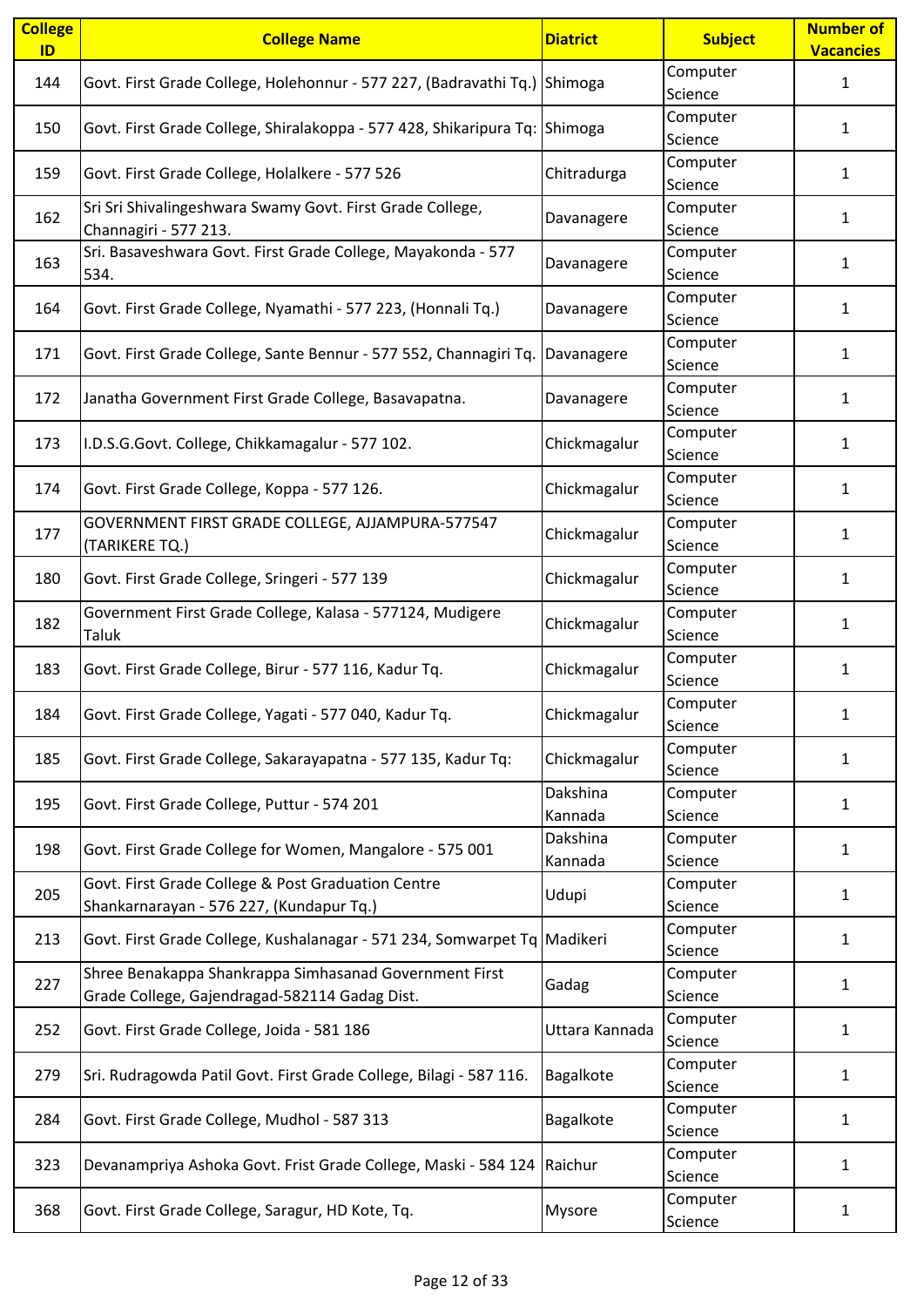| <b>College</b><br>ID | <b>College Name</b>                                                                                                               | <b>Diatrict</b>        | <b>Subject</b>      | <b>Number of</b><br><b>Vacancies</b> |
|----------------------|-----------------------------------------------------------------------------------------------------------------------------------|------------------------|---------------------|--------------------------------------|
| 372                  | Govt. First Grade College, Harogeri, Raybag Tq, Belagavi                                                                          | Belgaum                | Computer<br>Science | 1                                    |
| 375                  | Govt. First Grade College, Nippani, Belagavi                                                                                      | Belgaum                | Computer<br>Science | $\mathbf{1}$                         |
| 376                  | Govt. First Grade College, AYANUR, SHIVAMOGGA (T)                                                                                 | Shimoga                | Computer<br>Science | $\mathbf{1}$                         |
| 388                  | Govt. First Grade College for Women, Chitradurga-577501                                                                           | Chitradurga            | Computer<br>Science | 1                                    |
| 404                  | Govt. First Grade College for Women, Chickmagalur                                                                                 | Chickmagalur           | Computer<br>Science | 1                                    |
| 405                  | Govt. First Grade College for Women, Pavagada, Tumkur Tq                                                                          | Tumkur                 | Computer<br>Science | 1                                    |
| 407                  | Govt. First Grade College for Women, Doddapallapur, Bangalore<br>Rural                                                            | <b>Bangalore Rural</b> | Computer<br>Science | 1                                    |
| 916                  | Residential Govt. First Grade College, Kavithala, Manvi Tq.<br>Raichur Dist                                                       | Raichur                | Computer<br>Science | $\mathbf{1}$                         |
| 358                  | Goverment First Grade College, Manahalli - 585 403, Tq and Dist:<br><b>Bidar</b>                                                  | <b>Bidar</b>           | Computer<br>Science | $\mathbf{1}$                         |
| 923                  | Residential Govt. First Grade College, THALABALA, Koppal Dist.                                                                    | Koppal                 | Computer<br>Science | $\mathbf{1}$                         |
| 8                    | Govt. First Grade College, Vijayanagar, Bangalore - 560 104                                                                       | Bangalore              | Computer<br>Science | 1                                    |
| <b>Criminology</b>   |                                                                                                                                   |                        |                     |                                      |
| 161                  | VANI SAKKARE GOVERNMENT FIRST GRADE COLLEGE, HIRIYUR                                                                              | Chitradurga            | Criminology         | 1                                    |
| 292                  | Govt. First Grade College, Navabag, Khaza Colony, Vijayapur - 586<br>101                                                          | Bijapur                | Criminology         | 1                                    |
| <b>Economics</b>     |                                                                                                                                   |                        |                     |                                      |
| 341                  | Gangavathi Venkataramanashetty Padmavathamma Govt. First<br>Grade College, Hagaribommanahalli - 583 212.                          | <b>Bellary</b>         | Economics           | 2                                    |
| 350                  | SGRCM Government Commerce and Management College,<br><b>Ballari</b>                                                               | <b>Bellary</b>         | Economics           | $\overline{2}$                       |
| 230                  | Sri Jagadguru Thontadarya Govt. First Grade College, Mundargi -<br>582 118                                                        | Gadag                  | Economics           | $\overline{2}$                       |
| 287                  | Government First Grade College ILKAL- 587 125 Hungund Tq:                                                                         | Bagalkote              | Economics           | $\overline{2}$                       |
| 923                  | Residential Govt. First Grade College, THALABALA, Koppal Dist.                                                                    | Koppal                 | Economics           | $\overline{2}$                       |
| 221                  | Govt. First Grade College, "Jnana Dhara" Campus, Near New<br>KSRTC Bus Stand, 1st Cross, Kumareshwar Nagar, P.B.<br>Road, Dharwad | Dharwad                | Economics           | 1                                    |
| 344                  | Govt. First Grade College, Kurugod - 583 116                                                                                      | <b>Bellary</b>         | Economics           | 1                                    |
| 910                  | Govt First Grade College for Womens, Yadahalli, Tq:Mudhol Dist:<br>Bagalkote.                                                     | Bagalkote              | Economics           | 1                                    |
| 65                   | Govt. Womens College, Kolar - 563 101.                                                                                            | Kolar                  | Economics           | $\mathbf{1}$                         |
| 218                  | Govt. First Grade College, Vidyanagar, Alnavar - 581 103.<br>(Dharwad Tq.)                                                        | Dharwad                | Economics           | 1                                    |
| 224                  | Shri.Shabrha Siddalinga Shivacharya Mahaswamigalu Panchgrha<br>Hiremth Govt. First Grade College, Kundagol                        | Dharwad                | Economics           | 1                                    |
| 228                  | Govt. First Grade College, Guledagudda-587203                                                                                     | Bagalkote              | Economics           | $\mathbf{1}$                         |
| 229                  | Sree Jagadguru Fakireshwara Govt. First Grade College, Shirahatti<br>$-582$ 120.                                                  | Gadag                  | Economics           | 0                                    |
| 231                  | Govt. First Grade College, and P G study center GADAG                                                                             | Gadag                  | Economics           | 1                                    |
| 290                  | Govt First Grade College, Kaladagi- 587 204, Tq & Dist: Bagalkot                                                                  | Bagalkote              | Economics           | 1                                    |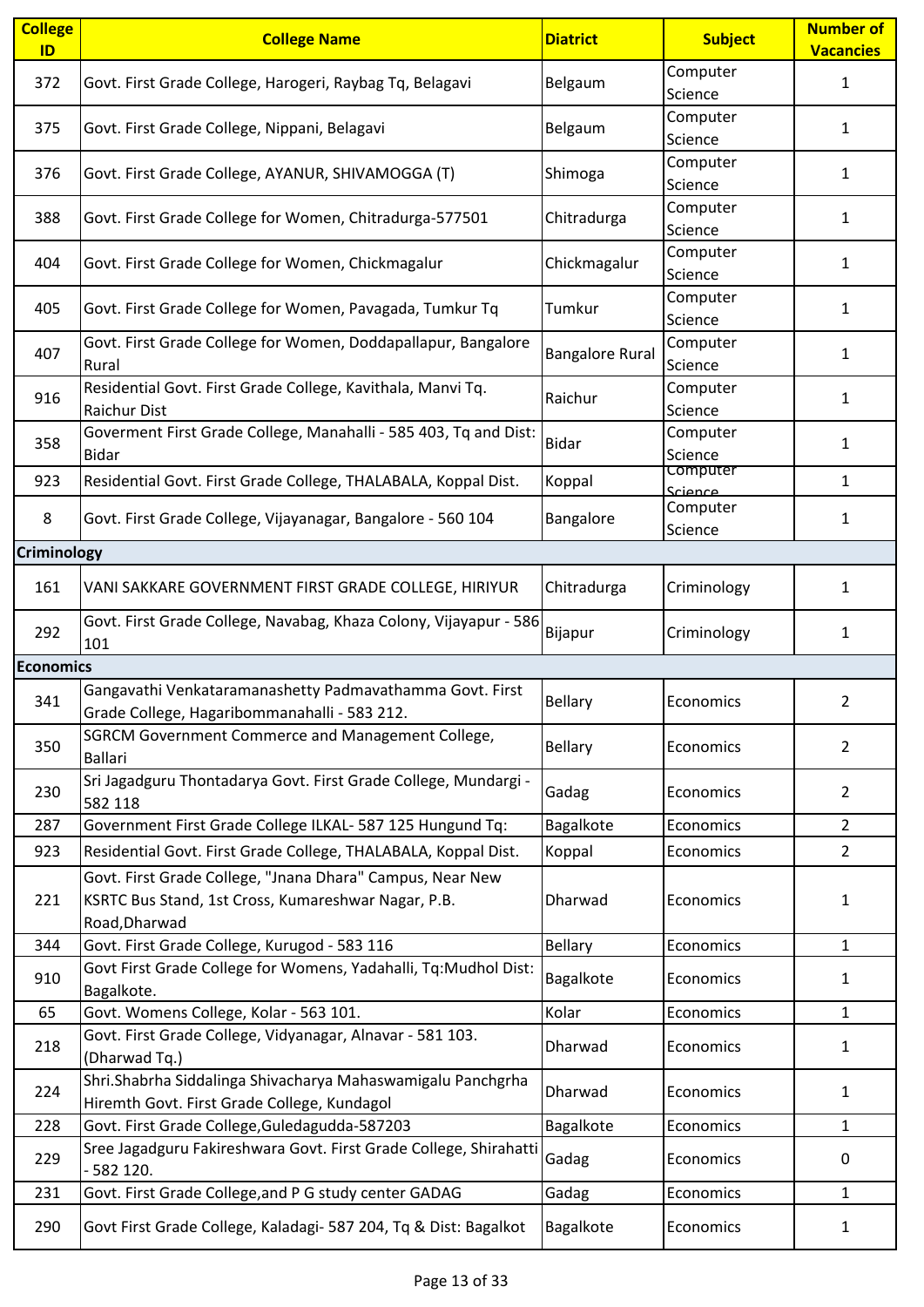| <b>College</b> | <b>College Name</b>                                                                                         | <b>Diatrict</b>        | <b>Subject</b> | <b>Number of</b> |
|----------------|-------------------------------------------------------------------------------------------------------------|------------------------|----------------|------------------|
| ID             |                                                                                                             |                        |                | <b>Vacancies</b> |
| 333            | Govt. First Grade College, Hitnala - 583 234, Koppal Tq.                                                    | Koppal                 | Economics      | $\mathbf{1}$     |
| 335            | Chilukuri Nageshwar rao Govt. First Grade College,                                                          | Koppal                 | Economics      | 1                |
|                | Sriramanagara - 584 130, Gangavathi Tq.                                                                     |                        |                |                  |
| 358            | Goverment First Grade College, Manahalli - 585 403, Tq and Dist:                                            | <b>Bidar</b>           | Economics      | 1                |
|                | <b>Bidar</b>                                                                                                |                        |                |                  |
| 401            | Govt. First Grade College for Women, Gadag                                                                  | Gadag                  | Economics      | 1                |
| $\overline{2}$ | Govt. Arts College, Dr. B R Ambedkar Veedhi, Bangalore - 560<br>001.                                        | Bangalore              | Economics      | 1                |
| 5              | Government Science College Autonomous, Nrupathunga Road,<br>Bangalore - 560 001.                            | Bangalore              | Economics      | 1                |
| 9              | Govt. First Grade College, K.R.Puram, Bangalore - 560 036.                                                  | Bangalore              | Economics      | $\mathbf{1}$     |
| 20             | Govt. First Grade College, Kadugodi - 560 067, Bangalore East                                               | Bangalore              | Economics      | 1                |
| 21             | Govt. First Grade College, Hesarghatta, Bangalore - 560 088                                                 | Bangalore              | Economics      | $\mathbf{1}$     |
| 24             | Govt. First Grade College, Hoskote - 562 110.                                                               | <b>Bangalore Rural</b> | Economics      | 1                |
| 25             | Govt. First Grade College, Sulebele - 562 129, Hoskote Tq.                                                  | <b>Bangalore Rural</b> | Economics      | 1                |
| 33             | Smt. Neelamma Kudur K A Sathyanarayana Setty Govt. First<br>Grade College, Kudur - 561 101. (Magadi Tq.)    | Ramnagar               | Economics      | 1                |
| 57             | Govt. First Grade College, Shidlaghatta - 562 106.                                                          | Chikkaballapur         | Economics      | $\mathbf{1}$     |
| 58             | Smt.Nagarathnamma Nareppa Govt. First Grade College,<br>Gudibande - 561209                                  | Chikkaballapur         | Economics      | 1                |
| 59             | Govt. First Grade College, Gauribidanur - 561 208                                                           | Chikkaballapur         | Economics      | $\mathbf{1}$     |
| 68             | Government First Grade College, Malur - 563 160.                                                            | Kolar                  | Economics      | 1                |
| 155            | Govt. First Grade College, Molkalmuru - 577 535.                                                            | Chitradurga            | Economics      | $\mathbf{1}$     |
| 163            | Sri. Basaveshwara Govt. First Grade College, Mayakonda - 577<br>534.                                        | Davanagere             | Economics      | 1                |
| 169            | Govt. First Grade College, Harapanahalli - 583 131                                                          | <b>Bellary</b>         | Economics      | 1                |
| 223            | Govt. First Grade College, Kalaghatagi -581204                                                              | Dharwad                | Economics      | $\mathbf{1}$     |
| 225            | Govt. First Grade College, Annigeri - 582 201, Navalgund Tq.                                                | Dharwad                | Economics      | $\mathbf{1}$     |
| 226            | Shri. Siddeshwara Govt. First Grade College & PG Study Centre-<br>Nargund - 582 207.                        | Gadag                  | Economics      | 1                |
| 260            | Govt. First Grade College, Nesargi - 591 121, (Bailhongal Tq.)                                              | Belgaum                | Economics      | 1                |
| 279            | Sri. Rudragowda Patil Govt. First Grade College, Bilagi - 587 116.                                          | Bagalkote              | Economics      | 1                |
| 294            | Govt. First Grade College, Basavanabagewadi - 586 203                                                       | Bijapur                | Economics      | 1                |
| 295            | Shah.Sogamal.Peeraji.Oswal Govt. First Grade College,<br>Muddebihal - 586 212                               | Bijapur                | Economics      | 1                |
| 296            | Govt. First Grade College, Indi - 586 209                                                                   | Bijapur                | Economics      | 1                |
| 306            | Government First Grade College, Chincholi - 585 307                                                         | Kalaburgi              | Economics      | $\mathbf{1}$     |
| 308            | Govt. First Grade College, Karjagi - 585 245, Afzalpura Tq:                                                 | Kalaburgi              | Economics      | $\mathbf{1}$     |
| 317            | Govt. First Grade College, Shahapur - 585 223.                                                              | Yadgir                 | Economics      | $\mathbf{1}$     |
| 318            | Govt. First Grade College, Surapura - 585 224.                                                              | Yadgir                 | Economics      | 1                |
| 319            | Govt. First Grade College, Kembhavi - 585 216, Shorapur Tq.                                                 | Yadgir                 | Economics      | 1                |
| 324            | Govt. First Grade College, Raichur - 584 101                                                                | Raichur                | Economics      | $\mathbf{1}$     |
| 336            | Shrimati. Shantabai Adavirao Kulakarni Govt. First Grade College,<br>Hirevankalkunta - 583237, Yelburga Tq. | Koppal                 | Economics      | 1                |
| 339            | SRIMATHI ANGADI VEERAMMA THIRUKAPPA GOVT FIRST GRADE<br><b>COLLEGE KUDLIGI</b>                              | <b>Bellary</b>         | Economics      | 1                |
| 343            | Govt. First Grade College, Siraguppa - 583 121.                                                             | <b>Bellary</b>         | Economics      | 1                |
| 345            | H. S. M. S. Govt. First Grade College, Takkalakote - 583 122,                                               | <b>Bellary</b>         | Economics      | 1                |
| 346            | Govt. First Grade College, Sandur - 583 119                                                                 | <b>Bellary</b>         | Economics      | $\mathbf{1}$     |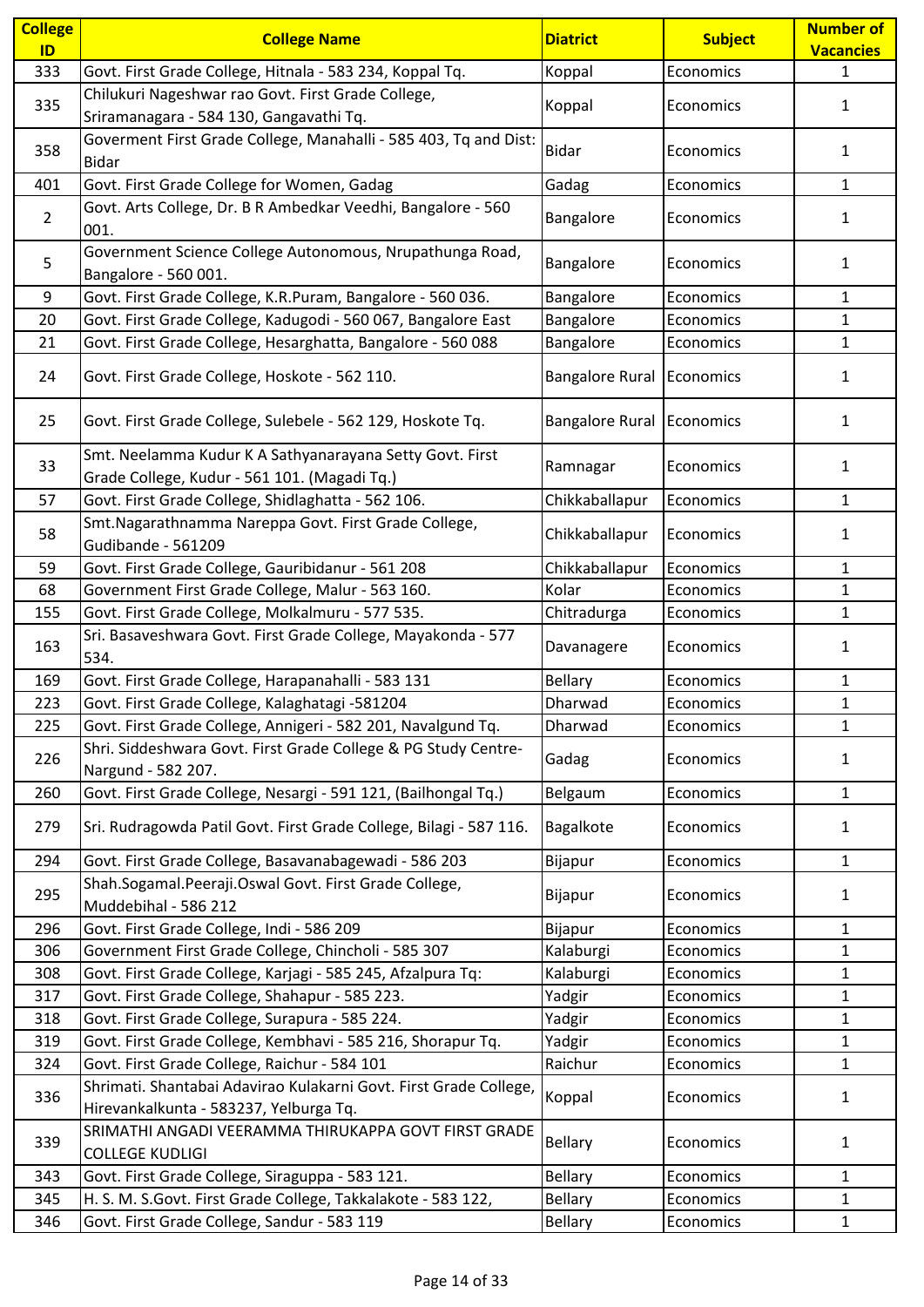| <b>College</b><br>ID | <b>College Name</b>                                                                                       | <b>Diatrict</b>     | <b>Subject</b> | <b>Number of</b><br><b>Vacancies</b> |
|----------------------|-----------------------------------------------------------------------------------------------------------|---------------------|----------------|--------------------------------------|
| 348                  | Smt. Rudramba M P Prakash Govt. First Grade College,<br>Huvinahadagali - 583 219                          | <b>Bellary</b>      | Economics      | $\mathbf{1}$                         |
| 351                  | Govt. First Grade College, Moka - 583 117, Bellary                                                        | <b>Bellary</b>      | Economics      | $\mathbf{1}$                         |
| 353                  | Govt. First Grade College, Aurad (B) - 585 326                                                            | <b>Bidar</b>        | Economics      | $\mathbf{1}$                         |
| 355                  | Govt. First Grade College, Bhalki - 585 328                                                               | <b>Bidar</b>        | Economics      | $\mathbf{1}$                         |
| 357                  | Govt. First Grade College, Behind Old Sugar Factry, Humnabad<br>Road, Chitaguppa - 585 412, Humnabaad Tq: | Bidar               | Economics      | $\mathbf{1}$                         |
| 375                  | Govt. First Grade College, Nippani, Belagavi                                                              | Belgaum             | Economics      | $\mathbf{1}$                         |
| 386                  | Govt. First Grade College, Rampura, Bagalkote Tq.                                                         | Bagalkote           | Economics      | 1                                    |
| 392                  | Govt. First Grade College for Women'S, Koppal                                                             | Koppal              | Economics      | $\mathbf{1}$                         |
| 397                  | Govt. First Grade College for Women, Bagalkote                                                            | Bagalkote           | Economics      | $\mathbf{1}$                         |
| 912                  | SC/ST Residential Govt. First Grade College, At, Mudnal, Tq  <br>Dist     Yadgir                          | Yadgir              | Economics      | $\mathbf{1}$                         |
| 253                  | Govt. First Grade College, Ankola - 581 353                                                               | Uttara Kannada      | Economics      | 1                                    |
| <b>Education</b>     |                                                                                                           |                     |                |                                      |
| 274                  | Shri.Mallappa Yegappa Khyadi Govt. First Grade College, Telsang<br>591 265, Athani Tq.                    | Belgaum             | Education      | $\overline{2}$                       |
| 286                  | Govt. First Grade College, Hungund - 587 118                                                              | Bagalkote           | Education      | $\overline{2}$                       |
| 244                  | Govt. First Grade College, Sunkalbidari - 581 222, Ranebennur Tq. Haveri                                  |                     | Education      | 1                                    |
| 271                  | Govt. First Grade College.Athani - 591304                                                                 | Belgaum             | Education      | $\mathbf{1}$                         |
| 328                  | Govt. First Grade College, Yelburga - 583 236.                                                            | Koppal              | Education      | $\mathbf{1}$                         |
| <b>Electronics</b>   |                                                                                                           |                     |                |                                      |
| 5                    | Government Science College Autonomous, Nrupathunga Road,<br>Bangalore - 560 001.                          | Bangalore           | Electronics    | $\mathbf{1}$                         |
| 112                  | Govt. Science College, Hassan - 573 201.                                                                  | Hassan              | Electronics    | $\mathbf{1}$                         |
| 9                    | Govt. First Grade College, K.R.Puram, Bangalore - 560 036.                                                | Bangalore           | Electronics    | $\mathbf{1}$                         |
| 116                  | Govt. First Grade College, Holenarasepura - 573 211.                                                      | Hassan              | Electronics    | 1                                    |
| 139                  | Govt. First Grade College, Shikaripura - 577 427.                                                         | Shimoga             | Electronics    | $\mathbf{1}$                         |
| 226                  | Shri. Siddeshwara Govt. First Grade College & PG Study Centre-<br>Nargund - 582 207.                      | Gadag               | Electronics    | $\mathbf{1}$                         |
| 340                  | Smt. Saraladevi Satheshchandra Agarwal Govt. First Grade<br>College, (Autonomous) S. N Pet                | Bellary             | Electronics    | $\mathbf{1}$                         |
| <b>English</b>       |                                                                                                           |                     |                |                                      |
| 314                  | Vijnaneshwar Govt Law College, Maratur, Gulbarga University<br>Campus, Gulbarga                           | Kalaburgi           | English        | $\overline{a}$                       |
| 277                  | SHRI SHRIPADBODH SWAMIJI GOVERNMENT FIRST GRADE<br>COLLEGE, MUDALAGI                                      | Belgaum             | English        | 3                                    |
| 337                  | Govt. First Grade College, Irakalgada - 583 237, Koppal Tq.                                               | Koppal              | English        | 3                                    |
| 64                   | Govt. College, Mulbagal - 563 131.                                                                        | Kolar               | English        | $\overline{2}$                       |
| 207                  | Govt. First Grade College, Thenkanidiyur, Udupi - 576 106                                                 | Udupi               | English        | $\overline{2}$                       |
| 347                  | Shri Shankar Anand Singh Govt. First Grade College, Hospet - 583<br>201                                   | <b>Bellary</b>      | English        | $\overline{2}$                       |
| $\overline{2}$       | Govt. Arts College, Dr. B R Ambedkar Veedhi, Bangalore - 560<br>001.                                      | Bangalore           | English        | $\overline{2}$                       |
| 59                   | Govt. First Grade College, Gauribidanur - 561 208                                                         | Chikkaballapur      | English        | $\overline{2}$                       |
| 315                  | Govt. First Grade College, Yadgiri - 585 202.                                                             | Yadgir              | English        | $\overline{2}$                       |
| 374                  | Govt. First Grade College, Mudipu, Bantwala Tq.                                                           | Dakshina<br>Kannada | English        | $\overline{2}$                       |
| 379                  | Govt. First Grade College, TAVRAGERA, Tq:Kushtagi Dt: Koppal                                              | Koppal              | English        | $\overline{2}$                       |
| 412                  | Govt. First Grade College, Turuvihal, Sindhanur Tq.                                                       | Raichur             | English        | $\overline{2}$                       |
| 271                  | Govt. First Grade College.Athani - 591304                                                                 | Belgaum             | English        | $\mathbf{1}$                         |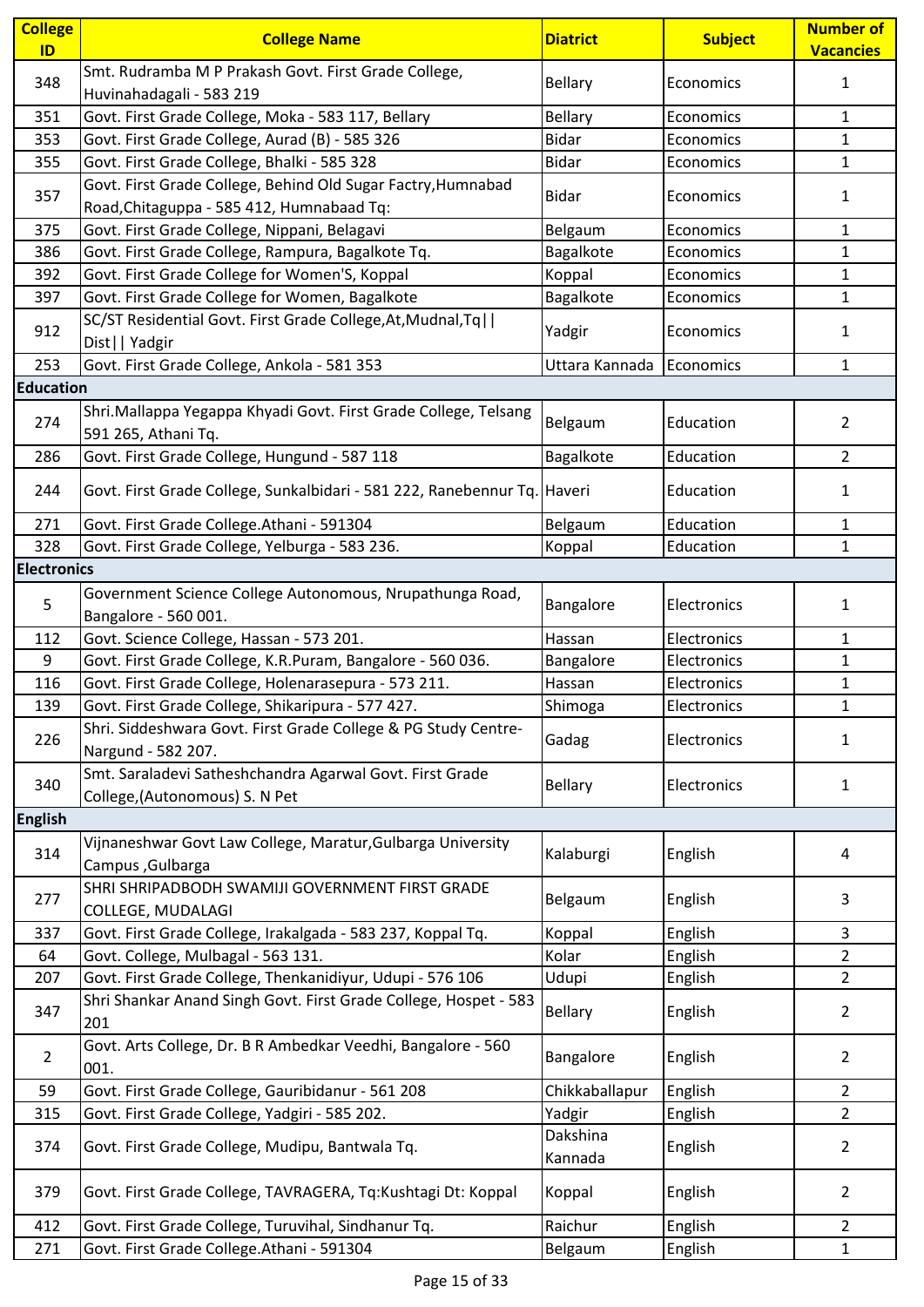| <b>College</b><br>ID | <b>College Name</b>                                                                                      | <b>Diatrict</b>        | <b>Subject</b> | <b>Number of</b><br><b>Vacancies</b> |
|----------------------|----------------------------------------------------------------------------------------------------------|------------------------|----------------|--------------------------------------|
| 923                  | Residential Govt. First Grade College, THALABALA, Koppal Dist.                                           | Koppal                 | English        | 1                                    |
| 3                    | Government Ramnarayan Chellaram College of Commerce &<br>Management                                      | Bangalore              | English        | 1                                    |
| 16                   | Govt. First Grade College, Yelahanka, Bangalore.- 560 064                                                | Bangalore              | English        | 1                                    |
| 63                   | Govt. Boys College, Kolar - 563 101.                                                                     | Kolar                  | English        | $\mathbf{1}$                         |
| 279                  | Sri. Rudragowda Patil Govt. First Grade College, Bilagi - 587 116.                                       | Bagalkote              | English        | 1                                    |
| 328                  | Govt. First Grade College, Yelburga - 583 236.                                                           | Koppal                 | English        | $\mathbf{1}$                         |
| 331                  | Govt. First Grade College, Koppal - 583 231                                                              | Koppal                 | English        | $\mathbf{1}$                         |
| 341                  | Gangavathi Venkataramanashetty Padmavathamma Govt. First<br>Grade College, Hagaribommanahalli - 583 212. | <b>Bellary</b>         | English        | 1                                    |
| 14                   | Govt. First Grade College, Peenya, I stage, Bangalore - 560 058                                          | Bangalore              | English        | 1                                    |
| 38                   | Govt. First Grade College, Sira - 572 137.                                                               | Tumkur                 | English        | $\mathbf{1}$                         |
| 148                  | Govt. First Grade College and PG Centre, Thirthahalli - 577 432                                          | Shimoga                | English        | 1                                    |
| 197                  | DR. P. DAYANANDA PAI- P. SATHISHA PAI GOVERNMENT FIRST<br><b>GRADE COLLEGE MANGALORE</b>                 | Dakshina<br>Kannada    | English        | 1                                    |
| 226                  | Shri. Siddeshwara Govt. First Grade College & PG Study Centre-<br>Nargund - 582 207.                     | Gadag                  | English        | 1                                    |
| 242                  | Smt.G.B.Ankalkoti, Govt. First Grade College, Shiggav - 581 205                                          | Haveri                 | English        | 1                                    |
| 281                  | Govt. First Grade College, Terdal - 587315                                                               | Bagalkote              | English        | $\mathbf{1}$                         |
| 286                  | Govt. First Grade College, Hungund - 587 118                                                             | Bagalkote              | English        | $\mathbf{1}$                         |
| 287                  | Government First Grade College ILKAL- 587 125 Hungund Tq:                                                | Bagalkote              | English        | 1                                    |
| $\mathbf{1}$         | Maharanis Arts, Commerce and Management College for<br>Women, Bangalore - 560 0012.                      | Bangalore              | English        | 1                                    |
| 5                    | Government Science College Autonomous, Nrupathunga Road,<br>Bangalore - 560 001.                         | Bangalore              | English        | 1                                    |
| 6                    | Maharanis Science College for Women, Bangalore - 560 001.                                                | Bangalore              | English        | 1                                    |
| $\overline{7}$       | Dr.S.Gopalraju Govt. First Grade College, Anekal - 562106.                                               | Bangalore              | English        | $\mathbf 1$                          |
| 9                    | Govt. First Grade College, K.R.Puram, Bangalore - 560 036.                                               | Bangalore              | English        | $\mathbf{1}$                         |
| 15                   | Govt. First Grade College, Frazer Town, Bangalore - 560 005                                              | Bangalore              | English        | $\mathbf{1}$                         |
| 26                   | Govt. First Grade College, Nelamangala - 562 123                                                         | <b>Bangalore Rural</b> | English        | 1                                    |
| 31                   | Govt. First Grade College, Channapatna- 571 501.                                                         | Ramnagar               | English        | $\mathbf{1}$                         |
| 39                   | Govt. First Grade College, Kunigal - 572 130.                                                            | Tumkur                 | English        | $\mathbf{1}$                         |
| 41                   | Smt. & Sri.Y.E.Rangaiah Shetty, Govt. First Grade College,<br>Pavagada - 561 202.                        | Tumkur                 | English        | $\mathbf{1}$                         |
| 98                   | Govt. College for Women, M.C.Road, Mandya - 571 401.                                                     | Mandya                 | English        | $\mathbf{1}$                         |
| 132                  | Govt. First Grade College, Domlur, Bangalore                                                             | Bangalore              | English        | $\mathbf{1}$                         |
| 144                  | Govt. First Grade College, Holehonnur - 577 227, (Badravathi Tq.)                                        | Shimoga                | English        | $\mathbf{1}$                         |
| 147                  | Govt. First Grade College, Shimoga - 577 201                                                             | Shimoga                | English        | 1                                    |
| 149                  | Govt. First Grade College, Rippanpet - 577 426, Hosanagara Tq.                                           | Shimoga                | English        | $\mathbf{1}$                         |
| 162                  | Sri Sri Shivalingeshwara Swamy Govt. First Grade College,<br>Channagiri - 577 213.                       | Davanagere             | English        | $\mathbf{1}$                         |
| 164                  | Govt. First Grade College, Nyamathi - 577 223, (Honnali Tq.)                                             | Davanagere             | English        | $\mathbf{1}$                         |
| 184                  | Govt. First Grade College, Yagati - 577 040, Kadur Tq.                                                   | Chickmagalur           | English        | $\mathbf{1}$                         |
| 213                  | Govt. First Grade College, Kushalanagar - 571 234, Somwarpet Tq Madikeri                                 |                        | English        | $\mathbf{1}$                         |
| 222                  | Govt. First Grade College, Navalgund - 582 208                                                           | Dharwad                | English        | 1                                    |
| 247                  | Govt Arts & Science College, Karwar - 581 301.                                                           | Uttara Kannada         | English        | $\mathbf{1}$                         |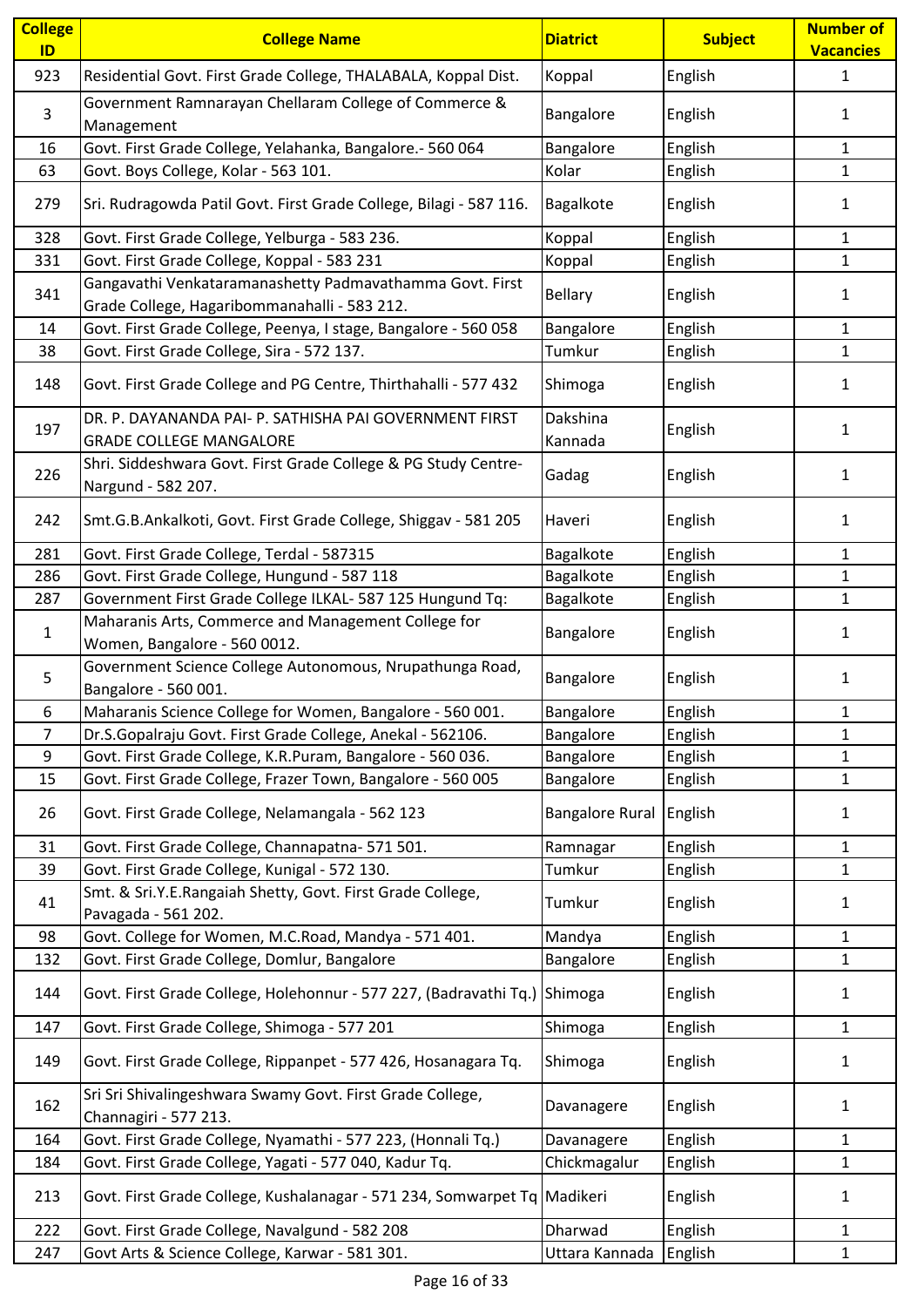| <b>College</b> | <b>College Name</b>                                                                                         | <b>Diatrict</b> | <b>Subject</b> | <b>Number of</b> |
|----------------|-------------------------------------------------------------------------------------------------------------|-----------------|----------------|------------------|
| ID<br>249      |                                                                                                             |                 | English        | <b>Vacancies</b> |
|                | Govt. First Grade College, Mundgod - 581 349.                                                               | Uttara Kannada  |                | $\mathbf{1}$     |
| 250            | Govt. First Grade College, Yallapura - 581 359.                                                             | Uttara Kannada  | English        | $\mathbf{1}$     |
| 260            | Govt. First Grade College, Nesargi - 591 121, (Bailhongal Tq.)                                              | Belgaum         | English        | 1                |
| 261            | Govt. First Grade College, Ainapura - 591 303, (Athani Tq.)                                                 | Belgaum         | English        | 1                |
| 262            | Govt. First Grade College for Women's College, & Kannada P.G                                                | Belgaum         | English        | 1                |
|                | Study Centre, Bylahongala - 591102                                                                          |                 |                |                  |
| 265            | Govt. First Grade College, Khanapura - 591 302                                                              | Belgaum         | English        | 1                |
| 268            | Smt. I S Yadawad Govt. First Grade College, Ramdurg - 591 123                                               | Belgaum         | English        | 1                |
| 275            | Govt. First Grade College, Pashchapura 591 122, Hukkeri Tq.                                                 | Belgaum         | English        | 1                |
| 276            | Govt. First Grade College, Kokatanoor (Katgeri) - 591 230                                                   | Belgaum         | English        | $\mathbf{1}$     |
| 282            | Shri C N Nirani Govt. First Grade College, Savalagi - 587330,                                               | Bagalkote       | English        | 1                |
|                | Jamakhandi Tq.                                                                                              |                 |                |                  |
| 290            | Govt First Grade College, Kaladagi- 587 204, Tq & Dist: Bagalkot                                            | Bagalkote       | English        | 1                |
| 295            | Shah.Sogamal.Peeraji.Oswal Govt. First Grade College,                                                       | Bijapur         | English        | 1                |
|                | Muddebihal - 586 212                                                                                        |                 |                |                  |
| 296            | Govt. First Grade College, Indi - 586 209                                                                   | Bijapur         | English        | 1                |
| 300            | Govt. First Grade College, Jewargi- 585 310.                                                                | Kalaburgi       | English        | 1                |
| 303            | Govt First Grade College Afzalpur                                                                           | Kalaburgi       | English        | 1                |
| 305            | AFZAL MASHAKBEE TAHER ANSARI GOVT.FIRST GRADE COLLEGE,<br>ALAND - 585 302                                   | Kalaburgi       | English        | 1                |
| 307            | Government First Grade College, Kalagi - 585 312, Chittapura Tq:                                            | Kalaburgi       | English        | 1                |
| 308            | Govt. First Grade College, Karjagi - 585 245, Afzalpura Tq:                                                 | Kalaburgi       | English        | $\mathbf{1}$     |
| 311            | Govt. First Grade College, Farhathabad - 585 308, Gulbarga-Tq                                               | Kalaburgi       | English        | 1                |
| 316            | Govt. First Grade College, Gurumitkal - 585 214, Yadgir Tq.                                                 | Yadgir          | English        | 1                |
| 317            | Govt. First Grade College, Shahapur - 585 223.                                                              | Yadgir          | English        | $\mathbf{1}$     |
| 319            | Govt. First Grade College, Kembhavi - 585 216, Shorapur Tq.                                                 | Yadgir          | English        | $\mathbf{1}$     |
|                | Sri. Sharanappa Murigeppa Khened Govt. First Grade College,                                                 |                 |                |                  |
| 322            | Deodurga - 584 111.                                                                                         | Raichur         | English        | 1                |
| 329            | Govt. First Grade College, Kustagi - 584 121.                                                               | Koppal          | English        | 1                |
| 332            | Govt. First Grade College, Hosabandihralapura, Koppal Tq:                                                   | Koppal          | English        | $\mathbf{1}$     |
| 336            | Shrimati. Shantabai Adavirao Kulakarni Govt. First Grade College,<br>Hirevankalkunta - 583237, Yelburga Tq. | Koppal          | English        | 1                |
| 338            | Govt. First Grade College, Kanakagiri - 583283, Gangavathi Tq.                                              | Koppal          | English        | 1                |
| 354            | Govt. First Grade College, Basavakalyana - 585 327                                                          | <b>Bidar</b>    | English        | 1                |
|                | Govt. First Grade College, Behind Old Sugar Factry, Humnabad                                                |                 |                |                  |
| 357            | Road, Chitaguppa - 585 412, Humnabaad Tq:                                                                   | <b>Bidar</b>    | English        | 1                |
| 361            | Govt. First Grade College, Dandeli                                                                          | Uttara Kannada  | English        | 1                |
| 367            | Govt. First Grade College, Basavanagudi, Bangalore                                                          | Bangalore       | English        | $\mathbf{1}$     |
| 372            | Govt. First Grade College, Harogeri, Raybag Tq, Belagavi                                                    | Belgaum         | English        | 1                |
| 373            | Govt. First Grade College, Muniyalu, Hebri Tq.                                                              | Udupi           | English        | 1                |
| 384            | GOVERNMENT FIRST GRADE COLLEGE ZALAKI                                                                       | Bijapur         | English        | 1                |
| 392            | Govt. First Grade College for Women'S, Koppal                                                               | Koppal          | English        | 1                |
| 393            | Govt. First Grade College for Women, Raichur                                                                | Raichur         | English        | $\mathbf{1}$     |
| 397            | Govt. First Grade College for Women, Bagalkote                                                              | Bagalkote       | English        | $\mathbf{1}$     |
| 401            | Govt. First Grade College for Women, Gadag                                                                  | Gadag           | English        | $\mathbf{1}$     |
| 403            | Govt. First Grade College for Women, Karwar.                                                                | Uttara Kannada  | English        | 1                |
|                | SC/ST Residential Govt. First Grade College, At, Mudnal, Tq                                                 |                 |                |                  |
| 912            | Dist     Yadgir                                                                                             | Yadgir          | English        | 1                |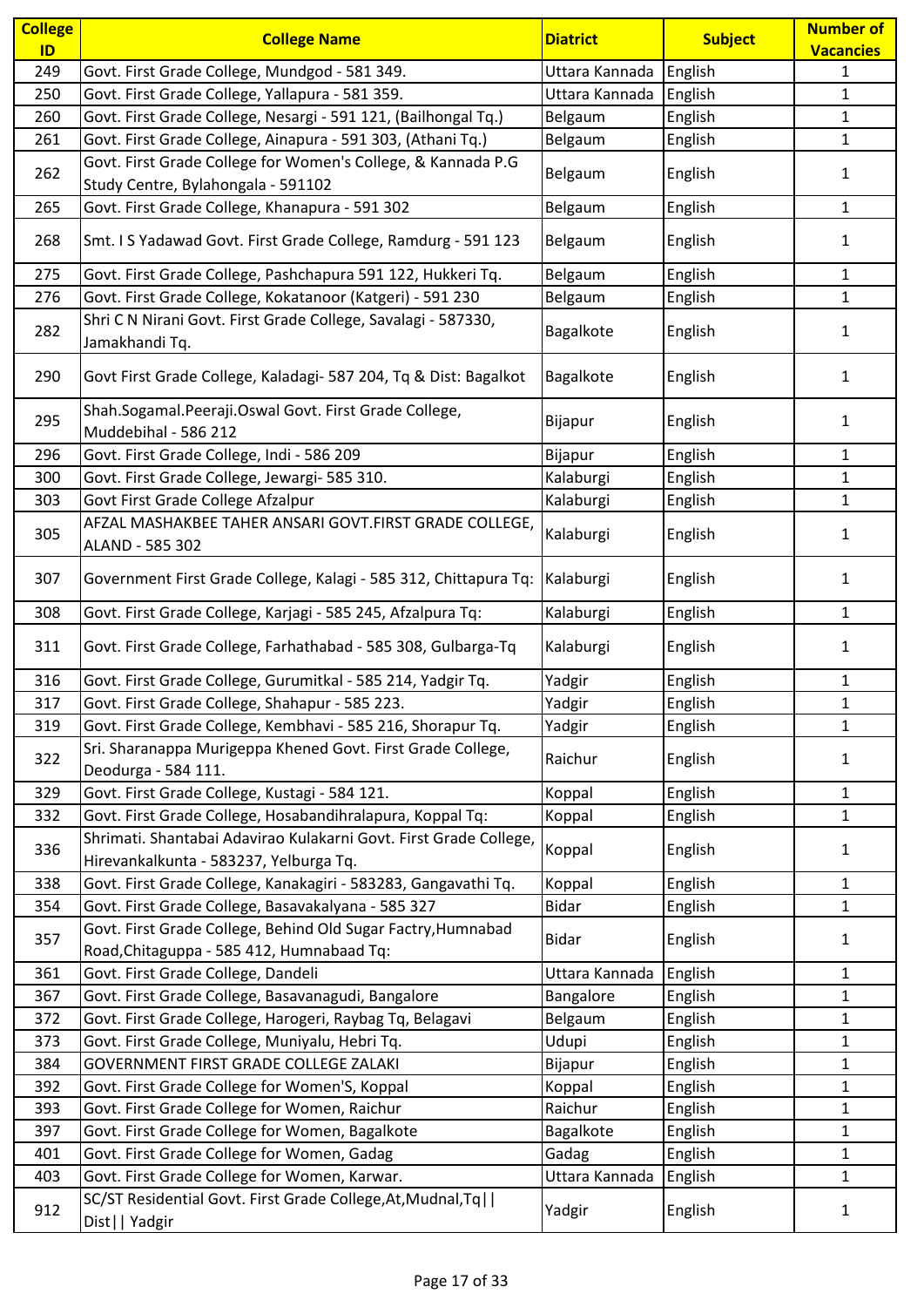| <b>College</b><br>ID | <b>College Name</b>                                                                                                               | <b>Diatrict</b> | <b>Subject</b>        | <b>Number of</b><br><b>Vacancies</b> |
|----------------------|-----------------------------------------------------------------------------------------------------------------------------------|-----------------|-----------------------|--------------------------------------|
| 915                  | Residential Govt. First Grade College, Hadalageri, Mudhebihal Tq,<br>Vijayapura Dist.                                             | Bijapur         | English               | $\mathbf{1}$                         |
| 86                   | Govt. First Grade College for Women, Hunsur - 571 105                                                                             | Mysore          | English               | 1                                    |
| 373                  | Govt. First Grade College, Muniyalu, Hebri Tq.                                                                                    | Udupi           | English               | $\mathbf{1}$                         |
|                      | <b>Fashion Technology</b>                                                                                                         |                 |                       |                                      |
| 400                  | Govt. First Grade College for Women, ELTC Building, Opposite to<br>R N Shetty Stadium Office, Dharwad                             | Dharwad         | Fashion<br>Technology | $\mathbf{1}$                         |
| <b>Genetics</b>      |                                                                                                                                   |                 |                       |                                      |
| 5                    | Government Science College Autonomous, Nrupathunga Road,<br>Bangalore - 560 001.                                                  | Bangalore       | Genetics              | $\overline{2}$                       |
| Geography            |                                                                                                                                   |                 |                       |                                      |
| 228                  | Govt. First Grade College, Guledagudda-587203                                                                                     | Bagalkote       | Geography             | $\overline{2}$                       |
| 232                  | Sri. K H Patil Govt. First Grade College, Hulukoti - 582 205, Gadag<br>Tq:                                                        | Gadag           | Geography             | 2                                    |
| 279                  | Sri. Rudragowda Patil Govt. First Grade College, Bilagi - 587 116.                                                                | Bagalkote       | Geography             | $\overline{2}$                       |
| 289                  | Govt. First Grade College, Hunnur - 587 119, Jamakhandi Tq.                                                                       | Bagalkote       | Geography             | $\overline{2}$                       |
| 392                  | Govt. First Grade College for Women'S, Koppal                                                                                     | Koppal          | Geography             | $\overline{2}$                       |
| 277                  | SHRI SHRIPADBODH SWAMIJI GOVERNMENT FIRST GRADE<br>COLLEGE, MUDALAGI                                                              | Belgaum         | Geography             | 1                                    |
| 221                  | Govt. First Grade College, "Jnana Dhara" Campus, Near New<br>KSRTC Bus Stand, 1st Cross, Kumareshwar Nagar, P.B.<br>Road, Dharwad | Dharwad         | Geography             | 1                                    |
| $\overline{2}$       | Govt. Arts College, Dr. B R Ambedkar Veedhi, Bangalore - 560<br>001.                                                              | Bangalore       | Geography             | $\mathbf{1}$                         |
| 48                   | Govt. First Grade College, Tiptur - 572 201                                                                                       | Tumkur          | Geography             | $\mathbf{1}$                         |
| 227                  | Shree Benakappa Shankrappa Simhasanad Government First<br>Grade College, Gajendragad-582114 Gadag Dist.                           | Gadag           | Geography             | 1                                    |
| 254                  | Govt. First Grade College, Honnavara - 581 334                                                                                    | Uttara Kannada  | Geography             | $\mathbf{1}$                         |
| 282                  | Shri C N Nirani Govt. First Grade College, Savalagi - 587330,<br>Jamakhandi Tq.                                                   | Bagalkote       | Geography             | 1                                    |
| 291                  | Govt. First Grade College, Rabakavi banahatti - 587 311,<br>Jamakhandi Tq.                                                        | Bagalkote       | Geography             | $\mathbf{1}$                         |
| <b>Hindi</b>         |                                                                                                                                   |                 |                       |                                      |
| 8                    | Govt. First Grade College, Vijayanagar, Bangalore - 560 104                                                                       | Bangalore       | Hindi                 | $\overline{2}$                       |
| 16                   | Govt. First Grade College, Yelahanka, Bangalore.- 560 064                                                                         | Bangalore       | Hindi                 | $\mathbf{1}$                         |
| $\overline{2}$       | Govt. Arts College, Dr. B R Ambedkar Veedhi, Bangalore - 560<br>001.                                                              | Bangalore       | Hindi                 | 1                                    |
| 17                   | Govt. First Grade College, Hosur Road - 560 030, Sarjapur                                                                         | Bangalore       | Hindi                 | 1                                    |
| 19                   | Govt. First Grade College, Varthur - 560 087, Bangalore East                                                                      | Bangalore       | Hindi                 | $\mathbf{1}$                         |
| 20                   | Govt. First Grade College, Kadugodi - 560 067, Bangalore East                                                                     | Bangalore       | Hindi                 | $\mathbf{1}$                         |
| 28                   | Govt. First Grade College, Ramanagara - 562159                                                                                    | Ramnagar        | Hindi                 | $\mathbf{1}$                         |
| 29                   | Govt. First Grade Womens College, Ramangara - 562159                                                                              | Ramnagar        | Hindi                 | $\mathbf{1}$                         |
| 39                   | Govt. First Grade College, Kunigal - 572 130.                                                                                     | Tumkur          | Hindi                 | $\mathbf{1}$                         |
| 53                   | GOVT FIRST GRADE COLLEGE, VIVEKANANDA NAGAR, OPP<br>VIDYANIKETHAN SCHOOL, RAILWAY STATION LINK, B.H. ROAD,<br>TUMAKURU            | Tumkur          | Hindi                 | $\mathbf{1}$                         |
| 56                   | Government College for Women, Chintamani - 563 125.                                                                               | Chikkaballapur  | Hindi                 | $\mathbf{1}$                         |
| 57                   | Govt. First Grade College, Shidlaghatta - 562 106.                                                                                | Chikkaballapur  | Hindi                 | $\mathbf{1}$                         |
| 64                   | Govt. College, Mulbagal - 563 131.                                                                                                | Kolar           | Hindi                 | $\mathbf{1}$                         |
| 66                   | GOVT. FIRST GRADE COLLEGE, SULIKUNTE ROAD, BANGARPET,<br><b>KOLAR DIST</b>                                                        | Kolar           | Hindi                 | 1                                    |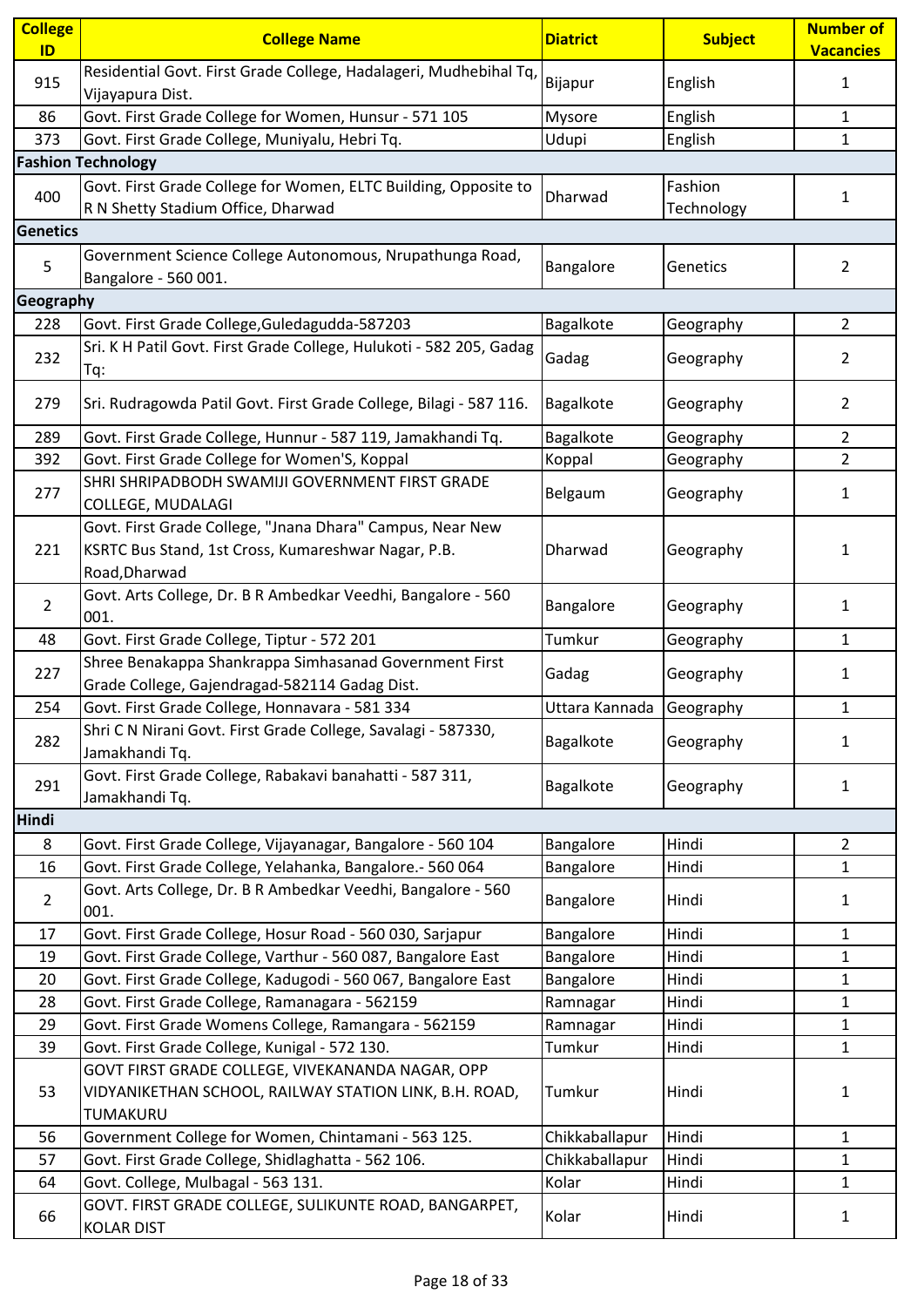| <b>College</b><br>ID | <b>College Name</b>                                                                                                     | <b>Diatrict</b>     | <b>Subject</b> | Number of<br><b>Vacancies</b> |
|----------------------|-------------------------------------------------------------------------------------------------------------------------|---------------------|----------------|-------------------------------|
| 69                   | Govt. First Grade College, Rajeev Gandhi Layout (KUDA),<br>Robersonpet, K.G.F - 563 122                                 | Kolar               | Hindi          | $\mathbf{1}$                  |
| 74                   | Sri. D Devaraj urs Govt. First Grade College, Hunsur - 571 105.                                                         | Mysore              | Hindi          | $\mathbf{1}$                  |
| 86                   | Govt. First Grade College for Women, Hunsur - 571 105                                                                   | Mysore              | Hindi          | $\mathbf{1}$                  |
| 87                   | Govt. First Grade College, Siddartha Layout - 570 011, Mysore                                                           | Mysore              | Hindi          | $\mathbf{1}$                  |
| 89                   | Govt. First Grade College for Women, K.R.Nagar - 571 602.                                                               | Mysore              | Hindi          | $\mathbf{1}$                  |
| 114                  | GOVERNMENT FIRST GRADE COLLEGE FOR WOMEN, M.G. ROAD,<br>NEAR STADIUM, HASSAN - 573 201                                  | Hassan              | Hindi          | $\mathbf{1}$                  |
| 117                  | Govt. First Grade College for Women, Holenarasipura - 573 211                                                           | Hassan              | Hindi          | $\mathbf{1}$                  |
| 121                  | Y.D.D Govt. First Grade College, Belur - 573 115.                                                                       | Hassan              | Hindi          | 1                             |
| 140                  | Govt. First Grade College, Hosanagara - 577 418.                                                                        | Shimoga             | Hindi          | $\mathbf{1}$                  |
| 145                  | Smt. Indiragandhi Govt. First Grade College for Women, Sagar -<br>577 401.                                              | Shimoga             | Hindi          | $\mathbf{1}$                  |
| 151                  | Govt. Arts College, Chitradurga - 577 501.                                                                              | Chitradurga         | Hindi          | $\mathbf{1}$                  |
| 175                  | D. S. Bele Gowda Govt. First Grade College, Mudigere - 577 132.                                                         | Chickmagalur        | Hindi          | 1                             |
| 192                  | Govt. First Grade College, Vitla - 574 243, (Bantwala Tq.)                                                              | Dakshina<br>Kannada | Hindi          | 1                             |
| 193                  | Govt. First Grade College, Kavur - 575 015. (Mangalore)                                                                 | Dakshina<br>Kannada | Hindi          | 1                             |
| 197                  | DR. P. DAYANANDA PAI- P. SATHISHA PAI GOVERNMENT FIRST<br><b>GRADE COLLEGE MANGALORE</b>                                | Dakshina<br>Kannada | Hindi          | $\mathbf{1}$                  |
| 210                  | Govt. First Grade College, Hiriyadka - 576 113, Udupi Taluk.                                                            | Udupi               | Hindi          | 1                             |
| 212                  | Govt. First Grade College, Kota Padukere - 576 221, Udupi                                                               | Udupi               | Hindi          | $\mathbf{1}$                  |
| 250                  | Govt. First Grade College, Yallapura - 581 359.                                                                         | Uttara Kannada      | Hindi          | $\mathbf{1}$                  |
| 309                  | Govt. First Grade College and P.G. Centre, Mahagaon Cross - 585<br>316, TQ & Dist: Gulbarga                             | Kalaburgi           | Hindi          | 1                             |
| 387                  | Govt. First Grade Women College, Tumkur                                                                                 | Tumkur              | Hindi          | $\mathbf{1}$                  |
| 390                  | Govt. First Grade College for Women, Bellary                                                                            | Bellary             | Hindi          | $\mathbf{1}$                  |
| 908                  | Govt. First Grade College for Women, Gandada Koti, Hassan.                                                              | Hassan              | Hindi          | $\mathbf{1}$                  |
| <b>History</b>       |                                                                                                                         |                     |                |                               |
| 279                  | Sri. Rudragowda Patil Govt. First Grade College, Bilagi - 587 116.                                                      | Bagalkote           | History        | 3                             |
| 278                  | Shri C.M.Mamani, Govt. First Grade College, Yaragatti 591<br>129, Saundatti Tq.                                         | Belgaum             | History        | $\overline{2}$                |
| 334                  | Shri Alavandi Shivamurthyswamy Inamadar Kattimani Hiremath<br>Govt. First Grade College, Alavandi - 583 226, Koppal Tq. | Koppal              | History        | $\overline{2}$                |
| 347                  | Shri Shankar Anand Singh Govt. First Grade College, Hospet - 583<br>201                                                 | Bellary             | History        | $\overline{2}$                |
| 350                  | <b>SGRCM Government Commerce and Management College,</b><br><b>Ballari</b>                                              | <b>Bellary</b>      | History        | $\overline{2}$                |
| 910                  | Govt First Grade College for Womens, Yadahalli, Tq:Mudhol Dist:<br>Bagalkote.                                           | Bagalkote           | History        | $\overline{2}$                |
| 264                  | Govt. First Grade College, Hukkeri - 591 309                                                                            | Belgaum             | History        | $\mathbf{1}$                  |
| 9                    | Govt. First Grade College, K.R.Puram, Bangalore - 560 036.                                                              | Bangalore           | History        | $\mathbf{1}$                  |
| 226                  | Shri. Siddeshwara Govt. First Grade College & PG Study Centre-<br>Nargund - 582 207.                                    | Gadag               | History        | $\mathbf{1}$                  |
| 230                  | Sri Jagadguru Thontadarya Govt. First Grade College, Mundargi -<br>582 118                                              | Gadag               | History        | 0                             |
| 271                  | Govt. First Grade College.Athani - 591304                                                                               | Belgaum             | History        | 1                             |
| 299                  | Govt. College, Sedam Road, Gulbarga - 585 105.                                                                          | Kalaburgi           | History        | $\mathbf{1}$                  |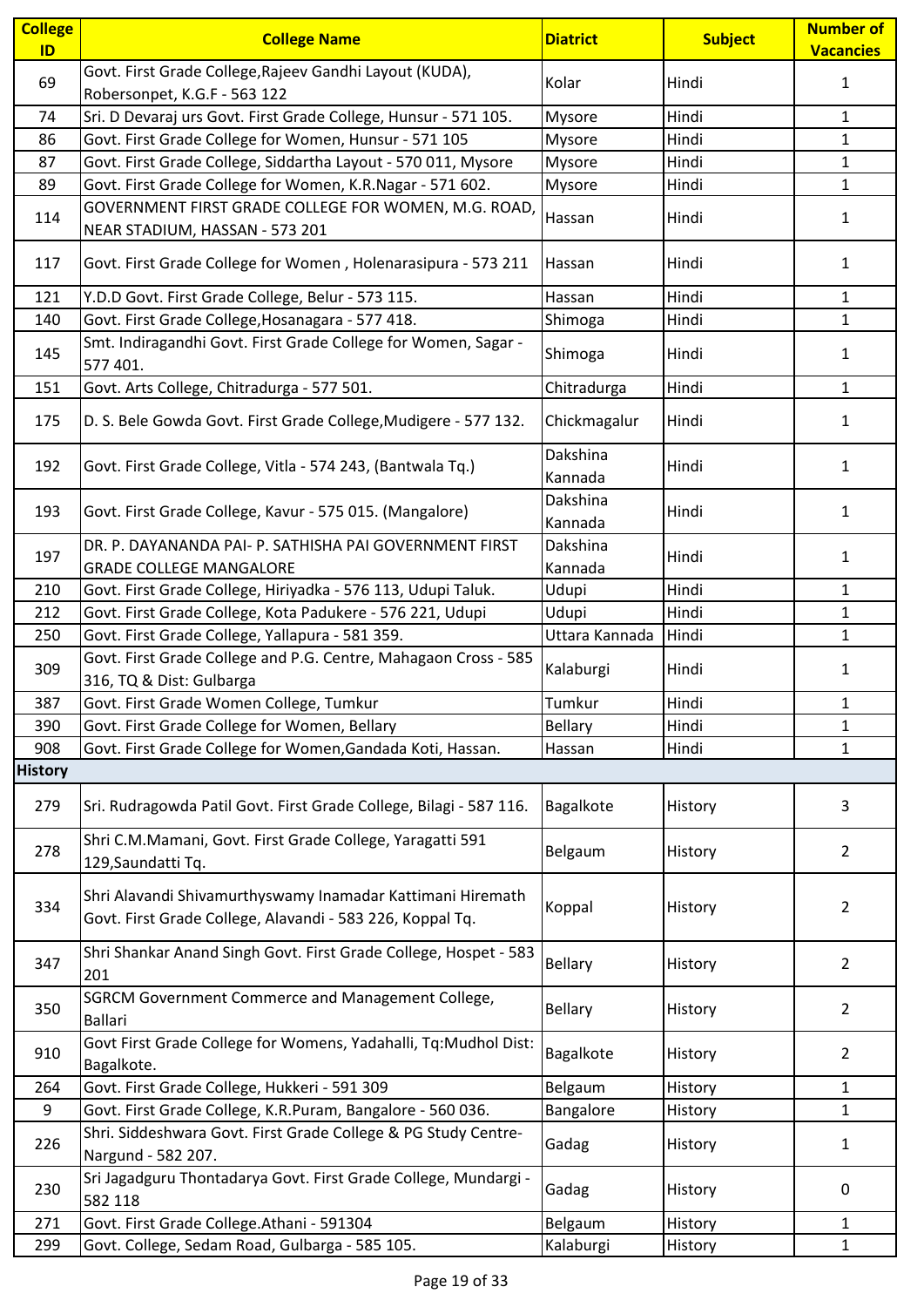| <b>College</b><br>ID | <b>College Name</b>                                                                                          | <b>Diatrict</b>        | <b>Subject</b> | <b>Number of</b><br><b>Vacancies</b> |
|----------------------|--------------------------------------------------------------------------------------------------------------|------------------------|----------------|--------------------------------------|
| 320                  | Govt. College, Sindhanoor - 584 128.                                                                         | Raichur                | History        | 1                                    |
| 328                  | Govt. First Grade College, Yelburga - 583 236.                                                               | Koppal                 | History        | $\mathbf{1}$                         |
| 331                  | Govt. First Grade College, Koppal - 583 231                                                                  | Koppal                 | History        | $\mathbf{1}$                         |
|                      | SRIMATHI ANGADI VEERAMMA THIRUKAPPA GOVT FIRST GRADE                                                         |                        |                |                                      |
| 339                  | <b>COLLEGE KUDLIGI</b>                                                                                       | <b>Bellary</b>         | History        | 1                                    |
| 12                   | Govt. First Grade College, Jayanagar - 560 070, Bangalore.                                                   | Bangalore              | History        | $\mathbf{1}$                         |
| 14                   | Govt. First Grade College, Peenya, I stage, Bangalore - 560 058                                              | Bangalore              | History        | $\mathbf{1}$                         |
| 21                   | Govt. First Grade College, Hesarghatta, Bangalore - 560 088                                                  | Bangalore              | History        | $\mathbf{1}$                         |
| 25                   | Govt. First Grade College, Sulebele - 562 129, Hoskote Tq.                                                   | <b>Bangalore Rural</b> | History        | 1                                    |
|                      |                                                                                                              |                        |                |                                      |
| 35                   | Govt. First Grade College, Harohalli - 562 112, Kanakapura Tq.                                               | Ramnagar               | History        | $\mathbf{1}$                         |
| 143                  | Govt. First Grade College, ANAVATTI - 577 413, SORAB (T)                                                     | Shimoga                | History        | $\mathbf{1}$                         |
| 150                  | Govt. First Grade College, Shiralakoppa - 577 428, Shikaripura Tq:                                           | Shimoga                | History        | 1                                    |
| 160                  | Govt. First Grade College, Javanagondanahalli - 577 511, Hiriyur<br>Tq.                                      | Chitradurga            | History        | 1                                    |
| 167                  | Govt. First Grade College, Honnali - 577 217                                                                 | Davanagere             | History        | $\mathbf{1}$                         |
| 188                  | Govt. First Grade College, Bettampadi - 574 259, (Puttur Tq.)                                                | Dakshina               | History        | 1                                    |
|                      |                                                                                                              | Kannada                |                |                                      |
| 189                  | Govt. First Grade College, Haleangadi - 574 146(Mangalore Tq.)                                               | Dakshina<br>Kannada    | History        | 1                                    |
| 192                  | Govt. First Grade College, Vitla - 574 243, (Bantwala Tq.)                                                   | Dakshina<br>Kannada    | History        | $\mathbf{1}$                         |
| 198                  | Govt. First Grade College for Women, Mangalore - 575 001                                                     | Dakshina<br>Kannada    | History        | 1                                    |
| 206                  | Govt. First Grade College, Kaapu - 574 106, (Udupi Tq.)                                                      | Udupi                  | History        | $\mathbf{1}$                         |
| 208                  | Smt. Rukmini Shedthi Memorial National Govt. First Grade<br>College, Barkur - 576 210 (Udupi Tq.)            | Udupi                  | History        | $\mathbf{1}$                         |
| 212                  | Govt. First Grade College, Kota Padukere - 576 221, Udupi                                                    | Udupi                  | History        | $\mathbf{1}$                         |
|                      | Shree Benakappa Shankrappa Simhasanad Government First                                                       |                        |                |                                      |
| 227                  | Grade College, Gajendragad-582114 Gadag Dist.                                                                | Gadag                  | History        | 1                                    |
| 247                  | Govt Arts & Science College, Karwar - 581 301.                                                               | Uttara Kannada         | History        | 1                                    |
| 250                  | Govt. First Grade College, Yallapura - 581 359.                                                              | Uttara Kannada         | History        | 1                                    |
| 252                  | Govt. First Grade College, Joida - 581 186                                                                   | Uttara Kannada         | History        | $\mathbf{1}$                         |
| 256                  | Govt. First Grade College, Sirsi - 581 401                                                                   | Uttara Kannada         | History        | $\mathbf{1}$                         |
| 257                  | Govt. First Grade College, Siddapura - 581 355                                                               | Uttara Kannada         | History        | $\mathbf{1}$                         |
| 261                  | Govt. First Grade College, Ainapura - 591 303, (Athani Tq.)                                                  | Belgaum                | History        | $\mathbf{1}$                         |
| 262                  | Govt. First Grade College for Women's College, & Kannada P.G<br>Study Centre, Bylahongala - 591102           | Belgaum                | History        | 1                                    |
| 266                  | Sri. K M Mamani Govt. First Grade College, Soudatti - 591 126 -                                              | Belgaum                | History        | $\mathbf{1}$                         |
| 272                  | Somavva C Angadi Govt. First Grade College, K.K.Koppa - 591                                                  | Belgaum                | History        | $\mathbf{1}$                         |
|                      | 109, Belgaum                                                                                                 |                        |                |                                      |
| 275                  | Govt. First Grade College, Pashchapura 591 122, Hukkeri Tq.                                                  | Belgaum                | History        | $\mathbf{1}$                         |
| 281                  | Govt. First Grade College, Terdal - 587315<br>Govt. First Grade College, Sector No.43 Navangar, Bagalkot-587 | Bagalkote              | History        | $\mathbf{1}$                         |
| 283                  | 103                                                                                                          | Bagalkote              | History        | 1                                    |
| 284                  | Govt. First Grade College, Mudhol - 587 313                                                                  | Bagalkote              | History        | $\mathbf{1}$                         |
| 285                  | Govt. First Grade College, Badami - 587 201                                                                  | Bagalkote              | History        | $\mathbf{1}$                         |
| 290                  | Govt First Grade College, Kaladagi- 587 204, Tq & Dist: Bagalkot                                             | Bagalkote              | History        | $\mathbf{1}$                         |
| 324                  | Govt. First Grade College, Raichur - 584 101                                                                 | Raichur                | History        | $\mathbf{1}$                         |
| 329                  | Govt. First Grade College, Kustagi - 584 121.                                                                | Koppal                 | History        | $\mathbf{1}$                         |
| 338                  | Govt. First Grade College, Kanakagiri - 583283, Gangavathi Tq.                                               | Koppal                 | History        | $\mathbf{1}$                         |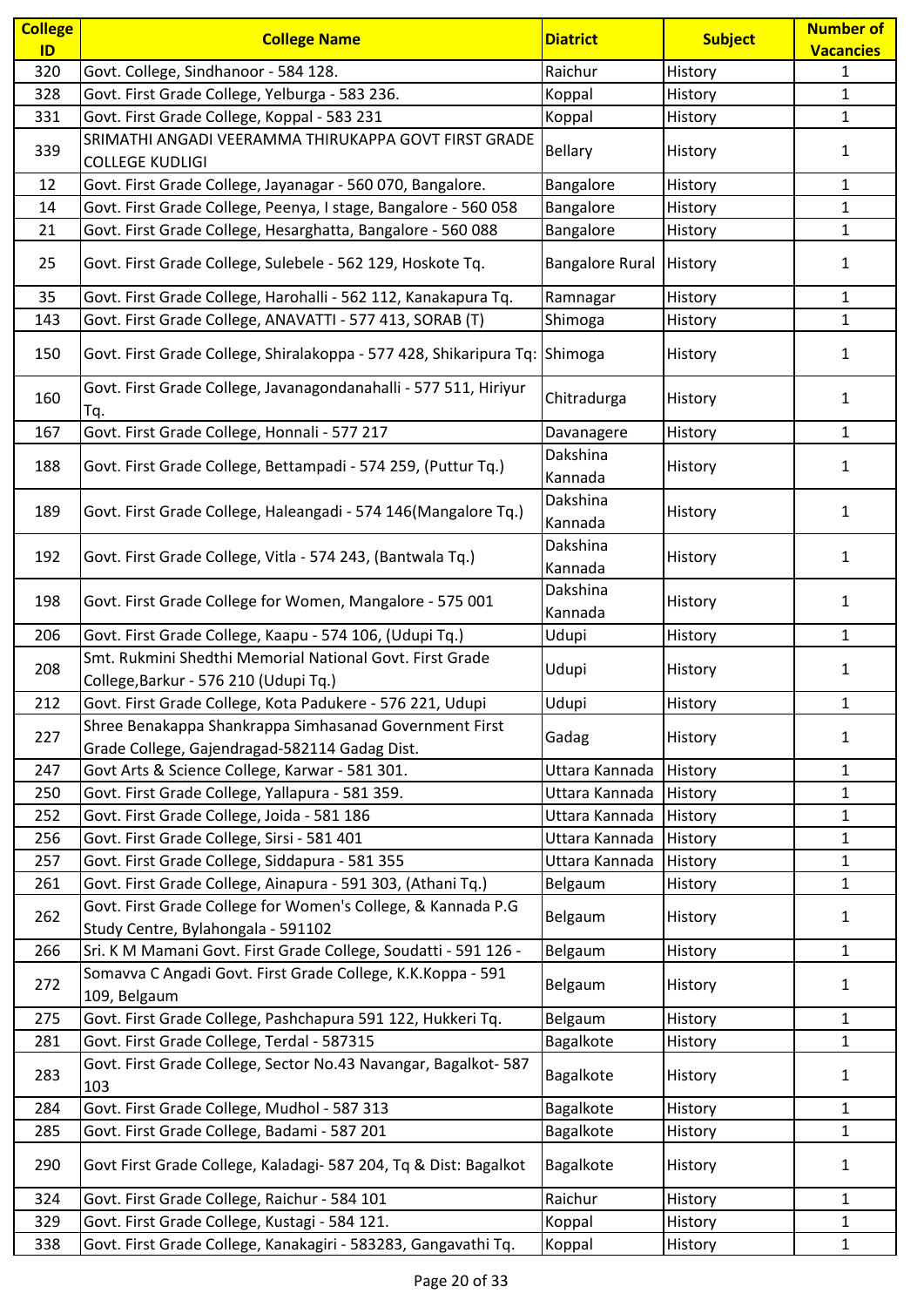| <b>College</b><br>ID | <b>College Name</b>                                                                                            | <b>Diatrict</b>               | <b>Subject</b>          | <b>Number of</b><br><b>Vacancies</b> |
|----------------------|----------------------------------------------------------------------------------------------------------------|-------------------------------|-------------------------|--------------------------------------|
| 340                  | Smt. Saraladevi Satheshchandra Agarwal Govt. First Grade<br>College, (Autonomous) S. N Pet                     | Bellary                       | History                 | 1                                    |
| 341                  | Gangavathi Venkataramanashetty Padmavathamma Govt. First<br>Grade College, Hagaribommanahalli - 583 212.       | <b>Bellary</b>                | History                 | 1                                    |
| 344                  | Govt. First Grade College, Kurugod - 583 116                                                                   | <b>Bellary</b>                | History                 | 1                                    |
| 346                  | Govt. First Grade College, Sandur - 583 119                                                                    | Bellary                       | History                 | $\mathbf{1}$                         |
| 351                  | Govt. First Grade College, Moka - 583 117, Bellary                                                             | <b>Bellary</b>                | History                 | $\mathbf{1}$                         |
| 361                  | Govt. First Grade College, Dandeli                                                                             | Uttara Kannada                | History                 | $\mathbf{1}$                         |
| 365                  | Govt. First Grade College, Mangalore, Yalburga Tq.                                                             | Koppal                        | History                 | $\mathbf{1}$                         |
| 373                  | Govt. First Grade College, Muniyalu, Hebri Tq.                                                                 | Udupi                         | History                 | $\mathbf{1}$                         |
| 379                  | Govt. First Grade College, TAVRAGERA, Tq:Kushtagi Dt: Koppal                                                   | Koppal                        | History                 | 1                                    |
| 380                  | Govt. First Grade College, Shiriwara, Manvi Tq.                                                                | Raichur                       | History                 | $\mathbf{1}$                         |
| 382                  | Government First Grade College, Kerur, Badami Tq.                                                              | Bagalkote                     | History                 | $\mathbf{1}$                         |
| 390                  | Govt. First Grade College for Women, Bellary                                                                   | <b>Bellary</b>                | History                 | $\mathbf{1}$                         |
| 392                  | Govt. First Grade College for Women'S, Koppal                                                                  | Koppal                        | History                 | $\mathbf{1}$                         |
| 397                  | Govt. First Grade College for Women, Bagalkote                                                                 | Bagalkote                     | History                 | $\mathbf{1}$                         |
| 398                  | Govt. First Grade College for Women, Belgaum                                                                   | Belgaum                       | History                 | $\mathbf{1}$                         |
| 408                  | Govt. First Grade College for Women, Sindhanur, Raichur                                                        | Raichur                       | History                 | $\mathbf{1}$                         |
| 923                  | Residential Govt. First Grade College, THALABALA, Koppal Dist.                                                 | Koppal                        | History                 | 1                                    |
| 912                  | SC/ST Residential Govt. First Grade College, At, Mudnal, Tq  <br>Dist     Yadgir                               | Yadgir                        | History                 | 1                                    |
| <b>HOME SCIENCE</b>  |                                                                                                                |                               |                         |                                      |
| 4                    | SMT. VHD CENTRAL INSTITUTE OF HOME SCIENCE                                                                     | Bangalore                     | <b>HOME SCIENCE</b>     | 9                                    |
| 72                   | Maharanis Science College for Women, Mysore - 570 005.                                                         | Mysore                        | HOME SCIENCE            | 3                                    |
| 127                  | Govt. Home Science College for Women, Salagame Road, Hassan<br>573 202 (Co-ED)                                 | Hassan                        | <b>HOME SCIENCE</b>     | 1                                    |
| 253                  | Govt. First Grade College, Ankola - 581 353                                                                    | Uttara Kannada   HOME SCIENCE |                         | $\mathbf{1}$                         |
|                      | <b>Industrial Chemistry</b>                                                                                    |                               |                         |                                      |
| 138                  | Sir.M.Vishweshwaraiah Govt. Science College, Bommanakatte,<br>Bhadravathi - 577 302.                           | Shimoga                       | Industrial<br>Chemistry | $\overline{2}$                       |
| 247                  | Govt Arts & Science College, Karwar - 581 301.                                                                 | Uttara Kannada                | Industrial              |                                      |
|                      |                                                                                                                |                               | Chemistry               | 1                                    |
| <b>JOURNALISM</b>    |                                                                                                                |                               |                         |                                      |
| 8                    | Govt. First Grade College, Vijayanagar, Bangalore - 560 104                                                    | Bangalore                     | <b>JOURNALISM</b>       | $\overline{2}$                       |
| 197                  | DR. P. DAYANANDA PAI- P. SATHISHA PAI GOVERNMENT FIRST<br><b>GRADE COLLEGE MANGALORE</b>                       | Dakshina<br>Kannada           | <b>JOURNALISM</b>       | $\overline{2}$                       |
| 204                  | Govt. First Grade College, Karkala - 574 104.                                                                  | Udupi                         | <b>JOURNALISM</b>       | $\overline{2}$                       |
| $\mathbf{1}$         | Maharanis Arts, Commerce and Management College for<br>Women, Bangalore - 560 0012.                            | Bangalore                     | <b>JOURNALISM</b>       | 1                                    |
| 9                    | Govt. First Grade College, K.R.Puram, Bangalore - 560 036.                                                     | Bangalore                     | <b>JOURNALISM</b>       | $\mathbf{1}$                         |
| 59                   | Govt. First Grade College, Gauribidanur - 561 208                                                              | Chikkaballapur                | <b>JOURNALISM</b>       | $\mathbf{1}$                         |
| 100                  | Govt. First Grade College, K.R.Pet - 571 426.                                                                  | Mandya                        | <b>JOURNALISM</b>       | 1                                    |
| 173                  | I.D.S.G.Govt. College, Chikkamagalur - 577 102.                                                                | Chickmagalur                  | <b>JOURNALISM</b>       | $\mathbf{1}$                         |
| 182                  | Government First Grade College, Kalasa - 577124, Mudigere<br>Taluk                                             | Chickmagalur                  | <b>JOURNALISM</b>       | 1                                    |
| 209                  | Dr. G. Shankar Govt. Women's First Grade College & PG Study<br>Centre, Ajjarkad, Udupi - 576 101 (Udupi Dist.) | Udupi                         | <b>JOURNALISM</b>       | 1                                    |
| 268                  | Smt. I S Yadawad Govt. First Grade College, Ramdurg - 591 123                                                  | Belgaum                       | <b>JOURNALISM</b>       | $\mathbf{1}$                         |
| 347                  | Shri Shankar Anand Singh Govt. First Grade College, Hospet - 583<br>201                                        | <b>Bellary</b>                | JOURNALISM              | 1                                    |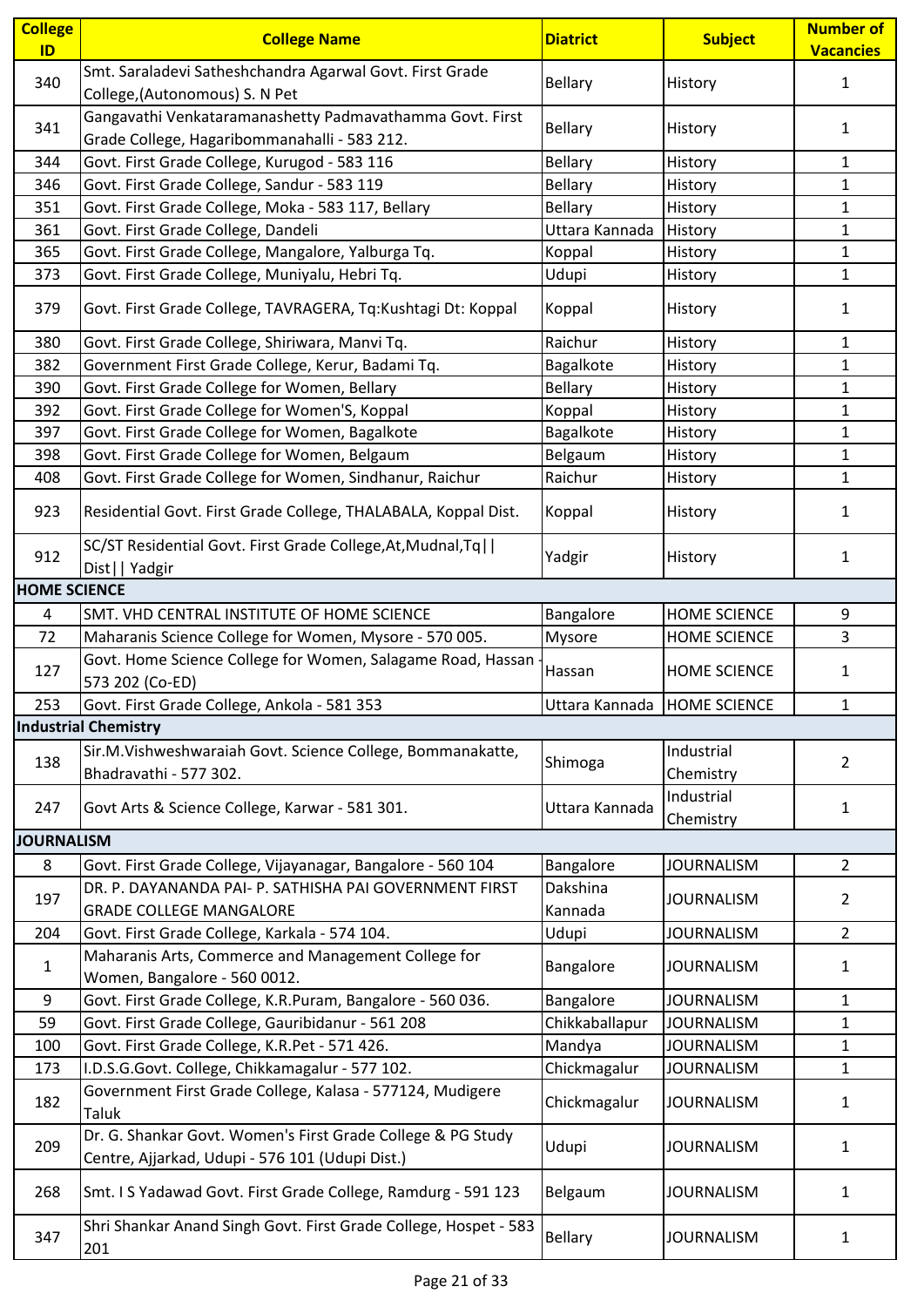| <b>College</b> | <b>College Name</b>                                                                                                    | <b>Diatrict</b>        | <b>Subject</b>    | <b>Number of</b> |
|----------------|------------------------------------------------------------------------------------------------------------------------|------------------------|-------------------|------------------|
| ID             |                                                                                                                        |                        |                   | <b>Vacancies</b> |
| 372            | Govt. First Grade College, Harogeri, Raybag Tq, Belagavi                                                               | Belgaum                | <b>JOURNALISM</b> | $\mathbf{1}$     |
| 908            | Govt. First Grade College for Women, Gandada Koti, Hassan.                                                             | Hassan                 | <b>JOURNALISM</b> | $\mathbf{1}$     |
| Kannada        |                                                                                                                        |                        |                   |                  |
| 48             | Govt. First Grade College, Tiptur - 572 201                                                                            | Tumkur                 | Kannada           | $\overline{2}$   |
| 95             | Govt. First Grade College, Kuderu - 571 316, Chamarajanagar Tq.                                                        | Chamarajanagar Kannada |                   | $\overline{2}$   |
| 193            | Govt. First Grade College, Kavur - 575 015. (Mangalore)                                                                | Dakshina<br>Kannada    | Kannada           | $\overline{2}$   |
| 201            | Govt. First Grade College, Belandoor, Kaimana Post Puttur T Q D<br>K574 202                                            | Dakshina<br>Kannada    | Kannada           | 2                |
| 204            | Govt. First Grade College, Karkala - 574 104.                                                                          | Udupi                  | Kannada           | $\overline{2}$   |
| 64             | Govt. College, Mulbagal - 563 131.                                                                                     | Kolar                  | Kannada           | $\mathbf{1}$     |
| 216            | Govt. First Grade College, Virajpet - 571 218                                                                          | Madikeri               | Kannada           | $\mathbf{1}$     |
| 923            | Residential Govt. First Grade College, THALABALA, Koppal Dist.                                                         | Koppal                 | Kannada           | $\mathbf{1}$     |
| 3              | Government Ramnarayan Chellaram College of Commerce &<br>Management                                                    | Bangalore              | Kannada           | 1                |
| 9              | Govt. First Grade College, K.R.Puram, Bangalore - 560 036.                                                             | Bangalore              | Kannada           | $\mathbf{1}$     |
| 53             | GOVT FIRST GRADE COLLEGE, VIVEKANANDA NAGAR, OPP<br>VIDYANIKETHAN SCHOOL, RAILWAY STATION LINK, B.H. ROAD,<br>TUMAKURU | Tumkur                 | Kannada           | 1                |
| 59             | Govt. First Grade College, Gauribidanur - 561 208                                                                      | Chikkaballapur         | Kannada           | $\mathbf{1}$     |
| 61             | Govt. First Grade College, Vemagal - 563 157,                                                                          | Kolar                  | Kannada           | $\mathbf{1}$     |
| 69             | Govt. First Grade College, Rajeev Gandhi Layout (KUDA),<br>Robersonpet, K.G.F - 563 122                                | Kolar                  | Kannada           | 1                |
| 187            | Govt. First Grade College, Belthangadi - 574 214.                                                                      | Dakshina<br>Kannada    | Kannada           | $\mathbf{1}$     |
| 197            | DR. P. DAYANANDA PAI- P. SATHISHA PAI GOVERNMENT FIRST<br><b>GRADE COLLEGE MANGALORE</b>                               | Dakshina<br>Kannada    | Kannada           | $\mathbf{1}$     |
| 212            | Govt. First Grade College, Kota Padukere - 576 221, Udupi                                                              | Udupi                  | Kannada           | 1                |
| 231            | Govt. First Grade College, and P G study center GADAG                                                                  | Gadag                  | Kannada           | $\mathbf{1}$     |
| 247            | Govt Arts & Science College, Karwar - 581 301.                                                                         | Uttara Kannada         | Kannada           | $\mathbf{1}$     |
| 263            | Govt. First Grade College, Sadalaga (Chikkodi Tq.)                                                                     | Belgaum                | Kannada           | $\mathbf{1}$     |
| 266            | Sri. K M Mamani Govt. First Grade College, Soudatti - 591 126 -                                                        | Belgaum                | Kannada           | $\mathbf{1}$     |
| 283            | Govt. First Grade College, Sector No.43 Navangar, Bagalkot- 587<br>103                                                 | Bagalkote              | Kannada           | 1                |
| 372            | Govt. First Grade College, Harogeri, Raybag Tq, Belagavi                                                               | Belgaum                | Kannada           | $\mathbf{1}$     |
| 397            | Govt. First Grade College for Women, Bagalkote                                                                         | Bagalkote              | Kannada           | 1                |
| 12             | Govt. First Grade College, Jayanagar - 560 070, Bangalore.                                                             | Bangalore              | Kannada           | $\mathbf{1}$     |
| 13             | Govt. First Grade College, Malleshwaram - 560 012, Bangalore.                                                          | Bangalore              | Kannada           | 1                |
| 54             | Govt. First Grade College, M.G.Road, Chikkaballapur - 562 101.                                                         | Chikkaballapur         | Kannada           | 1                |
| 55             | Government First Grade College and PG Centre, Chintamani - 563<br>125.                                                 | Chikkaballapur         | Kannada           | $\mathbf{1}$     |
| 67             | Govt. First Grade College, Srinivasapura - 563 135.                                                                    | Kolar                  | Kannada           | $\mathbf{1}$     |
| 85             | Govt. First Grade College, Hanagodu - 571 105, Hunsur Tq.                                                              | Mysore                 | Kannada           | 1                |
| 97             | Govt. College, Mandya - 571 401.                                                                                       | Mandya                 | Kannada           | $\mathbf{1}$     |
| 104            | Govt. First Grade College, Kyathanahalli - 571 427, Pandavapura                                                        | Mandya                 | Kannada           | $\mathbf{1}$     |
| 106            | GOVT. FIRST GRADE COLLEGE, PANDAVAPURA - 571 434                                                                       | Mandya                 | Kannada           | 1                |
| 111            | Govt. First Grade College for Women, K.R.Pet - 571 426                                                                 | Mandya                 | Kannada           | $\mathbf{1}$     |
| 119            | GOVERNMENT FIRST GRADE COLLEGE, SAKLESHPUR-573134<br><b>HASSAN DIST</b>                                                | Hassan                 | Kannada           | $\mathbf{1}$     |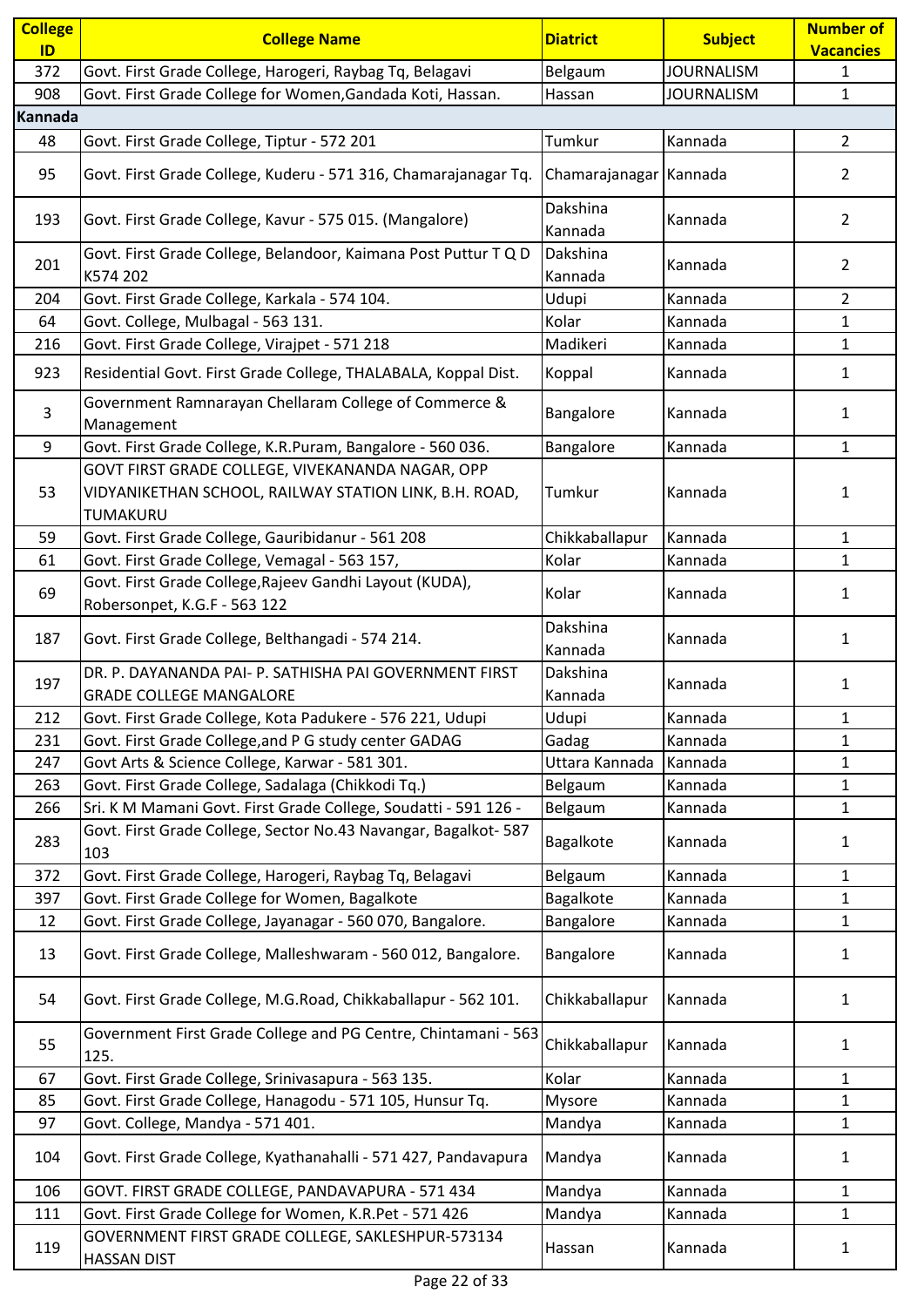| <b>College</b> | <b>College Name</b>                                                                                                       | <b>Diatrict</b>     | <b>Subject</b> | <b>Number of</b> |
|----------------|---------------------------------------------------------------------------------------------------------------------------|---------------------|----------------|------------------|
| ID             |                                                                                                                           |                     |                | <b>Vacancies</b> |
| 132            | Govt. First Grade College, Domlur, Bangalore                                                                              | Bangalore           | Kannada        | 1                |
| 133            | Govt. First Grade College, Mosalehosalli - 573 212, Hassan Tq.                                                            | Hassan              | Kannada        | $\mathbf{1}$     |
| 137            | Govt. Law College, Holenarasipura - 573 211                                                                               | Hassan              | Kannada        | $\mathbf{1}$     |
| 160            | Govt. First Grade College, Javanagondanahalli - 577 511, Hiriyur<br>Tq.                                                   | Chitradurga         | Kannada        | 1                |
| 176            | Govt. First Grade College, Narasimharajapura - 577 134.                                                                   | Chickmagalur        | Kannada        | $\mathbf{1}$     |
| 184            | Govt. First Grade College, Yagati - 577 040, Kadur Tq.                                                                    | Chickmagalur        | Kannada        | $\mathbf{1}$     |
| 188            | Govt. First Grade College, Bettampadi - 574 259, (Puttur Tq.)                                                             | Dakshina<br>Kannada | Kannada        | 1                |
| 192            | Govt. First Grade College, Vitla - 574 243, (Bantwala Tq.)                                                                | Dakshina<br>Kannada | Kannada        | $\mathbf{1}$     |
| 196            | Govt. First Grade College, Sullia - 574 239                                                                               | Dakshina<br>Kannada | Kannada        | 1                |
| 198            | Govt. First Grade College for Women, Mangalore - 575 001                                                                  | Dakshina<br>Kannada | Kannada        | 1                |
| 202            | Govt. First Grade College, Hebri - 576 112, (Karkala Tq.)<br>Govt.<br>First Grade College, Hebri - 576 112, (Karkala Tq.) | Udupi               | Kannada        | $\mathbf{1}$     |
| 211            | Govt First Grade College Koteshwara, Kundapura                                                                            | Udupi               | Kannada        | $\mathbf{1}$     |
| 213            | Govt. First Grade College, Kushalanagar - 571 234, Somwarpet Tq Madikeri                                                  |                     | Kannada        | 1                |
| 214            | Govt. First Grade College, Napoklu, Madikeri Tq                                                                           | Madikeri            | Kannada        | $\mathbf{1}$     |
| 215            | Govt. First Grade College, Madikere - 571 201                                                                             | Madikeri            | Kannada        | $\mathbf{1}$     |
| 224            | Shri.Shabrha Siddalinga Shivacharya Mahaswamigalu Panchgrha<br>Hiremth Govt. First Grade College, Kundagol                | Dharwad             | Kannada        | 1                |
| 225            | Govt. First Grade College, Annigeri - 582 201, Navalgund Tq.                                                              | Dharwad             | Kannada        | $\mathbf{1}$     |
| 226            | Shri. Siddeshwara Govt. First Grade College & PG Study Centre-<br>Nargund - 582 207.                                      | Gadag               | Kannada        | 1                |
| 233            | Sri. R N Deshpande Govt. First Grade College, Mulagunda - 582<br>117, Mundaragi Tq.                                       | Gadag               | Kannada        | 0                |
| 234            | SMBK Govt. First Grade College, Naregal - 582 119, Ron Tq.                                                                | Gadag               | Kannada        | $\mathbf{1}$     |
| 236            | Lalithadevi Gurusiddappa Sindhur Govt. First Grade College,<br>Savanur - 581 118.                                         | Haveri              | Kannada        | 1                |
| 238            | Govt. First Grade College, Bankapura, (Shiggaon Tq.)                                                                      | Haveri              | Kannada        | 0                |
| 252            | Govt. First Grade College, Joida - 581 186                                                                                | Uttara Kannada      | Kannada        | $\mathbf{1}$     |
| 253            | Govt. First Grade College, Ankola - 581 353                                                                               | Uttara Kannada      | Kannada        | $\mathbf{1}$     |
| 264            | Govt. First Grade College, Hukkeri - 591 309                                                                              | Belgaum             | Kannada        | $\mathbf{1}$     |
| 279            | Sri. Rudragowda Patil Govt. First Grade College, Bilagi - 587 116.                                                        | Bagalkote           | Kannada        | $\mathbf{1}$     |
| 282            | Shri C N Nirani Govt. First Grade College, Savalagi - 587330,<br>Jamakhandi Tq.                                           | Bagalkote           | Kannada        | 1                |
| 290            | Govt First Grade College, Kaladagi- 587 204, Tq & Dist: Bagalkot                                                          | Bagalkote           | Kannada        | $\mathbf{1}$     |
| 298            | Govt. First Grade College, Mamadapura - 586113, Bijapura                                                                  | Bijapur             | Kannada        | $\mathbf{1}$     |
| 331            | Govt. First Grade College, Koppal - 583 231                                                                               | Koppal              | Kannada        | $\mathbf{1}$     |
| 374            | Govt. First Grade College, Mudipu, Bantwala Tq.                                                                           | Dakshina<br>Kannada | Kannada        | $\mathbf{1}$     |
| 382            | Government First Grade College, Kerur, Badami Tq.                                                                         | Bagalkote           | Kannada        | $\mathbf{1}$     |
| 401            | Govt. First Grade College for Women, Gadag                                                                                | Gadag               | Kannada        | 1                |
| 403            | Govt. First Grade College for Women, Karwar.                                                                              | Uttara Kannada      | Kannada        | $\mathbf{1}$     |
| 910            | Govt First Grade College for Womens, Yadahalli, Tq:Mudhol Dist:<br>Bagalkote.                                             | Bagalkote           | Kannada        | 1                |
| <b>LAW</b>     |                                                                                                                           |                     |                |                  |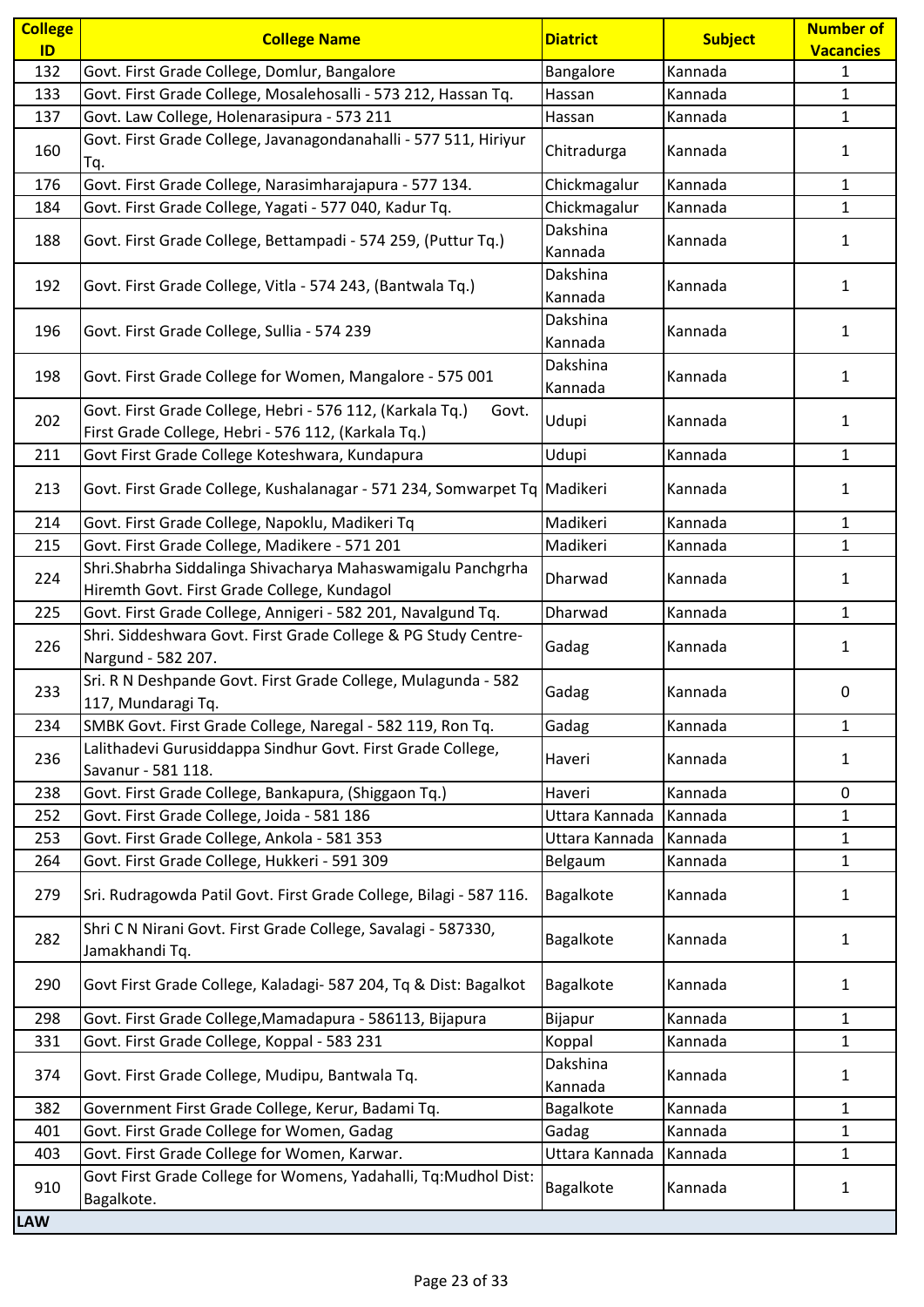| <b>College</b><br>ID | <b>College Name</b>                                                                     | <b>Diatrict</b>        | <b>Subject</b> | <b>Number of</b><br><b>Vacancies</b> |
|----------------------|-----------------------------------------------------------------------------------------|------------------------|----------------|--------------------------------------|
| 314                  | Vijnaneshwar Govt Law College, Maratur, Gulbarga University<br>Campus, Gulbarga         | Kalaburgi              | LAW            | 5                                    |
| 136                  | Govt. Law College, Hassan - 573 201                                                     | Hassan                 | LAW            | $\mathbf{1}$                         |
| Marathi              |                                                                                         |                        |                |                                      |
| 381                  | Govt. First Grade College, Beedi, Khanapura Tq.                                         | Belgaum                | Marathi        | $\mathbf{1}$                         |
| <b>Mathematics</b>   |                                                                                         |                        |                |                                      |
| 74                   | Sri. D Devaraj urs Govt. First Grade College, Hunsur - 571 105.                         | Mysore                 | Mathematics    | $\overline{4}$                       |
| 317                  | Govt. First Grade College, Shahapur - 585 223.                                          | Yadgir                 | Mathematics    | 4                                    |
| 324                  | Govt. First Grade College, Raichur - 584 101                                            | Raichur                | Mathematics    | 3                                    |
| 340                  | Smt. Saraladevi Satheshchandra Agarwal Govt. First Grade                                | <b>Bellary</b>         | Mathematics    | 2                                    |
|                      | College, (Autonomous) S. N Pet<br>Govt. First Grade College, Sira - 572 137.            | Tumkur                 | Mathematics    | $\overline{2}$                       |
| 38                   |                                                                                         |                        |                |                                      |
| 83                   | Govt. First Grade College, Ooty Road, Nanjangudu - 571 301                              | Mysore                 | Mathematics    | $\overline{2}$                       |
| 174                  | Govt. First Grade College, Koppa - 577 126.                                             | Chickmagalur           | Mathematics    | $\overline{2}$                       |
| 292                  | Govt. First Grade College, Navabag, Khaza Colony, Vijayapur - 586<br>101                | Bijapur                | Mathematics    | 2                                    |
| 295                  | Shah.Sogamal.Peeraji.Oswal Govt. First Grade College,<br>Muddebihal - 586 212           | Bijapur                | Mathematics    | 2                                    |
| 303                  | Govt First Grade College Afzalpur                                                       | Kalaburgi              | Mathematics    | $\overline{2}$                       |
| 312                  | Sri Shivalingeshwara Govt. First Grade College, Madanahipparaga<br>- 585 282, Aland Tq. | Kalaburgi              | Mathematics    | 2                                    |
| 16                   | Govt. First Grade College, Yelahanka, Bangalore.- 560 064                               | Bangalore              | Mathematics    | 1                                    |
|                      | GOVT FIRST GRADE COLLEGE, VIVEKANANDA NAGAR, OPP                                        |                        |                |                                      |
| 53                   | VIDYANIKETHAN SCHOOL, RAILWAY STATION LINK, B.H. ROAD,<br>TUMAKURU                      | Tumkur                 | Mathematics    | 1                                    |
| 31                   | Govt. First Grade College, Channapatna- 571 501.                                        | Ramnagar               | Mathematics    | $\mathbf{1}$                         |
| 145                  | Smt. Indiragandhi Govt. First Grade College for Women, Sagar -<br>577 401.              | Shimoga                | Mathematics    | 1                                    |
| 46                   | Govt. First Grade College, Madhugiri.                                                   | Tumkur                 | Mathematics    | $\mathbf{1}$                         |
|                      | GOVERNMENT FIRST GRADE COLLEGE FOR WOMEN, M.G. ROAD,                                    |                        |                |                                      |
| 114                  | NEAR STADIUM, HASSAN - 573 201                                                          | Hassan                 | Mathematics    | 1                                    |
| 118                  | Sri H D Devegowda Govt. First Grade College, paduvalahippe                              | Hassan                 | Mathematics    | 1                                    |
| 156                  | Vedavathi Govt. First Grade College, Hiriyur - 577598                                   | Chitradurga            | Mathematics    | $\mathbf{1}$                         |
| 181                  | Govt. First Grade College, Tarikere - 577 228                                           | Chickmagalur           | Mathematics    | 1                                    |
| 271                  | Govt. First Grade College.Athani - 591304                                               | Belgaum                | Mathematics    | $\mathbf{1}$                         |
| 360                  | Govt. First Grade College for Women, Byrapura, T.Narasipura Tq,<br>Mysore-571124        | Mysore                 | Mathematics    | 1                                    |
| 387                  | Govt. First Grade Women College, Tumkur                                                 | Tumkur                 | Mathematics    | $\mathbf{1}$                         |
| 26                   | Govt. First Grade College, Nelamangala - 562 123                                        | <b>Bangalore Rural</b> | Mathematics    | 1                                    |
| 39                   | Govt. First Grade College, Kunigal - 572 130.                                           | Tumkur                 | Mathematics    | 1                                    |
| 44                   | Govt. First Grade College, Chikkanaikanahalli - 572 214.                                | Tumkur                 | Mathematics    | $\mathbf{1}$                         |
| 86                   | Govt. First Grade College for Women, Hunsur - 571 105                                   | Mysore                 | Mathematics    | $\mathbf{1}$                         |
| 117                  | Govt. First Grade College for Women, Holenarasipura - 573 211                           | Hassan                 | Mathematics    | $\mathbf{1}$                         |
| 124                  | Govt. First Grade College, Channarayapatna - 573 116.                                   | Hassan                 | Mathematics    | $\mathbf{1}$                         |
| 149                  | Govt. First Grade College, Rippanpet - 577 426, Hosanagara Tq.                          | Shimoga                | Mathematics    | 1                                    |
| 150                  | Govt. First Grade College, Shiralakoppa - 577 428, Shikaripura Tq: Shimoga              |                        | Mathematics    | $\mathbf{1}$                         |
| 162                  | Sri Sri Shivalingeshwara Swamy Govt. First Grade College,<br>Channagiri - 577 213.      | Davanagere             | Mathematics    | 1                                    |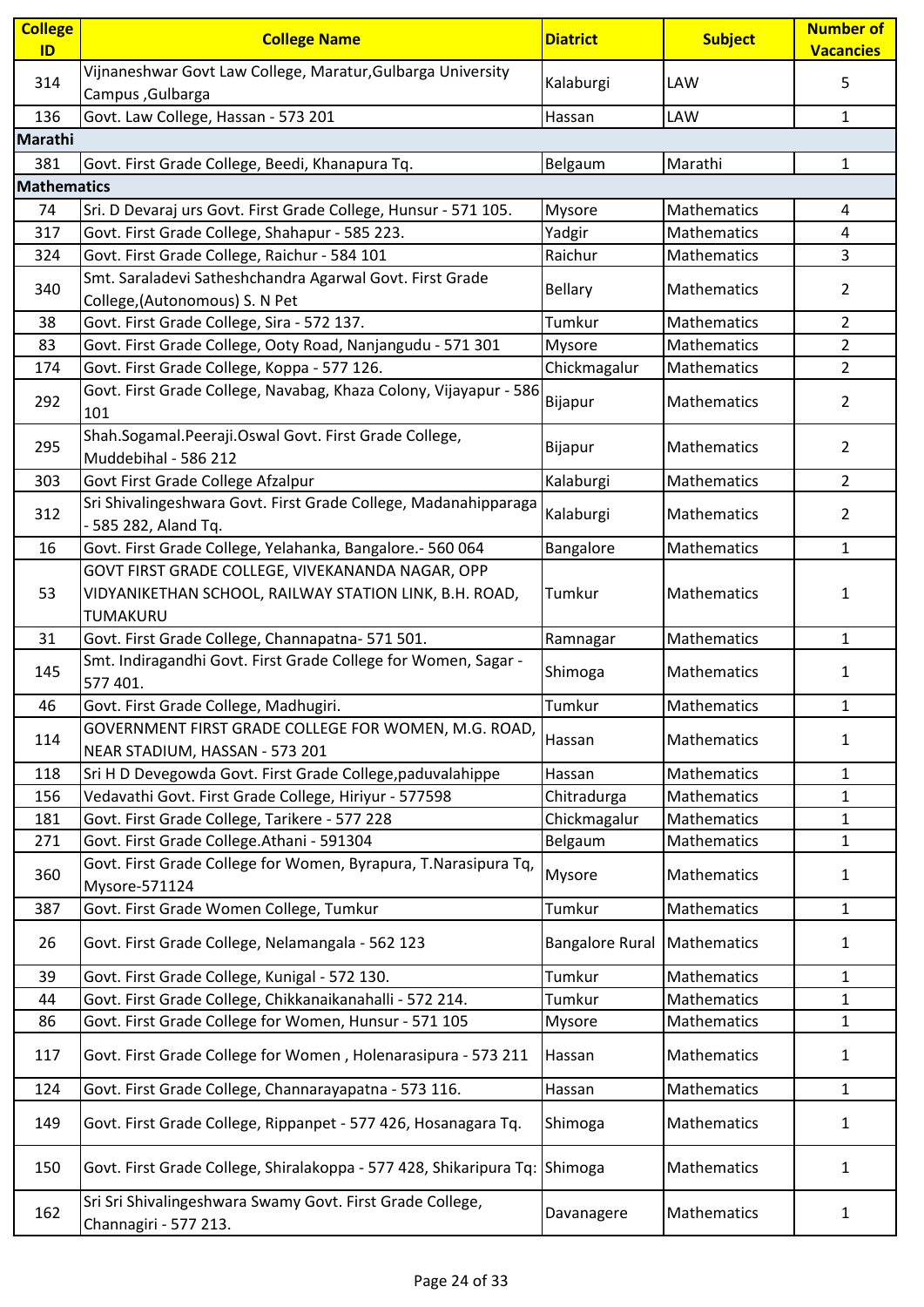| <b>College</b><br>ID | <b>College Name</b>                                                                                       | <b>Diatrict</b>     | <b>Subject</b> | <b>Number of</b><br><b>Vacancies</b> |
|----------------------|-----------------------------------------------------------------------------------------------------------|---------------------|----------------|--------------------------------------|
| 171                  | Govt. First Grade College, Sante Bennur - 577 552, Channagiri Tq.                                         | Davanagere          | Mathematics    | 1                                    |
| 188                  | Govt. First Grade College, Bettampadi - 574 259, (Puttur Tq.)                                             | Dakshina<br>Kannada | Mathematics    | 1                                    |
| 191                  | Govt. First Grade College, Vamadapadavu - 574 324, (Bantwala<br>Tq.)                                      | Dakshina<br>Kannada | Mathematics    | 1                                    |
| 196                  | Govt. First Grade College, Sullia - 574 239                                                               | Dakshina<br>Kannada | Mathematics    | $\mathbf{1}$                         |
| 248                  | Govt. First Grade College, Haliyal - 581 329.                                                             | Uttara Kannada      | Mathematics    | 1                                    |
| 268                  | Smt. I S Yadawad Govt. First Grade College, Ramdurg - 591 123                                             | Belgaum             | Mathematics    | 1                                    |
| 272                  | Somavva C Angadi Govt. First Grade College, K.K.Koppa - 591<br>109, Belgaum                               | Belgaum             | Mathematics    | $\mathbf{1}$                         |
| 273                  | Govt. First Grade College, Kittur 591 115, Bylahongala Tq:                                                | Belgaum             | Mathematics    | 1                                    |
| 275                  | Govt. First Grade College, Pashchapura 591 122, Hukkeri Tq.                                               | Belgaum             | Mathematics    | $\mathbf{1}$                         |
| 278                  | Shri C.M.Mamani, Govt. First Grade College, Yaragatti 591<br>129, Saundatti Tq.                           | Belgaum             | Mathematics    | 1                                    |
| 283                  | Govt. First Grade College, Sector No.43 Navangar, Bagalkot- 587<br>103                                    | Bagalkote           | Mathematics    | 1                                    |
| 286                  | Govt. First Grade College, Hungund - 587 118                                                              | Bagalkote           | Mathematics    | 1                                    |
| 294                  | Govt. First Grade College, Basavanabagewadi - 586 203                                                     | Bijapur             | Mathematics    | $\mathbf{1}$                         |
| 315                  | Govt. First Grade College, Yadgiri - 585 202.                                                             | Yadgir              | Mathematics    | 1                                    |
| 319                  | Govt. First Grade College, Kembhavi - 585 216, Shorapur Tq.                                               | Yadgir              | Mathematics    | $\mathbf{1}$                         |
| 320                  | Govt. College, Sindhanoor - 584 128.                                                                      | Raichur             | Mathematics    | 1                                    |
| 325                  | Govt. First Grade College, Lingasagur - 584 122                                                           | Raichur             | Mathematics    | $\mathbf{1}$                         |
| 327                  | Govt. First Grade College, Mudgal - 584 125, Lingasagur Tq.                                               | Raichur             | Mathematics    | $\mathbf{1}$                         |
| 341                  | Gangavathi Venkataramanashetty Padmavathamma Govt. First<br>Grade College, Hagaribommanahalli - 583 212.  | <b>Bellary</b>      | Mathematics    | 1                                    |
| 343                  | Govt. First Grade College, Siraguppa - 583 121.                                                           | <b>Bellary</b>      | Mathematics    | 1                                    |
| 344                  | Govt. First Grade College, Kurugod - 583 116                                                              | <b>Bellary</b>      | Mathematics    | 1                                    |
| 354                  | Govt. First Grade College, Basavakalyana - 585 327                                                        | <b>Bidar</b>        | Mathematics    | 1                                    |
| 357                  | Govt. First Grade College, Behind Old Sugar Factry, Humnabad<br>Road, Chitaguppa - 585 412, Humnabaad Tq: | <b>Bidar</b>        | Mathematics    | $\mathbf{1}$                         |
| 361                  | Govt. First Grade College, Dandeli                                                                        | Uttara Kannada      | Mathematics    | $\mathbf{1}$                         |
| 912                  | SC/ST Residential Govt. First Grade College, At, Mudnal, Tq  <br>Dist     Yadgir                          | Yadgir              | Mathematics    | 1                                    |
| 915                  | Residential Govt. First Grade College, Hadalageri, Mudhebihal Tq,<br>Vijayapura Dist.                     | Bijapur             | Mathematics    | $\mathbf{1}$                         |
| 315                  | Govt. First Grade College, Yadgiri - 585 202.                                                             | Yadgir              | Mathematics    | $\mathbf{1}$                         |
| 97                   | Govt. College, Mandya - 571 401.                                                                          | Mandya              | Mathematics    | 1                                    |
| Microbiology         |                                                                                                           |                     |                |                                      |
| 5                    | Government Science College Autonomous, Nrupathunga Road,<br>Bangalore - 560 001.                          | Bangalore           | Microbiology   | 5                                    |
| 6                    | Maharanis Science College for Women, Bangalore - 560 001.                                                 | Bangalore           | Microbiology   | 4                                    |
| 112                  | Govt. Science College, Hassan - 573 201.                                                                  | Hassan              | Microbiology   | 3                                    |
| 153                  | Govt. Science College, Chitradurga - 577 501.                                                             | Chitradurga         | Microbiology   | $\overline{2}$                       |
| 56                   | Government College for Women, Chintamani - 563 125.                                                       | Chikkaballapur      | Microbiology   | 1                                    |
| 98                   | Govt. College for Women, M.C.Road, Mandya - 571 401.                                                      | Mandya              | Microbiology   | $\mathbf{1}$                         |
|                      | Sir.M.Vishweshwaraiah Govt. Science College, Bommanakatte,                                                |                     |                |                                      |
| 138                  | Bhadravathi - 577 302.                                                                                    | Shimoga             | Microbiology   | 1                                    |
| <b>Music</b>         |                                                                                                           |                     |                |                                      |
| 1                    | Maharanis Arts, Commerce and Management College for<br>Women, Bangalore - 560 0012.                       | Bangalore           | <b>Music</b>   | $\overline{2}$                       |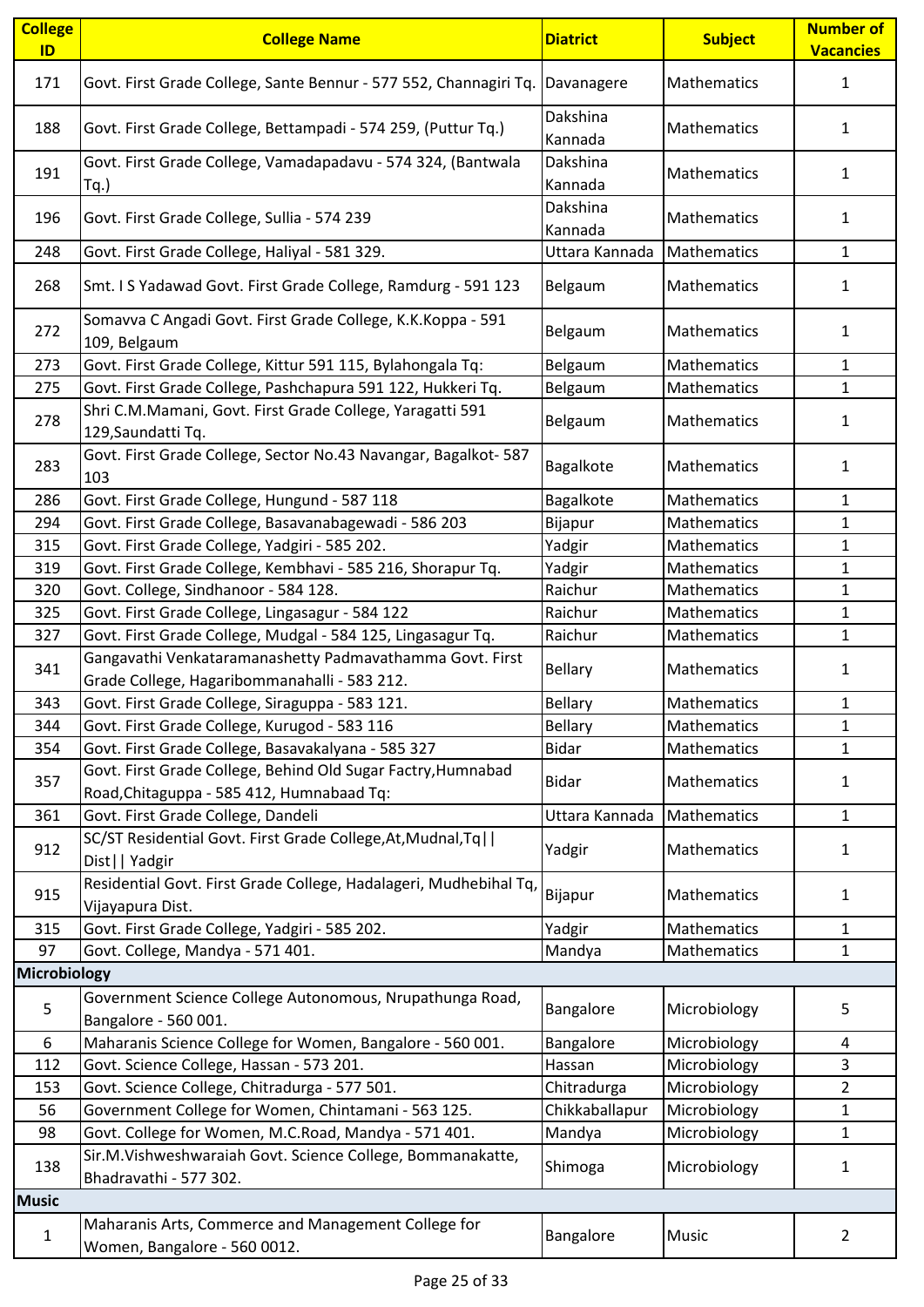| <b>College</b><br>ID | <b>College Name</b>                                                                                                               | <b>Diatrict</b>        | <b>Subject</b> | <b>Number of</b><br><b>Vacancies</b> |
|----------------------|-----------------------------------------------------------------------------------------------------------------------------------|------------------------|----------------|--------------------------------------|
| 340                  | Smt. Saraladevi Satheshchandra Agarwal Govt. First Grade<br>College, (Autonomous) S. N Pet                                        | <b>Bellary</b>         | <b>Music</b>   | 1                                    |
| <b>Physics</b>       |                                                                                                                                   |                        |                |                                      |
| 283                  | Govt. First Grade College, Sector No.43 Navangar, Bagalkot- 587<br>103                                                            | Bagalkote              | <b>Physics</b> | 5                                    |
| 292                  | Govt. First Grade College, Navabag, Khaza Colony, Vijayapur - 586<br>101                                                          | Bijapur                | Physics        | 5                                    |
| 295                  | Shah.Sogamal.Peeraji.Oswal Govt. First Grade College,<br>Muddebihal - 586 212                                                     | Bijapur                | Physics        | 5                                    |
| 153                  | Govt. Science College, Chitradurga - 577 501.                                                                                     | Chitradurga            | Physics        | $\overline{2}$                       |
| 269                  | Govt. First Grade College, Chikkodi - 591 201                                                                                     | Belgaum                | Physics        | $\overline{2}$                       |
| 341                  | Gangavathi Venkataramanashetty Padmavathamma Govt. First<br>Grade College, Hagaribommanahalli - 583 212.                          | <b>Bellary</b>         | Physics        | 2                                    |
| 220                  | Govt. First Grade College, Rajanagar, Hubli - 580 032                                                                             | Dharwad                | Physics        | $\overline{2}$                       |
| 230                  | Sri Jagadguru Thontadarya Govt. First Grade College, Mundargi -<br>582 118                                                        | Gadag                  | Physics        | 2                                    |
| 232                  | Sri. K H Patil Govt. First Grade College, Hulukoti - 582 205, Gadag<br>Tq:                                                        | Gadag                  | Physics        | $\overline{2}$                       |
| 240                  | Govt. First Grade College, Ranebennur - 581 115                                                                                   | Haveri                 | Physics        | $\overline{2}$                       |
| 243                  | Govt. First Grade College, Hanagal - 581 104                                                                                      | Haveri                 | Physics        | $\overline{2}$                       |
| 273                  | Govt. First Grade College, Kittur 591 115, Bylahongala Tq:                                                                        | Belgaum                | Physics        | $\overline{2}$                       |
| 324                  | Govt. First Grade College, Raichur - 584 101                                                                                      | Raichur                | Physics        | $\overline{2}$                       |
| 328                  | Govt. First Grade College, Yelburga - 583 236.                                                                                    | Koppal                 | Physics        | $\overline{2}$                       |
| 330                  | Sri. Kolli Nageshwar Rao Govt. First Grade College, Gangavathi -<br>583 227.                                                      | Koppal                 | Physics        | $\overline{2}$                       |
| 6                    | Maharanis Science College for Women, Bangalore - 560 001.                                                                         | Bangalore              | Physics        | 1                                    |
| 64                   | Govt. College, Mulbagal - 563 131.                                                                                                | Kolar                  | Physics        | $\mathbf{1}$                         |
| 221                  | Govt. First Grade College, "Jnana Dhara" Campus, Near New<br>KSRTC Bus Stand, 1st Cross, Kumareshwar Nagar, P.B.<br>Road, Dharwad | Dharwad                | <b>Physics</b> | 1                                    |
| 24                   | Govt. First Grade College, Hoskote - 562 110.                                                                                     | <b>Bangalore Rural</b> | Physics        | 1                                    |
| 56                   | Government College for Women, Chintamani - 563 125.                                                                               | Chikkaballapur         | Physics        | 1                                    |
| 9                    | Govt. First Grade College, K.R.Puram, Bangalore - 560 036.                                                                        | Bangalore              | Physics        | $\mathbf{1}$                         |
| 55                   | Government First Grade College and PG Centre, Chintamani - 563<br>125.                                                            | Chikkaballapur         | <b>Physics</b> | 1                                    |
| 92                   | Govt. First Grade College, Chamarajnagar - 571 313.                                                                               | Chamarajanagar Physics |                | 1                                    |
| 226                  | Shri. Siddeshwara Govt. First Grade College & PG Study Centre-<br>Nargund - 582 207.                                              | Gadag                  | <b>Physics</b> | 1                                    |
| 315                  | Govt. First Grade College, Yadgiri - 585 202.                                                                                     | Yadgir                 | Physics        | $\mathbf{1}$                         |
| 320                  | Govt. College, Sindhanoor - 584 128.                                                                                              | Raichur                | Physics        | 1                                    |
| 343                  | Govt. First Grade College, Siraguppa - 583 121.                                                                                   | <b>Bellary</b>         | Physics        | 1                                    |
| 392                  | Govt. First Grade College for Women'S, Koppal                                                                                     | Koppal                 | Physics        | $\mathbf{1}$                         |
| 17                   | Govt. First Grade College, Hosur Road - 560 030, Sarjapur                                                                         | Bangalore              | Physics        | 1                                    |
| 19                   | Govt. First Grade College, Varthur - 560 087, Bangalore East                                                                      | Bangalore              | Physics        | $\mathbf{1}$                         |
| 27                   | Govt. First Grade College, Thyamagondglu - 562 132,<br>Nelamangala Tq.                                                            | <b>Bangalore Rural</b> | Physics        | 1                                    |
| 29                   | Govt. First Grade Womens College, Ramangara - 562159                                                                              | Ramnagar               | Physics        | 1                                    |
| 32                   | Govt. First Grade College, Magadi - 562 120.                                                                                      | Ramnagar               | Physics        | 1                                    |
| 33                   | Smt. Neelamma Kudur K A Sathyanarayana Setty Govt. First<br>Grade College, Kudur - 561 101. (Magadi Tq.)                          | Ramnagar               | Physics        | 1                                    |
| 35                   | Govt. First Grade College, Harohalli - 562 112, Kanakapura Tq.                                                                    | Ramnagar               | Physics        | 1                                    |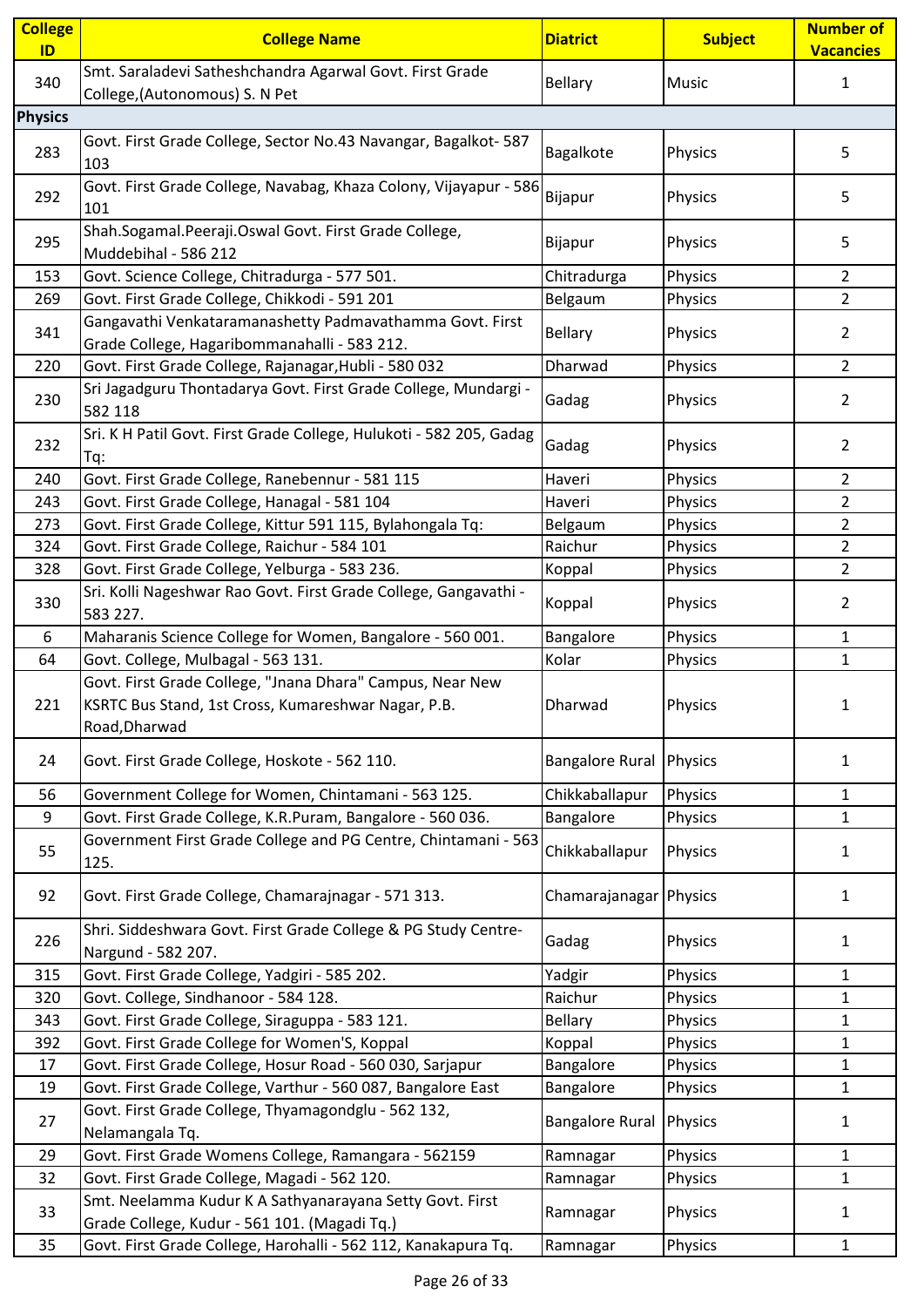| <b>College</b>    | <b>College Name</b>                                                                                         | <b>Diatrict</b>     | <b>Subject</b>    | <b>Number of</b> |
|-------------------|-------------------------------------------------------------------------------------------------------------|---------------------|-------------------|------------------|
| ID                |                                                                                                             |                     |                   | <b>Vacancies</b> |
| 44                | Govt. First Grade College, Chikkanaikanahalli - 572 214.                                                    | Tumkur              | Physics           | $\mathbf{1}$     |
| 54                | Govt. First Grade College, M.G.Road, Chikkaballapur - 562 101.                                              | Chikkaballapur      | Physics           | 1                |
| 59                | Govt. First Grade College, Gauribidanur - 561 208                                                           | Chikkaballapur      | Physics           | $\mathbf{1}$     |
| 61                | Govt. First Grade College, Vemagal - 563 157,                                                               | Kolar               | Physics           | 1                |
| 62                | Govt First Grade womens College, Chikkaballapur-562101                                                      | Chikkaballapur      | Physics           | 1                |
| 65                | Govt. Womens College, Kolar - 563 101.                                                                      | Kolar               | Physics           | $\mathbf{1}$     |
| 66                | GOVT. FIRST GRADE COLLEGE, SULIKUNTE ROAD, BANGARPET,<br><b>KOLAR DIST</b>                                  | Kolar               | Physics           | 1                |
| 68                | Government First Grade College, Malur - 563 160.                                                            | Kolar               | Physics           | $\mathbf{1}$     |
| 70                | Govt. First Grade College, Bangaru Tirupati - 563 116, Hulkur<br>Village, Bangarpet                         | Kolar               | <b>Physics</b>    | $\mathbf{1}$     |
| 132               | Govt. First Grade College, Domlur, Bangalore                                                                | Bangalore           | Physics           | $\mathbf{1}$     |
| 141               | Govt. First Grade College, Soraba - 577 429.                                                                | Shimoga             | Physics           | $\mathbf{1}$     |
| 150               | Govt. First Grade College, Shiralakoppa - 577 428, Shikaripura Tq: Shimoga                                  |                     | Physics           | 1                |
| 156               | Vedavathi Govt. First Grade College, Hiriyur - 577598                                                       | Chitradurga         | Physics           | $\mathbf{1}$     |
| 166               | Govt. First Grade Womens College, Davanagere - 577 004                                                      | Davanagere          | Physics           | $\mathbf{1}$     |
| 171               | Govt. First Grade College, Sante Bennur - 577 552, Channagiri Tq.                                           | Davanagere          | <b>Physics</b>    | 1                |
| 173               | I.D.S.G.Govt. College, Chikkamagalur - 577 102.                                                             | Chickmagalur        | Physics           | 1                |
| 186               | Govt. First Grade College, Uppinangadi -574 241, (Puttur Tq.)                                               | Dakshina<br>Kannada | Physics           | $\mathbf{1}$     |
| 191               | Govt. First Grade College, Vamadapadavu - 574 324, (Bantwala<br>$Tq.$ )                                     | Dakshina<br>Kannada | Physics           | 1                |
| 196               | Govt. First Grade College, Sullia - 574 239                                                                 | Dakshina<br>Kannada | Physics           | 1                |
| 223               | Govt. First Grade College, Kalaghatagi -581204                                                              | Dharwad             | Physics           | 1                |
| 231               | Govt. First Grade College, and P G study center GADAG                                                       | Gadag               | Physics           | $\mathbf{1}$     |
| 234               | SMBK Govt. First Grade College, Naregal - 582 119, Ron Tq.                                                  | Gadag               | Physics           | $\mathbf{1}$     |
| 248               | Govt. First Grade College, Haliyal - 581 329.                                                               | Uttara Kannada      | <b>Physics</b>    | $\mathbf{1}$     |
| 250               | Govt. First Grade College, Yallapura - 581 359.                                                             | Uttara Kannada      | Physics           | $\mathbf{1}$     |
| 268               | Smt. I S Yadawad Govt. First Grade College, Ramdurg - 591 123                                               | Belgaum             | Physics           | $\mathbf{1}$     |
| 270               | Govt. First Grade College, Raibag - 591 317                                                                 | Belgaum             | Physics           | $\mathbf{1}$     |
| 271               | Govt. First Grade College.Athani - 591304                                                                   | Belgaum             | Physics           | $\mathbf{1}$     |
| 278               | Shri C.M.Mamani, Govt. First Grade College, Yaragatti 591<br>129, Saundatti Tq.                             | Belgaum             | Physics           | $\mathbf{1}$     |
| 361               | Govt. First Grade College, Dandeli                                                                          | Uttara Kannada      | Physics           | $\mathbf{1}$     |
| 400               | Govt. First Grade College for Women, ELTC Building, Opposite to<br>R N Shetty Stadium Office, Dharwad       | Dharwad             | <b>Physics</b>    | 1                |
| 910               | Govt First Grade College for Womens, Yadahalli, Tq:Mudhol Dist:<br>Bagalkote.                               | Bagalkote           | Physics           | $\mathbf{1}$     |
| 915               | Residential Govt. First Grade College, Hadalageri, Mudhebihal Tq,<br>Vijayapura Dist.                       | Bijapur             | <b>Physics</b>    | 1                |
| 152               | H.P.P.C.Govt. College, Challakere - 577 522.                                                                | Chitradurga         | Physics           | 1                |
| 97                | Govt. College, Mandya - 571 401.                                                                            | Mandya              | Physics           | $\mathbf{1}$     |
| Politicla science |                                                                                                             |                     |                   |                  |
| 329               | Govt. First Grade College, Kustagi - 584 121.                                                               | Koppal              | Politicla science | $\overline{2}$   |
| 336               | Shrimati. Shantabai Adavirao Kulakarni Govt. First Grade College,<br>Hirevankalkunta - 583237, Yelburga Tq. | Koppal              | Politicla science | $\overline{2}$   |
| 379               | Govt. First Grade College, TAVRAGERA, Tq:Kushtagi Dt: Koppal                                                | Koppal              | Politicla science | $\overline{2}$   |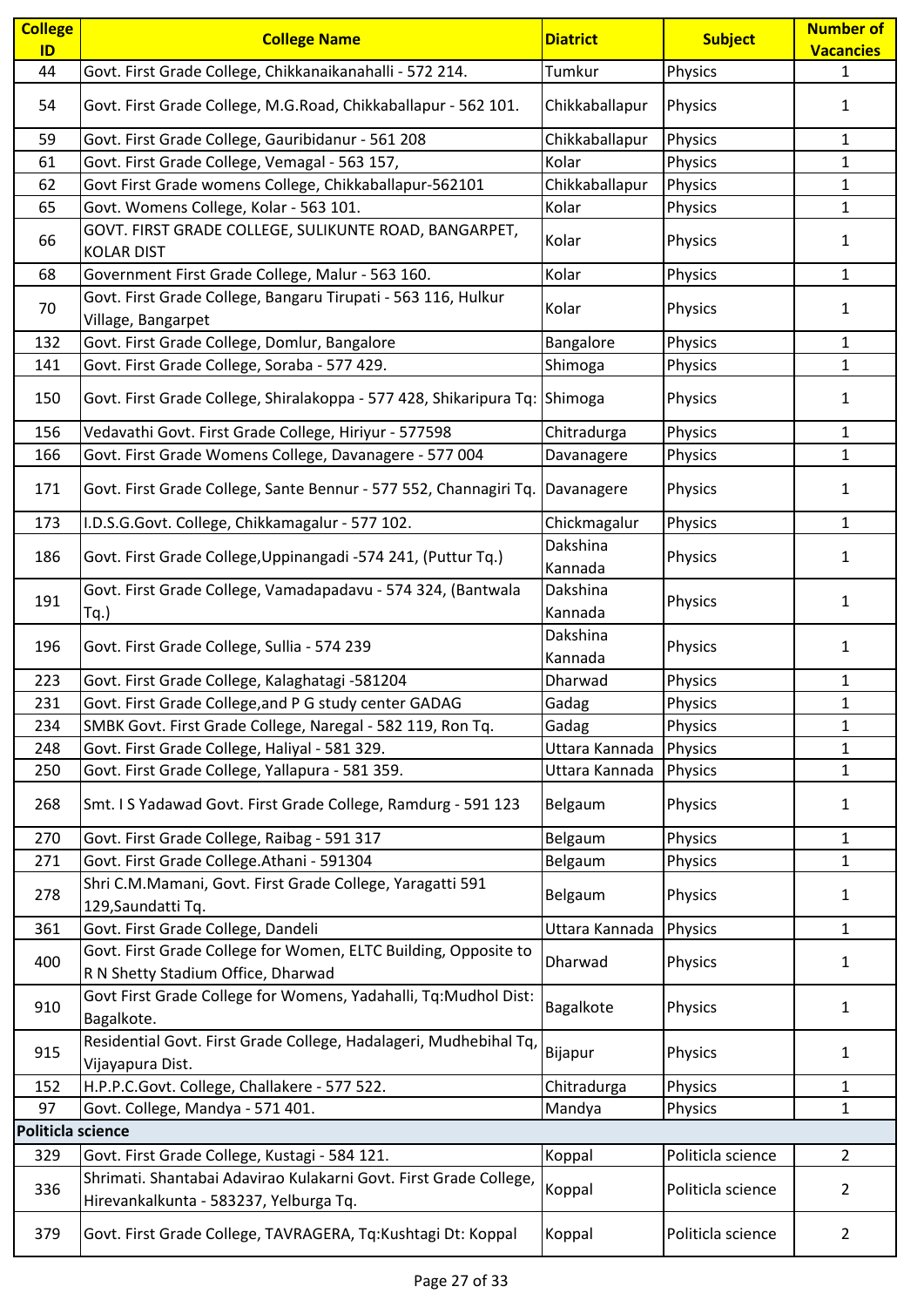| <b>College</b><br>ID | <b>College Name</b>                                                                                                       | <b>Diatrict</b> | <b>Subject</b>    | <b>Number of</b><br><b>Vacancies</b> |
|----------------------|---------------------------------------------------------------------------------------------------------------------------|-----------------|-------------------|--------------------------------------|
| 412                  | Govt. First Grade College, Turuvihal, Sindhanur Tq.                                                                       | Raichur         | Politicla science | $\overline{2}$                       |
|                      | Gangavathi Venkataramanashetty Padmavathamma Govt. First                                                                  |                 |                   |                                      |
| 341                  | Grade College, Hagaribommanahalli - 583 212.                                                                              | <b>Bellary</b>  | Politicla science | $\mathbf{1}$                         |
| 285                  | Govt. First Grade College, Badami - 587 201                                                                               | Bagalkote       | Politicla science | $\mathbf{1}$                         |
| 330                  | Sri. Kolli Nageshwar Rao Govt. First Grade College, Gangavathi -<br>583 227.                                              | Koppal          | Politicla science | $\mathbf{1}$                         |
| 345                  | H. S. M. S.Govt. First Grade College, Takkalakote - 583 122,                                                              | Bellary         | Politicla science | $\mathbf{1}$                         |
| 21                   | Govt. First Grade College, Hesarghatta, Bangalore - 560 088                                                               | Bangalore       | Politicla science | $\mathbf{1}$                         |
| 66                   | GOVT. FIRST GRADE COLLEGE, SULIKUNTE ROAD, BANGARPET,<br><b>KOLAR DIST</b>                                                | Kolar           | Politicla science | $\mathbf{1}$                         |
| 70                   | Govt. First Grade College, Bangaru Tirupati - 563 116, Hulkur<br>Village, Bangarpet                                       | Kolar           | Politicla science | $\mathbf{1}$                         |
| 145                  | Smt. Indiragandhi Govt. First Grade College for Women, Sagar -<br>577 401.                                                | Shimoga         | Politicla science | $\mathbf{1}$                         |
| 202                  | Govt. First Grade College, Hebri - 576 112, (Karkala Tq.)<br>Govt.<br>First Grade College, Hebri - 576 112, (Karkala Tq.) | Udupi           | Politicla science | $\mathbf{1}$                         |
| 228                  | Govt. First Grade College, Guledagudda-587203                                                                             | Bagalkote       | Politicla science | 1                                    |
| 231                  | Govt. First Grade College, and P G study center GADAG                                                                     | Gadag           | Politicla science | $\mathbf{1}$                         |
| 261                  | Govt. First Grade College, Ainapura - 591 303, (Athani Tq.)                                                               | Belgaum         | Politicla science | $\mathbf{1}$                         |
| 263                  | Govt. First Grade College, Sadalaga (Chikkodi Tq.)                                                                        | Belgaum         | Politicla science | $\mathbf{1}$                         |
| 264                  | Govt. First Grade College, Hukkeri - 591 309                                                                              | Belgaum         | Politicla science | $\mathbf{1}$                         |
| 268                  | Smt. I S Yadawad Govt. First Grade College, Ramdurg - 591 123                                                             | Belgaum         | Politicla science | 1                                    |
| 269                  | Govt. First Grade College, Chikkodi - 591 201                                                                             | Belgaum         | Politicla science | $\mathbf{1}$                         |
| 274                  | Shri.Mallappa Yegappa Khyadi Govt. First Grade College, Telsang<br>591 265, Athani Tq.                                    | Belgaum         | Politicla science | $\mathbf{1}$                         |
| 276                  | Govt. First Grade College, Kokatanoor (Katgeri) - 591 230                                                                 | Belgaum         | Politicla science | $\mathbf{1}$                         |
| 277                  | SHRI SHRIPADBODH SWAMIJI GOVERNMENT FIRST GRADE<br>COLLEGE, MUDALAGI                                                      | Belgaum         | Politicla science | 1                                    |
| 280                  | Govt. First Grade College for Women, Jamakhandi - 587 301.                                                                | Bagalkote       | Politicla science | $\mathbf{1}$                         |
| 281                  | Govt. First Grade College, Terdal - 587315                                                                                | Bagalkote       | Politicla science | $\mathbf{1}$                         |
| 282                  | Shri C N Nirani Govt. First Grade College, Savalagi - 587330,<br>Jamakhandi Tq.                                           | Bagalkote       | Politicla science | $\mathbf{1}$                         |
| 283                  | Govt. First Grade College, Sector No.43 Navangar, Bagalkot- 587<br>103                                                    | Bagalkote       | Politicla science | $\mathbf{1}$                         |
| 284                  | Govt. First Grade College, Mudhol - 587 313                                                                               | Bagalkote       | Politicla science | 1                                    |
| 286                  | Govt. First Grade College, Hungund - 587 118                                                                              | Bagalkote       | Politicla science | $\mathbf{1}$                         |
| 287                  | Government First Grade College ILKAL- 587 125 Hungund Tq:                                                                 | Bagalkote       | Politicla science | $\mathbf{1}$                         |
| 290                  | Govt First Grade College, Kaladagi- 587 204, Tq & Dist: Bagalkot                                                          | Bagalkote       | Politicla science | $\mathbf{1}$                         |
| 291                  | Govt. First Grade College, Rabakavi banahatti - 587 311,<br>Jamakhandi Tq.                                                | Bagalkote       | Politicla science | $\mathbf{1}$                         |
| 293                  | Sri. Channamallappa Channaveerappa Hebbal Govt. First Grade<br>College, Golasangi - 586 216, Basavanabagewadi Tq.         | Bijapur         | Politicla science | $\mathbf{1}$                         |
| 294                  | Govt. First Grade College, Basavanabagewadi - 586 203                                                                     | Bijapur         | Politicla science | $\mathbf{1}$                         |
|                      | Shah.Sogamal.Peeraji.Oswal Govt. First Grade College,                                                                     |                 |                   |                                      |
| 295                  | Muddebihal - 586 212                                                                                                      | Bijapur         | Politicla science | $\mathbf{1}$                         |
| 313                  | Govt. First Grade College, Sulepet - 585 324, Chincholi Tq.                                                               | Kalaburgi       | Politicla science | 1                                    |
| 320                  | Govt. College, Sindhanoor - 584 128.                                                                                      | Raichur         | Politicla science | $\mathbf{1}$                         |
| 327                  | Govt. First Grade College, Mudgal - 584 125, Lingasagur Tq.                                                               | Raichur         | Politicla science | $\mathbf{1}$                         |
| 331                  | Govt. First Grade College, Koppal - 583 231                                                                               | Koppal          | Politicla science | $\mathbf{1}$                         |
| 333                  | Govt. First Grade College, Hitnala - 583 234, Koppal Tq.                                                                  | Koppal          | Politicla science | $\mathbf{1}$                         |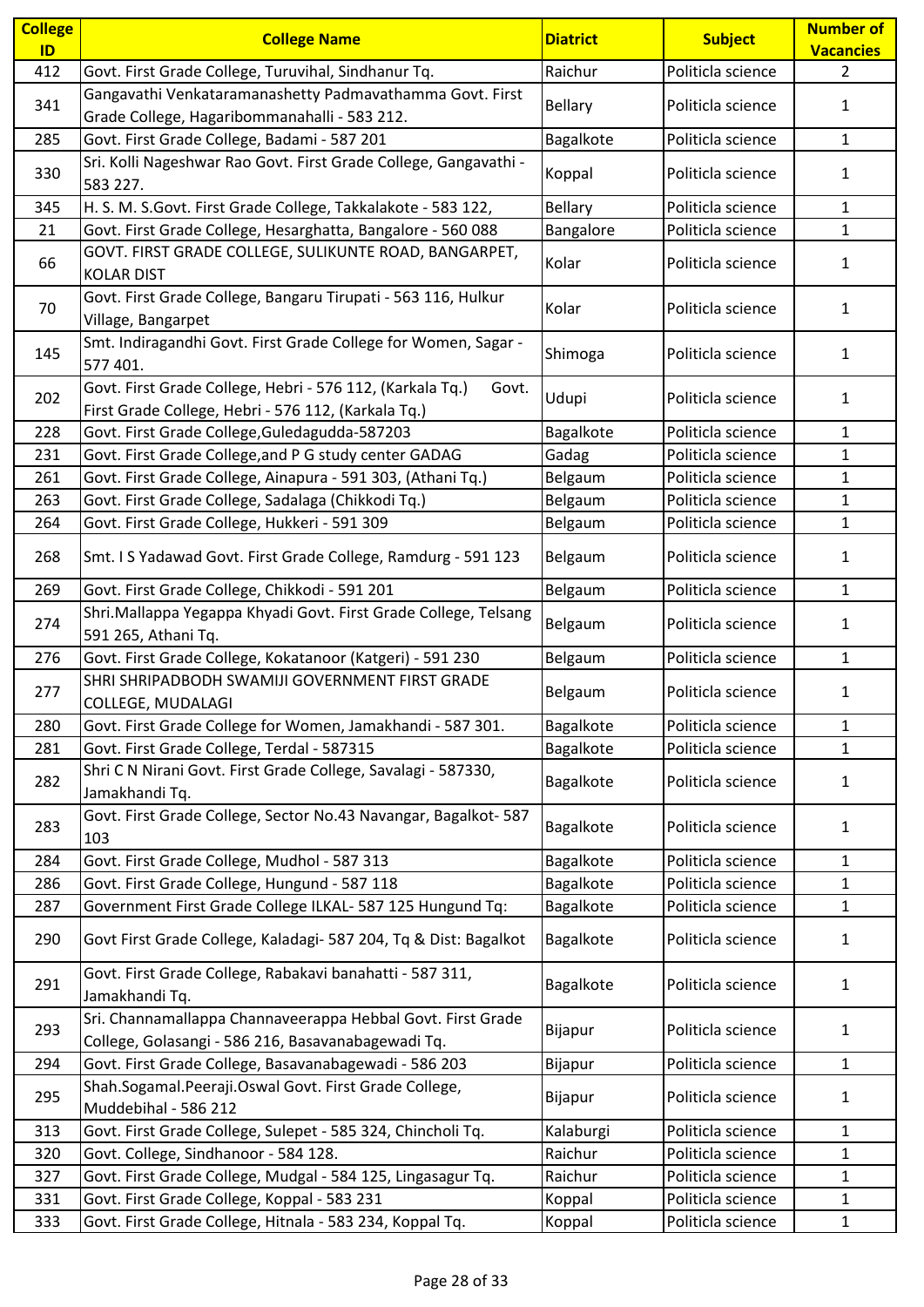| <b>College</b><br>ID | <b>College Name</b>                                                                                       | <b>Diatrict</b>     | <b>Subject</b>           | <b>Number of</b><br><b>Vacancies</b> |
|----------------------|-----------------------------------------------------------------------------------------------------------|---------------------|--------------------------|--------------------------------------|
| 335                  | Chilukuri Nageshwar rao Govt. First Grade College,<br>Sriramanagara - 584 130, Gangavathi Tq.             | Koppal              | Politicla science        | $\mathbf{1}$                         |
| 342                  | Govt. First Grade College, Kampli - 583 132, (Hospet Tq.)                                                 | <b>Bellary</b>      | Politicla science        | $\mathbf{1}$                         |
| 350                  | SGRCM Government Commerce and Management College,<br><b>Ballari</b>                                       | <b>Bellary</b>      | Politicla science        | 1                                    |
| 353                  | Govt. First Grade College, Aurad (B) - 585 326                                                            | <b>Bidar</b>        | Politicla science        | $\mathbf{1}$                         |
| 355                  | Govt. First Grade College, Bhalki - 585 328                                                               | <b>Bidar</b>        | Politicla science        | $\mathbf{1}$                         |
| 357                  | Govt. First Grade College, Behind Old Sugar Factry, Humnabad<br>Road, Chitaguppa - 585 412, Humnabaad Tq: | <b>Bidar</b>        | Politicla science        | 1                                    |
| 365                  | Govt. First Grade College, Mangalore, Yalburga Tq.                                                        | Koppal              | Politicla science        | $\mathbf{1}$                         |
| 383                  | Govt. First Grade College, Managuli, Basavana Bagewadi Tq.                                                | Bijapur             | Politicla science        | 1                                    |
| 386                  | Govt. First Grade College, Rampura, Bagalkote Tq.                                                         | Bagalkote           | Politicla science        | $\mathbf{1}$                         |
| 391                  | Govt. First Grade College for Women, Bidar                                                                | <b>Bidar</b>        | Politicla science        | 1                                    |
| 923                  | Residential Govt. First Grade College, THALABALA, Koppal Dist.                                            | Koppal              | Politicla science        | $\mathbf{1}$                         |
| 915                  | Residential Govt. First Grade College, Hadalageri, Mudhebihal Tq,<br>Vijayapura Dist.                     | Bijapur             | Politicla science        | 1                                    |
| <b>Psycology</b>     |                                                                                                           |                     |                          |                                      |
| 145                  | Smt. Indiragandhi Govt. First Grade College for Women, Sagar -<br>577 401.                                | Shimoga             | Psycology                | 3                                    |
| 48                   | Govt. First Grade College, Tiptur - 572 201                                                               | Tumkur              | Psycology                | $\mathbf{1}$                         |
| 148                  | Govt. First Grade College and PG Centre, Thirthahalli - 577 432                                           | Shimoga             | Psycology                | 1                                    |
| 171                  | Govt. First Grade College, Sante Bennur - 577 552, Channagiri Tq.                                         | Davanagere          | Psycology                | 1                                    |
| 237                  | Govt. First Grade College, Akkialur - 581 102, (Hanagal Tq.)                                              | Haveri              | Psycology                | $\mathbf{1}$                         |
| 250                  | Govt. First Grade College, Yallapura - 581 359.                                                           | Uttara Kannada      | Psycology                | $\mathbf{1}$                         |
| 258                  | Govt. First Grade College, Manki - 581 348, Honnavara Tq                                                  | Uttara Kannada      | Psycology                | $\mathbf{1}$                         |
|                      | <b>Public Administration</b>                                                                              |                     |                          |                                      |
| 92                   | Govt. First Grade College, Chamarajnagar - 571 313.                                                       | Chamarajanagar      | Public<br>Administration | 1                                    |
| <b>Sanskrit</b>      |                                                                                                           |                     |                          |                                      |
| 197                  | DR. P. DAYANANDA PAI- P. SATHISHA PAI GOVERNMENT FIRST<br><b>GRADE COLLEGE MANGALORE</b>                  | Dakshina<br>Kannada | Sanskrit                 | $\overline{2}$                       |
| $\mathbf{1}$         | Maharanis Arts, Commerce and Management College for<br>Women, Bangalore - 560 0012.                       | Bangalore           | Sanskrit                 | 1                                    |
| 3                    | Government Ramnarayan Chellaram College of Commerce &<br>Management                                       | Bangalore           | Sanskrit                 | $\mathbf{1}$                         |
| 4                    | SMT. VHD CENTRAL INSTITUTE OF HOME SCIENCE                                                                | Bangalore           | Sanskrit                 | $\mathbf{1}$                         |
| 5                    | Government Science College Autonomous, Nrupathunga Road,<br>Bangalore - 560 001.                          | Bangalore           | Sanskrit                 | $\mathbf{1}$                         |
| 148                  | Govt. First Grade College and PG Centre, Thirthahalli - 577 432                                           | Shimoga             | Sanskrit                 | $\mathbf{1}$                         |
| 152                  | H.P.P.C.Govt. College, Challakere - 577 522.                                                              | Chitradurga         | Sanskrit                 | $\mathbf{1}$                         |
| 247                  | Govt Arts & Science College, Karwar - 581 301.                                                            | Uttara Kannada      | Sanskrit                 | $\mathbf{1}$                         |
| <b>Social work</b>   |                                                                                                           |                     |                          |                                      |
| 63                   | Govt. Boys College, Kolar - 563 101.                                                                      | Kolar               | Social work              | $\overline{2}$                       |
| 68                   | Government First Grade College, Malur - 563 160.                                                          | Kolar               | Social work              | $\overline{2}$                       |
| 100                  | Govt. First Grade College, K.R.Pet - 571 426.                                                             | Mandya              | Social work              | $\overline{2}$                       |
| 176                  | Govt. First Grade College, Narasimharajapura - 577 134.                                                   | Chickmagalur        | Social work              | $\overline{2}$                       |
| 118                  | Sri H D Devegowda Govt. First Grade College, paduvalahippe                                                | Hassan              | Social work              | $\mathbf{1}$                         |
| 155                  | Govt. First Grade College, Molkalmuru - 577 535.                                                          | Chitradurga         | Social work              | $\mathbf{1}$                         |
| 188                  | Govt. First Grade College, Bettampadi - 574 259, (Puttur Tq.)                                             | Dakshina<br>Kannada | Social work              | 1                                    |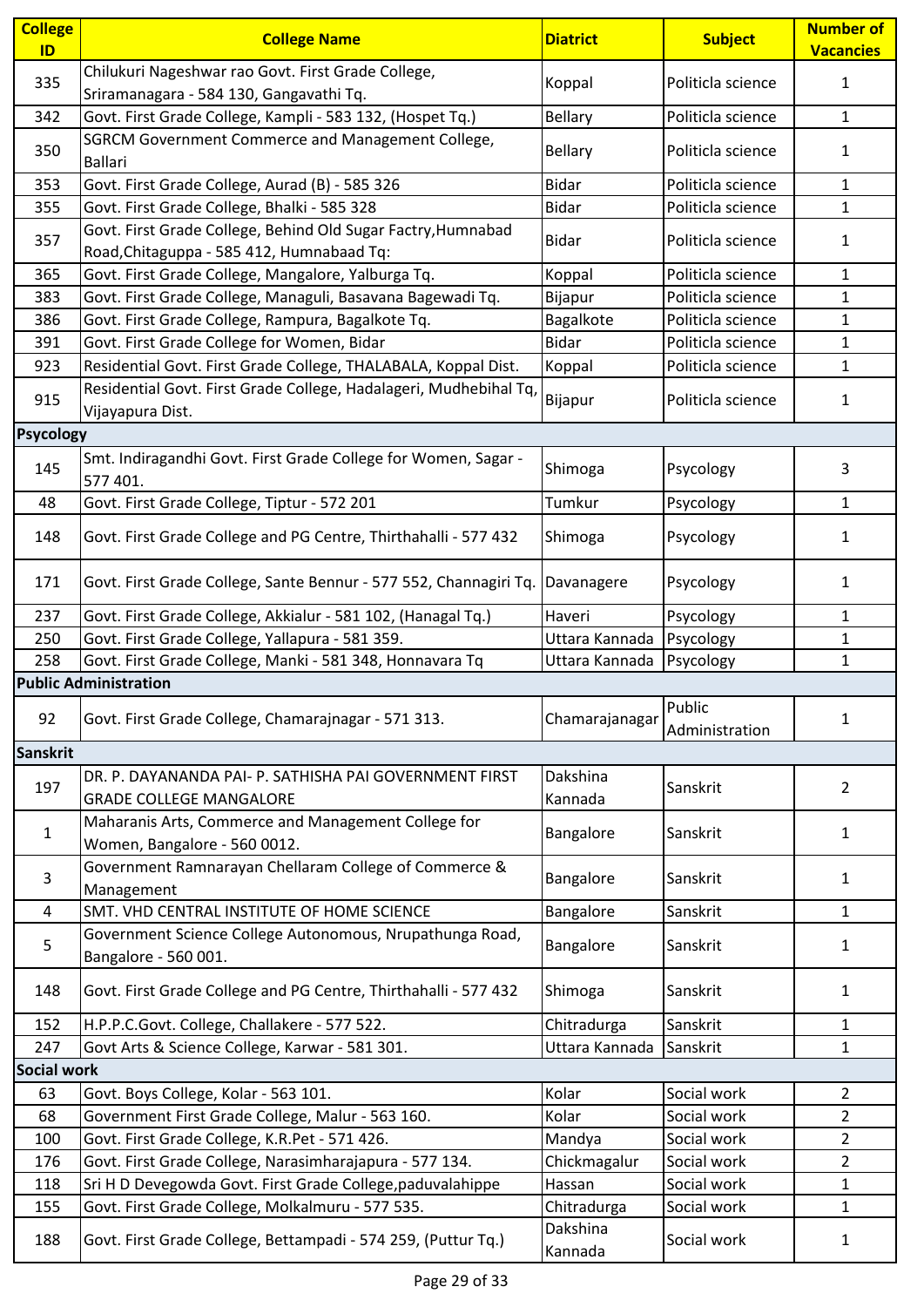| <b>College</b><br>ID | <b>College Name</b>                                                                                            | <b>Diatrict</b>     | <b>Subject</b>            | <b>Number of</b><br><b>Vacancies</b> |
|----------------------|----------------------------------------------------------------------------------------------------------------|---------------------|---------------------------|--------------------------------------|
| 192                  | Govt. First Grade College, Vitla - 574 243, (Bantwala Tq.)                                                     | Dakshina<br>Kannada | Social work               | $\mathbf{1}$                         |
| 197                  | DR. P. DAYANANDA PAI- P. SATHISHA PAI GOVERNMENT FIRST<br><b>GRADE COLLEGE MANGALORE</b>                       | Dakshina<br>Kannada | Social work               | 1                                    |
| 348                  | Smt. Rudramba M P Prakash Govt. First Grade College,<br>Huvinahadagali - 583 219                               | <b>Bellary</b>      | Social work               | $\mathbf{1}$                         |
| <b>Statistics</b>    |                                                                                                                |                     |                           |                                      |
| 248                  | Govt. First Grade College, Haliyal - 581 329.                                                                  | Uttara Kannada      | Statistics                | $\mathbf{1}$                         |
| 256                  | Govt. First Grade College, Sirsi - 581 401                                                                     | Uttara Kannada      | Statistics                | $\mathbf{1}$                         |
| <b>Tamil</b>         |                                                                                                                |                     |                           |                                      |
| 3                    | Government Ramnarayan Chellaram College of Commerce &<br>Management                                            | Bangalore           | Tamil                     | 1                                    |
| 5                    | Government Science College Autonomous, Nrupathunga Road,<br>Bangalore - 560 001.                               | Bangalore           | Tamil                     | 1                                    |
| 15                   | Govt. First Grade College, Frazer Town, Bangalore - 560 005                                                    | Bangalore           | Tamil                     | $\mathbf{1}$                         |
| <b>Telugu</b>        |                                                                                                                |                     |                           |                                      |
| 5                    | Government Science College Autonomous, Nrupathunga Road,<br>Bangalore - 560 001.                               | Bangalore           | Telugu                    | $\mathbf{1}$                         |
|                      | <b>Tourism Administration</b>                                                                                  |                     |                           |                                      |
| 63                   | Govt. Boys College, Kolar - 563 101.                                                                           | Kolar               | Tourism<br>Administration | $\mathbf{1}$                         |
| <b>URDU</b>          |                                                                                                                |                     |                           |                                      |
| 239                  | Govt. First Grade College, Haveri - 581 110                                                                    | Haveri              | <b>URDU</b>               | 2                                    |
| 66                   | GOVT. FIRST GRADE COLLEGE, SULIKUNTE ROAD, BANGARPET,<br><b>KOLAR DIST</b>                                     | Kolar               | <b>URDU</b>               | 1                                    |
| 162                  | Sri Sri Shivalingeshwara Swamy Govt. First Grade College,<br>Channagiri - 577 213.                             | Davanagere          | URDU                      | $\mathbf{1}$                         |
| 236                  | Lalithadevi Gurusiddappa Sindhur Govt. First Grade College,<br>Savanur - 581 118.                              | Haveri              | <b>URDU</b>               | 1                                    |
| 238                  | Govt. First Grade College, Bankapura, (Shiggaon Tq.)                                                           | Haveri              | <b>URDU</b>               | $\mathbf{1}$                         |
| 245                  | Govt. First Grade College, Chikkabasur - 581 120, Byadagi- Tq                                                  | Haveri              | <b>URDU</b>               | $\mathbf{1}$                         |
| 292                  | Govt. First Grade College, Navabag, Khaza Colony, Vijayapur - 586<br>101                                       | Bijapur             | <b>URDU</b>               | 1                                    |
| 297                  | Govt. First Grade College, Sindagi - 586 128                                                                   | Bijapur             | URDU                      | $\mathbf{1}$                         |
| 340                  | Smt. Saraladevi Satheshchandra Agarwal Govt. First Grade<br>College, (Autonomous) S. N Pet                     | <b>Bellary</b>      | <b>URDU</b>               | $\mathbf{1}$                         |
| 387                  | Govt. First Grade Women College, Tumkur                                                                        | Tumkur              | <b>URDU</b>               | $\mathbf{1}$                         |
| 401                  | Govt. First Grade College for Women, Gadag                                                                     | Gadag               | <b>URDU</b>               | $\mathbf{1}$                         |
| 402                  | Govt. First Grade College for Women, Haveri                                                                    | Haveri              | <b>URDU</b>               | 1                                    |
| 404                  | Govt. First Grade College for Women, Chickmagalur                                                              | Chickmagalur        | <b>URDU</b>               | $\mathbf{1}$                         |
| 908                  | Govt. First Grade College for Women, Gandada Koti, Hassan.                                                     | Hassan              | <b>URDU</b>               | $\mathbf{1}$                         |
| <b>Women studies</b> |                                                                                                                |                     |                           |                                      |
| 310                  | Govt. First Grade College for Women, Jewargi Colony- 585 102,<br>Gulbarga                                      | Kalaburgi           | Women studies             | $\overline{2}$                       |
| 209                  | Dr. G. Shankar Govt. Women's First Grade College & PG Study<br>Centre, Ajjarkad, Udupi - 576 101 (Udupi Dist.) | Udupi               | Women studies             | 1                                    |
| 309                  | Govt. First Grade College and P.G. Centre, Mahagaon Cross - 585<br>316, TQ & Dist: Gulbarga                    | Kalaburgi           | Women studies             | $\mathbf{1}$                         |
| <b>Zoology</b>       |                                                                                                                |                     |                           |                                      |
| 247                  | Govt Arts & Science College, Karwar - 581 301.                                                                 | Uttara Kannada      | Zoology                   | 3                                    |
| 292                  | Govt. First Grade College, Navabag, Khaza Colony, Vijayapur - 586<br>101                                       | Bijapur             | Zoology                   | 3                                    |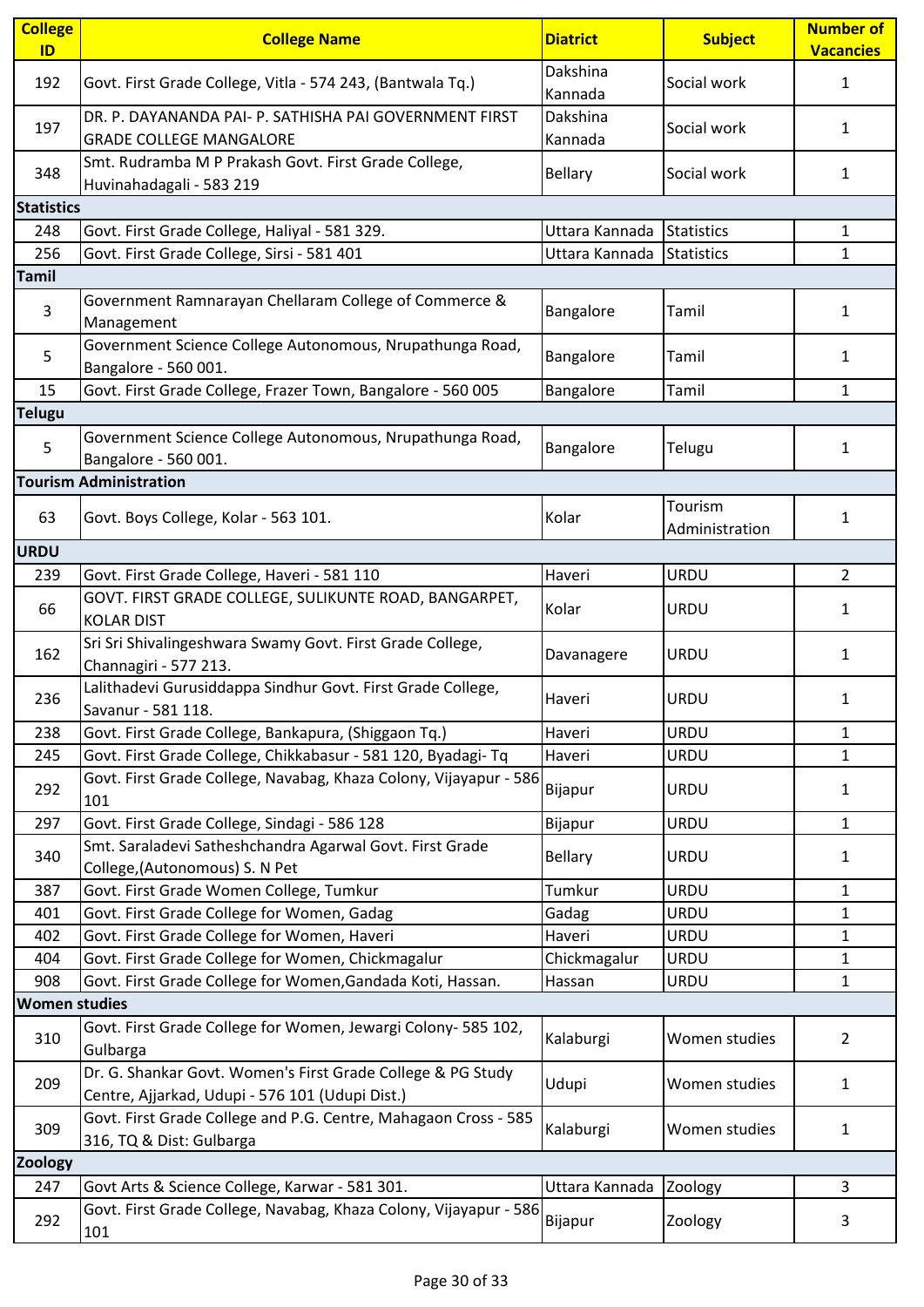| <b>College</b><br>ID | <b>College Name</b>                                                                                                    | <b>Diatrict</b>        | <b>Subject</b> | <b>Number of</b><br><b>Vacancies</b> |
|----------------------|------------------------------------------------------------------------------------------------------------------------|------------------------|----------------|--------------------------------------|
| 330                  | Sri. Kolli Nageshwar Rao Govt. First Grade College, Gangavathi -<br>583 227.                                           | Koppal                 | Zoology        | 3                                    |
| 162                  | Sri Sri Shivalingeshwara Swamy Govt. First Grade College,<br>Channagiri - 577 213.                                     | Davanagere             | Zoology        | $\overline{2}$                       |
| 156                  | Vedavathi Govt. First Grade College, Hiriyur - 577598                                                                  | Chitradurga            | Zoology        | $\overline{2}$                       |
| 295                  | Shah.Sogamal.Peeraji.Oswal Govt. First Grade College,<br>Muddebihal - 586 212                                          | Bijapur                | Zoology        | $\overline{2}$                       |
| 316                  | Govt. First Grade College, Gurumitkal - 585 214, Yadgir Tq.                                                            | Yadgir                 | Zoology        | $\overline{2}$                       |
| 340                  | Smt. Saraladevi Satheshchandra Agarwal Govt. First Grade<br>College, (Autonomous) S. N Pet                             | Bellary                | Zoology        | 2                                    |
| 16                   | Govt. First Grade College, Yelahanka, Bangalore.- 560 064                                                              | Bangalore              | Zoology        | 1                                    |
| 31                   | Govt. First Grade College, Channapatna- 571 501.                                                                       | Ramnagar               | Zoology        | $\mathbf{1}$                         |
| 53                   | GOVT FIRST GRADE COLLEGE, VIVEKANANDA NAGAR, OPP<br>VIDYANIKETHAN SCHOOL, RAILWAY STATION LINK, B.H. ROAD,<br>TUMAKURU | Tumkur                 | Zoology        | 1                                    |
| 147                  | Govt. First Grade College, Shimoga - 577 201                                                                           | Shimoga                | Zoology        | 1                                    |
| 153                  | Govt. Science College, Chitradurga - 577 501.                                                                          | Chitradurga            | Zoology        | $\mathbf{1}$                         |
| 347                  | Shri Shankar Anand Singh Govt. First Grade College, Hospet - 583<br>201                                                | <b>Bellary</b>         | Zoology        | 1                                    |
| 909                  | Residential Govt first grade College Ramanagar                                                                         | Ramnagar               | Zoology        | $\mathbf{1}$                         |
| 41                   | Smt. & Sri.Y.E.Rangaiah Shetty, Govt. First Grade College,<br>Pavagada - 561 202.                                      | Tumkur                 | Zoology        | 1                                    |
|                      | DR. P. DAYANANDA PAI- P. SATHISHA PAI GOVERNMENT FIRST                                                                 | Dakshina               |                |                                      |
| 197                  | <b>GRADE COLLEGE MANGALORE</b>                                                                                         | Kannada                | Zoology        | 1                                    |
| 209                  | Dr. G. Shankar Govt. Women's First Grade College & PG Study<br>Centre, Ajjarkad, Udupi - 576 101 (Udupi Dist.)         | Udupi                  | Zoology        | 1                                    |
| 226                  | Shri. Siddeshwara Govt. First Grade College & PG Study Centre-<br>Nargund - 582 207.                                   | Gadag                  | Zoology        | 1                                    |
| 270                  | Govt. First Grade College, Raibag - 591 317                                                                            | Belgaum                | Zoology        | 1                                    |
| 299                  | Govt. College, Sedam Road, Gulbarga - 585 105.                                                                         | Kalaburgi              | Zoology        | 1                                    |
| 320                  | Govt. College, Sindhanoor - 584 128.                                                                                   | Raichur                | Zoology        | $\mathbf{1}$                         |
| 324                  | Govt. First Grade College, Raichur - 584 101                                                                           | Raichur                | Zoology        | $\mathbf{1}$                         |
| 341                  | Gangavathi Venkataramanashetty Padmavathamma Govt. First<br>Grade College, Hagaribommanahalli - 583 212.               | <b>Bellary</b>         | Zoology        | 1                                    |
| 350                  | SGRCM Government Commerce and Management College,<br><b>Ballari</b>                                                    | <b>Bellary</b>         | Zoology        | 1                                    |
| 399                  | Govt. First Grade College for Women, Bijapur                                                                           | Bijapur                | Zoology        | 1                                    |
| <b>Sociology</b>     |                                                                                                                        |                        |                |                                      |
| 13                   | Govt. First Grade College, Malleshwaram - 560 012, Bangalore.                                                          | Bangalore              | Sociology      | 2                                    |
| 25                   | Govt. First Grade College, Sulebele - 562 129, Hoskote Tq.                                                             | <b>Bangalore Rural</b> | Sociology      | $\overline{2}$                       |
| 221                  | Govt. First Grade College, Vidyabhavan Campus, Near LIC Main                                                           | Dharwad                | Sociology      | 2                                    |
|                      | Branch, Dharwad - 580 001                                                                                              |                        |                |                                      |
| 236                  | Lalithadevi Gurusiddappa Singhura Govt. First Grade College,<br>Savannur - 581 118.                                    | Haveri                 | Sociology      | 2                                    |
| 336                  | Govt. First Grade College, Hirevankalkunta - 583237, Yelburga Tq.                                                      | Koppal                 | Sociology      | $\overline{2}$                       |
| $\mathbf{1}$         | Maharanis Arts, Commerce and Management College for<br>Women, Bangalore - 560 001.                                     | Bangalore              | Sociology      | 1                                    |
| $\overline{7}$       | Dr.S.Gopalraju Govt. First Grade College, Anekal - 562106.                                                             | Bangalore              | Sociology      | $\mathbf{1}$                         |
| 14                   | Govt. First Grade College, Peenya, I stage, Bangalore - 560 058                                                        | Bangalore              | Sociology      | 1                                    |
| 15                   | Govt. First Grade College, Frazer Town, Bangalore - 560 005                                                            | Bangalore              | Sociology      | $\mathbf{1}$                         |
| 18                   | Govt. First Grade College, Kengeri, Bangalore - 560 060                                                                | Bangalore              | Sociology      | $\mathbf{1}$                         |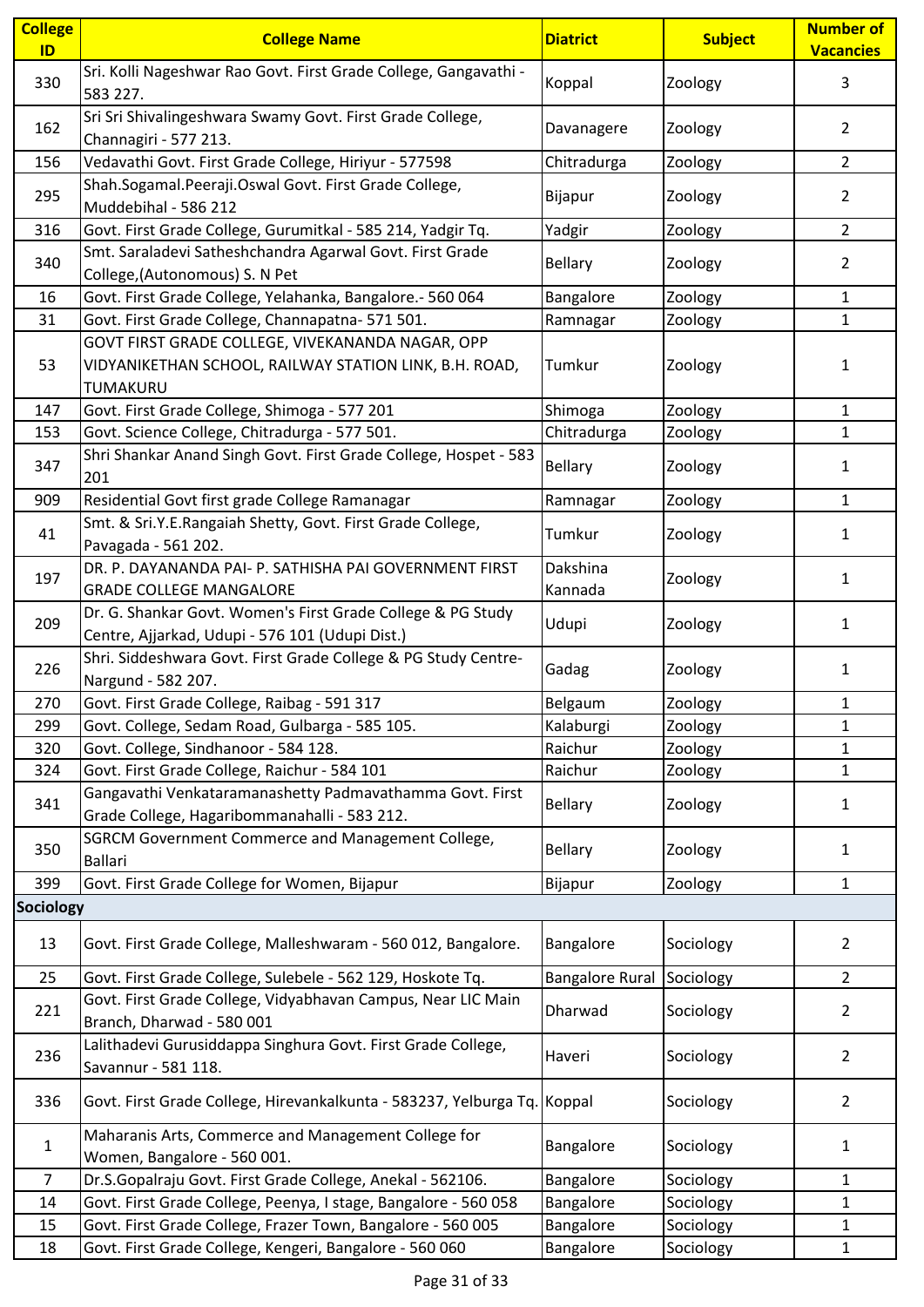| <b>College</b><br>ID | <b>College Name</b>                                                                                               | <b>Diatrict</b>           | <b>Subject</b> | <b>Number of</b><br><b>Vacancies</b> |
|----------------------|-------------------------------------------------------------------------------------------------------------------|---------------------------|----------------|--------------------------------------|
| 32                   | Govt. First Grade College, Magadi - 562 120.                                                                      | Ramnagar                  | Sociology      | $\mathbf{1}$                         |
| 48                   | Govt. First Grade College, Tiptur - 572 201                                                                       | Tumkur                    | Sociology      | $\mathbf{1}$                         |
| 61                   | Govt. First Grade College, Vemagal - 563 157, Chinthamani Tq.                                                     | Kolar                     | Sociology      | 1                                    |
| 64                   | Govt. College, Mulbagal - 563 131.                                                                                | Kolar                     | Sociology      | $\mathbf{1}$                         |
| 65                   | Govt. Womens College, Kolar - 563 101.                                                                            | Kolar                     | Sociology      | $\mathbf{1}$                         |
| 67                   | Govt. First Grade College, Srinivasapura - 563 135.                                                               | Kolar                     | Sociology      | 1                                    |
| 78                   | Govt. First Grade College, Kuvempu Nagar, Mysore - 570 023                                                        | Mysore                    | Sociology      | $\mathbf{1}$                         |
| 80                   | Govt. First Grade Womens College, Vijayanagara, Mysore - 570<br>017                                               | Mysore                    | Sociology      | 1                                    |
| 90                   | Sri.Mahadeveshwara College, Kollegal - 571 440.                                                                   | Chamarajanagar Sociology  |                | 1                                    |
| 97                   | Govt. College, Mandya - 571 401.                                                                                  | Mandya                    | Sociology      | 1                                    |
| 101                  | Govt. First Grade College, Malavalli - 571 430                                                                    | Mandya                    | Sociology      | 1                                    |
| 109                  | Govt. First Grade College, Halagur - 571 421, Malavalli Tq.                                                       | Mandya                    | Sociology      | $\mathbf{1}$                         |
| 115                  | B.M.Shetty, Govt. First Grade College, Konnanur - 573 130,<br>(Arkalgudu Tq.)                                     | Hassan                    | Sociology      | 1                                    |
| 125                  | Govt. First Grade College, Alur.                                                                                  | Hassan                    | Sociology      | $\mathbf{1}$                         |
| 150                  | Govt. First Grade College, Shiralakoppa - 577 427, Shikaripura Tq: Shimoga                                        |                           | Sociology      | 1                                    |
| 165                  | Govt. First Grade College, MCC B Block, Davanagere - 577 004                                                      | Davanagere                | Sociology      | 1                                    |
| 168                  | Govt. First Grade College, Harihara - 577 601                                                                     | Davanagere                | Sociology      | $\mathbf{1}$                         |
| 175                  | D. S. Bele Gowda Govt. First Grade College, Mudigere - 577 132.                                                   | Chickmagalur              | Sociology      | 1                                    |
| 177                  | Govt. First Grade College, Ajjampura-577 547, (Tarikere Tq.)                                                      | Chickmagalur              | Sociology      | 1                                    |
| 195                  | Govt. First Grade College, Puttur - 574 201                                                                       | Dakshina Kannad Sociology |                | $\mathbf{1}$                         |
| 225                  | Govt. First Grade College, Annigeri - 582 201, Navalgund Tq.                                                      | Dharwad                   | Sociology      | $\mathbf{1}$                         |
| 239                  | Govt. First Grade College, Haveri - 581 110                                                                       | Haveri                    | Sociology      | $\mathbf{1}$                         |
| 247                  | Govt Arts & Science College, Karwar - 581 301.                                                                    | Uttara Kannada            | Sociology      | $\mathbf{1}$                         |
| 261                  | Govt. First Grade College, Ainapura - 591 303, (Athani Tq.)                                                       | Belgaum                   | Sociology      | $\mathbf{1}$                         |
| 263                  | Govt. First Grade College, Sadalaga (Chikkodi Tq.)                                                                | Belgaum                   | Sociology      | $\mathbf{1}$                         |
| 265                  | Govt. First Grade College, Khanapura - 591 302                                                                    | Belgaum                   | Sociology      | 1                                    |
| 268                  | Smt. I S Yadawad Govt. First Grade College, Ramadurga - 591 123                                                   | Belgaum                   | Sociology      | 1                                    |
| 279                  | Sri. Rudragowda Patil Govt. First Grade College, Bilgi - 587 116.                                                 | Bagalkote                 | Sociology      | $\mathbf{1}$                         |
| 282                  | Govt. First Grade College, Savalagi - 586 126, Jamakhandi Tq.                                                     | Bagalkote                 | Sociology      | 1                                    |
| 285                  | Govt. First Grade College, Badami - 587 201                                                                       | Bagalkote                 | Sociology      | $\mathbf{1}$                         |
| 291                  | Govt. First Grade College, Rabakavi banahatti - 587 311,<br>Jamakhandi Tq.                                        | Bagalkote                 | Sociology      | 1                                    |
| 293                  | Sri. Channamallappa channaveerappa hebbal Govt. First Grade<br>College, Golasangi - 586 216, Basavanabagewadi Tq. | Bijapur                   | Sociology      | 1                                    |
| 297                  | Govt. First Grade College, Sindagi - 586 128                                                                      | Bijapur                   | Sociology      | 1                                    |
| 326                  | Govt. First Grade College, Jalahalli - 584 116 Devdurga Tq.                                                       | Raichur                   | Sociology      | $\mathbf{1}$                         |
| 329                  | Govt. First Grade College, Kustagi - 584 121.                                                                     | Koppal                    | Sociology      | $\mathbf{1}$                         |
| 334                  | Govt. First Grade College, Alavandi - 585 226, Koppal Tq.                                                         | Koppal                    | Sociology      | $\mathbf{1}$                         |
| 341                  | Gangavathi Venkataramanashetty Padmavathamma Govt. First<br>Grade College, Hagaribommanahalli - 583 212.          | <b>Bellary</b>            | Sociology      | 1                                    |
| 347                  | Govt. First Grade College, Hospet - 583 201                                                                       | <b>Bellary</b>            | Sociology      | 1                                    |
| 374                  | Govt. First Grade College, Mudipu, Bantwala Tq.                                                                   | Dakshina Kannad Sociology |                | $\mathbf{1}$                         |
| 377                  | Govt. First Grade College, Chithralli, Holalkere Tq.                                                              | Chitradurga               | Sociology      | 1                                    |
| 379                  | Govt. First Grade College, Tavarageri, Kushtagi Tq.                                                               | Koppal                    | Sociology      | $\mathbf{1}$                         |
| 382                  | Govt. First Grade College, Kerur, Badami Tq.                                                                      | Bagalkote                 | Sociology      | $\mathbf{1}$                         |
| 400                  | Govt. First Grade College for Women, Dharwad                                                                      | Dharwad                   | Sociology      | $\mathbf{1}$                         |